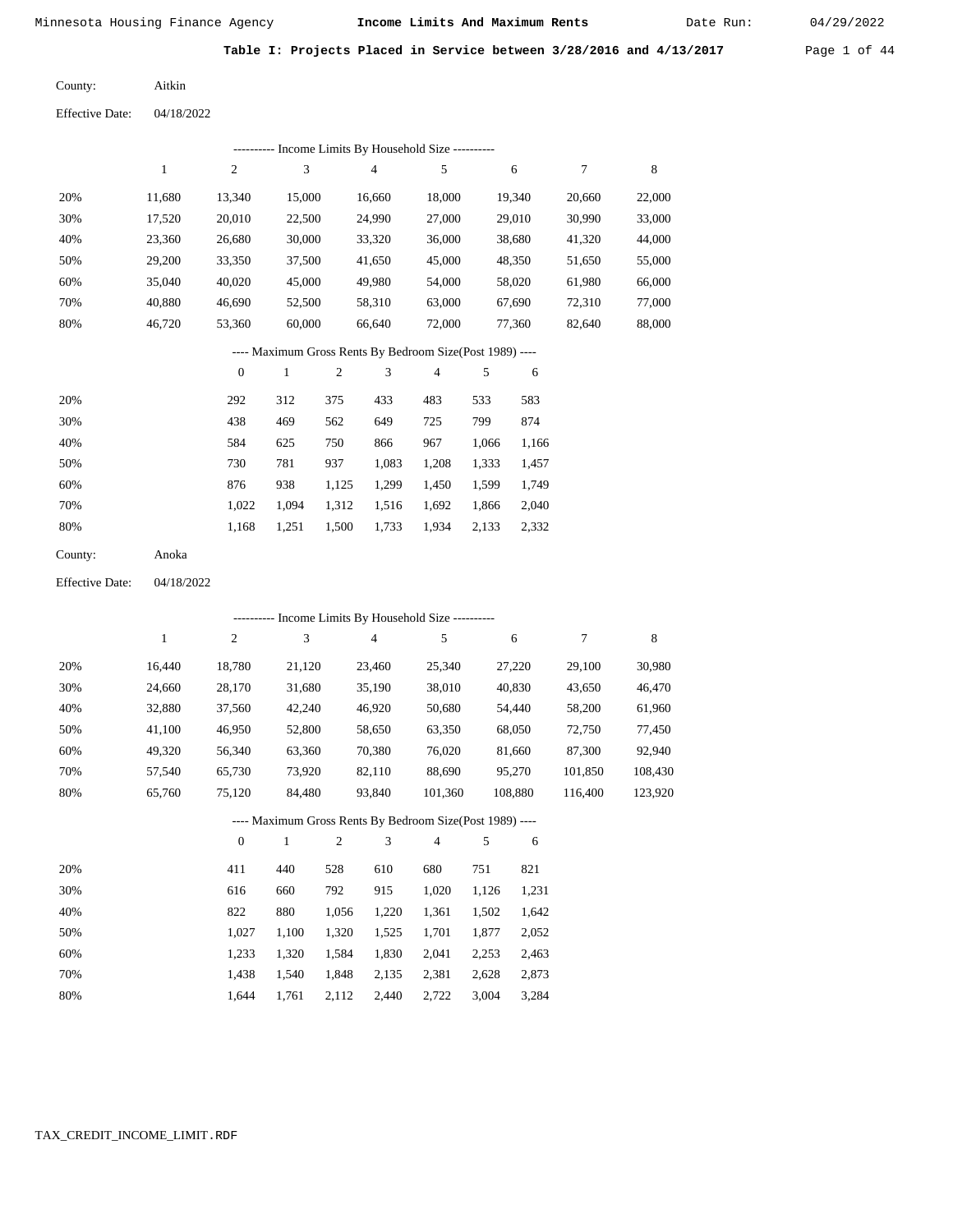Date Run:

**Table I: Projects Placed in Service between 3/28/2016 and 4/13/2017** Page 2 of 44

Becker County:

04/18/2022 Effective Date:

|     |        |        |        | ---------- Income Limits By Household Size ----------    |        |        |        |        |
|-----|--------|--------|--------|----------------------------------------------------------|--------|--------|--------|--------|
|     | 1      | 2      | 3      | $\overline{4}$                                           | 5      | 6      | 7      | 8      |
| 20% | 11.680 | 13.340 | 15,000 | 16.660                                                   | 18,000 | 19.340 | 20,660 | 22,000 |
| 30% | 17,520 | 20,010 | 22,500 | 24,990                                                   | 27,000 | 29,010 | 30,990 | 33,000 |
| 40% | 23,360 | 26,680 | 30,000 | 33,320                                                   | 36,000 | 38,680 | 41,320 | 44,000 |
| 50% | 29,200 | 33,350 | 37,500 | 41,650                                                   | 45,000 | 48,350 | 51,650 | 55,000 |
| 60% | 35,040 | 40.020 | 45,000 | 49,980                                                   | 54,000 | 58,020 | 61,980 | 66,000 |
| 70% | 40.880 | 46,690 | 52,500 | 58,310                                                   | 63,000 | 67,690 | 72.310 | 77,000 |
| 80% | 46,720 | 53,360 | 60,000 | 66.640                                                   | 72,000 | 77,360 | 82,640 | 88,000 |
|     |        |        |        | ---- Maximum Gross Rents By Bedroom Size(Post 1989) ---- |        |        |        |        |

|     |       |       | $\overline{2}$ | 3     | $\overline{4}$ |       | 6     |
|-----|-------|-------|----------------|-------|----------------|-------|-------|
| 20% | 292   | 312   | 375            | 433   | 483            | 533   | 583   |
| 30% | 438   | 469   | 562            | 649   | 725            | 799   | 874   |
| 40% | 584   | 625   | 750            | 866   | 967            | 1,066 | 1,166 |
| 50% | 730   | 781   | 937            | 1,083 | 1,208          | 1,333 | 1,457 |
| 60% | 876   | 938   | 1,125          | 1,299 | 1,450          | 1,599 | 1,749 |
| 70% | 1.022 | 1.094 | 1,312          | 1,516 | 1,692          | 1,866 | 2,040 |
| 80% | 1,168 | 1,251 | 1,500          | 1,733 | 1,934          | 2,133 | 2,332 |
|     |       |       |                |       |                |       |       |

| Beltrami<br>County: |  |
|---------------------|--|
|---------------------|--|

04/18/2022 Effective Date:

|     |              |                |              |                |                | ---------- Income Limits By Household Size ----------    |       |        |        |        |
|-----|--------------|----------------|--------------|----------------|----------------|----------------------------------------------------------|-------|--------|--------|--------|
|     | $\mathbf{1}$ | $\overline{c}$ | 3            |                | $\overline{4}$ | 5                                                        |       | 6      | 7      | 8      |
| 20% | 11,680       | 13,340         | 15,000       |                | 16,660         | 18,000                                                   |       | 19,340 | 20,660 | 22,000 |
| 30% | 17,520       | 20,010         | 22,500       |                | 24,990         | 27,000                                                   |       | 29,010 | 30,990 | 33,000 |
| 40% | 23,360       | 26,680         | 30,000       |                | 33,320         | 36,000                                                   |       | 38,680 | 41,320 | 44,000 |
| 50% | 29,200       | 33,350         | 37,500       |                | 41,650         | 45,000                                                   |       | 48,350 | 51,650 | 55,000 |
| 60% | 35,040       | 40,020         | 45,000       |                | 49,980         | 54,000                                                   |       | 58,020 | 61,980 | 66,000 |
| 70% | 40,880       | 46,690         | 52,500       |                | 58,310         | 63,000                                                   |       | 67,690 | 72,310 | 77,000 |
| 80% | 46,720       | 53,360         | 60,000       |                | 66,640         | 72,000                                                   |       | 77,360 | 82,640 | 88,000 |
|     |              |                |              |                |                | ---- Maximum Gross Rents By Bedroom Size(Post 1989) ---- |       |        |        |        |
|     |              | $\theta$       | $\mathbf{1}$ | $\overline{c}$ | 3              | $\overline{4}$                                           | 5     | 6      |        |        |
| 20% |              | 292            | 312          | 375            | 433            | 483                                                      | 533   | 583    |        |        |
| 30% |              | 438            | 469          | 562            | 649            | 725                                                      | 799   | 874    |        |        |
| 40% |              | 584            | 625          | 750            | 866            | 967                                                      | 1,066 | 1,166  |        |        |
| 50% |              | 730            | 781          | 937            | 1,083          | 1,208                                                    | 1,333 | 1,457  |        |        |
| 60% |              | 876            | 938          | 1,125          | 1,299          | 1,450                                                    | 1,599 | 1,749  |        |        |

 1,312 1,516 1,692 1,866 2,040 1,500 1,733 1,934 2,133 2,332

 1,022 1,094 1,168 1,251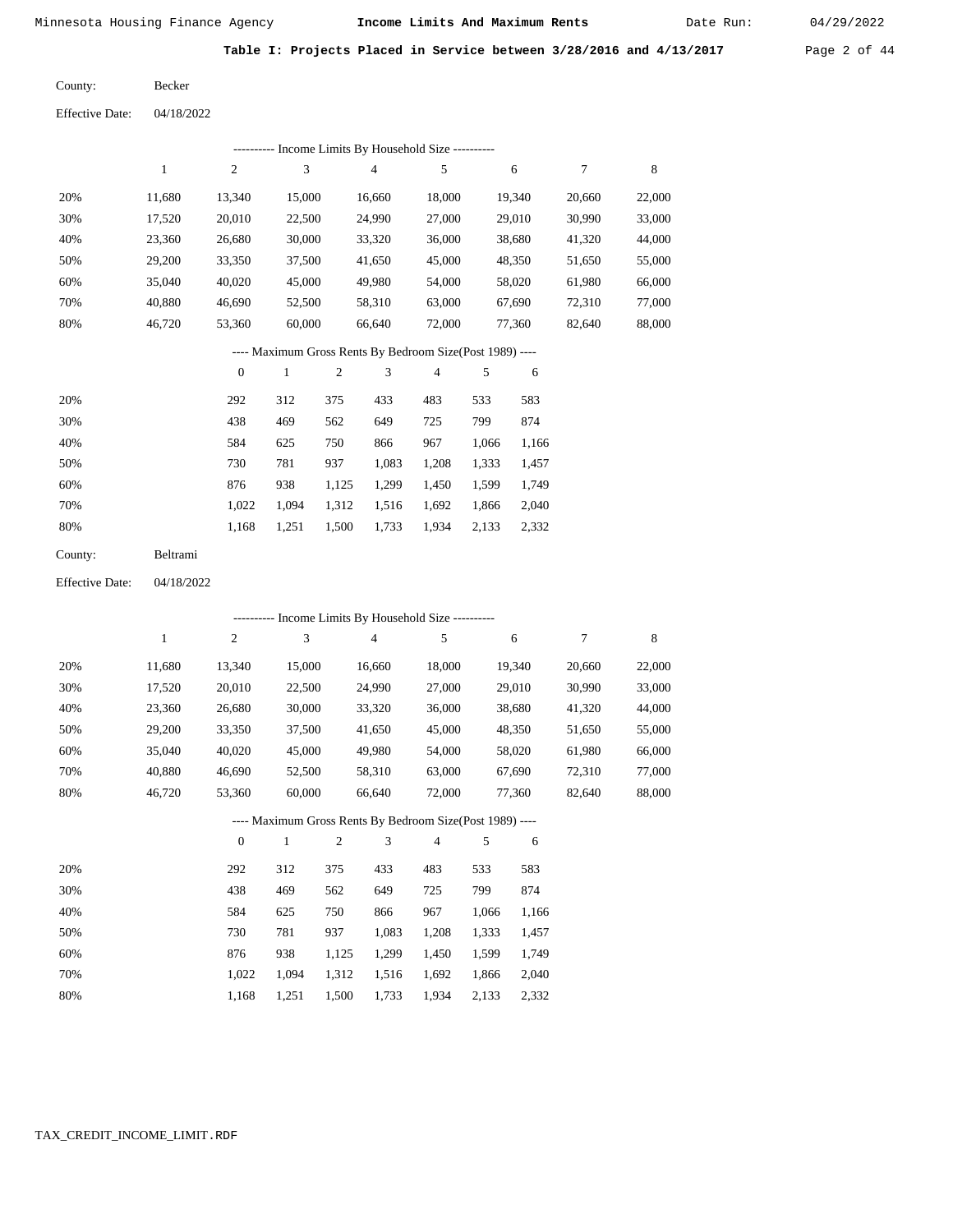Date Run:

**Table I: Projects Placed in Service between 3/28/2016 and 4/13/2017** Page 3 of 44

Benton County:

04/18/2022 Effective Date:

|     |        |          |        |     |        | ---------- Income Limits By Household Size ----------    |     |        |        |        |
|-----|--------|----------|--------|-----|--------|----------------------------------------------------------|-----|--------|--------|--------|
|     | 1      | 2        | 3      |     | 4      | 5                                                        |     | 6      | 7      | 8      |
| 20% | 12,380 | 14,140   | 15,900 |     | 17,660 | 19,080                                                   |     | 20,500 | 21,900 | 23,320 |
| 30% | 18,570 | 21,210   | 23,850 |     | 26,490 | 28,620                                                   |     | 30,750 | 32,850 | 34,980 |
| 40% | 24,760 | 28,280   | 31,800 |     | 35,320 | 38,160                                                   |     | 41,000 | 43,800 | 46,640 |
| 50% | 30,950 | 35,350   | 39,750 |     | 44,150 | 47,700                                                   |     | 51,250 | 54,750 | 58,300 |
| 60% | 37,140 | 42,420   | 47,700 |     | 52,980 | 57,240                                                   |     | 61,500 | 65,700 | 69,960 |
| 70% | 43.330 | 49,490   | 55,650 |     | 61,810 | 66,780                                                   |     | 71,750 | 76,650 | 81,620 |
| 80% | 49,520 | 56,560   | 63,600 |     | 70,640 | 76,320                                                   |     | 82,000 | 87,600 | 93,280 |
|     |        |          |        |     |        | ---- Maximum Gross Rents By Bedroom Size(Post 1989) ---- |     |        |        |        |
|     |        | $\theta$ | 1      | 2   | 3      | $\overline{4}$                                           | 5   | 6      |        |        |
| 20% |        | 309      | 331    | 397 | 459    | 512                                                      | 565 | 618    |        |        |
| 30% |        | 464      | 497    | 596 | 688    | 768                                                      | 847 | 927    |        |        |

| - JU 70 | $+0+$ | $+71$ | J 7 U                               | <u>voo</u>                    | 700 | $(3 + 1)$         | 721 |
|---------|-------|-------|-------------------------------------|-------------------------------|-----|-------------------|-----|
| 40%     | 619   | 663   | 795                                 | 918                           |     | 1,025 1,130 1,236 |     |
| 50%     | 773   | 828   | 993                                 | 1.148                         |     | 1,281 1,413 1,545 |     |
| 60%     | 928   | 994   |                                     | 1,192 1,377 1,537 1,695 1,854 |     |                   |     |
| 70%     | 1.083 |       | 1,160 1,391 1,607 1,793 1,978 2,163 |                               |     |                   |     |
| 80%     | 1.238 | 1.326 | 1,590 1,837 2,050 2,261 2,472       |                               |     |                   |     |
|         |       |       |                                     |                               |     |                   |     |

| County: | Big Stone |
|---------|-----------|
|         |           |

04/18/2022 Effective Date:

|     |        |                  |              |                |                | ---------- Income Limits By Household Size ----------    |       |        |        |        |
|-----|--------|------------------|--------------|----------------|----------------|----------------------------------------------------------|-------|--------|--------|--------|
|     | 1      | $\overline{c}$   | 3            |                | $\overline{4}$ | 5                                                        |       | 6      | 7      | 8      |
| 20% | 11,680 | 13,340           | 15,000       |                | 16,660         | 18,000                                                   |       | 19,340 | 20,660 | 22,000 |
| 30% | 17,520 | 20,010           | 22,500       |                | 24,990         | 27,000                                                   |       | 29,010 | 30,990 | 33,000 |
| 40% | 23,360 | 26,680           | 30,000       |                | 33,320         | 36,000                                                   |       | 38,680 | 41,320 | 44,000 |
| 50% | 29,200 | 33,350           | 37,500       |                | 41,650         | 45,000                                                   |       | 48,350 | 51,650 | 55,000 |
| 60% | 35,040 | 40,020           | 45,000       |                | 49,980         | 54,000                                                   |       | 58,020 | 61,980 | 66,000 |
| 70% | 40,880 | 46,690           | 52,500       |                | 58,310         | 63,000                                                   |       | 67,690 | 72,310 | 77,000 |
| 80% | 46,720 | 53,360           | 60,000       |                | 66,640         | 72,000                                                   |       | 77,360 | 82,640 | 88,000 |
|     |        |                  |              |                |                | ---- Maximum Gross Rents By Bedroom Size(Post 1989) ---- |       |        |        |        |
|     |        | $\boldsymbol{0}$ | $\mathbf{1}$ | $\overline{2}$ | 3              | $\overline{4}$                                           | 5     | 6      |        |        |
| 20% |        | 292              | 312          | 375            | 433            | 483                                                      | 533   | 583    |        |        |
| 30% |        | 438              | 469          | 562            | 649            | 725                                                      | 799   | 874    |        |        |
| 40% |        | 584              | 625          | 750            | 866            | 967                                                      | 1,066 | 1,166  |        |        |
| 50% |        | 730              | 781          | 937            | 1,083          | 1,208                                                    | 1,333 | 1,457  |        |        |
| 60% |        | 876              | 938          | 1,125          | 1,299          | 1,450                                                    | 1,599 | 1,749  |        |        |

1,022 1,094 1,312 1,516 1,692 1,866 2,040

1,934 2,133 2,332

1,500 1,733

1,168 1,251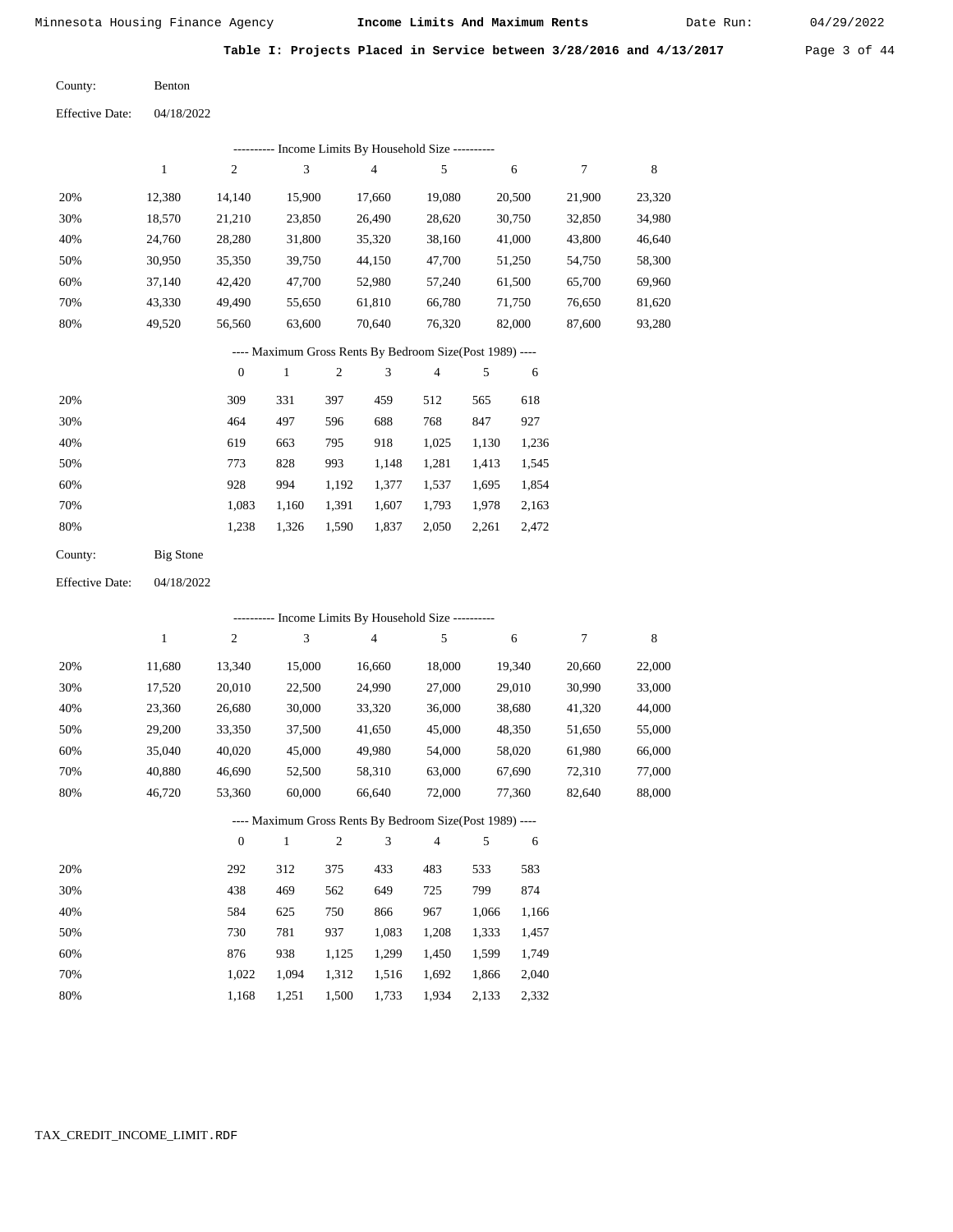Date Run:

**Table I: Projects Placed in Service between 3/28/2016 and 4/13/2017** Page 4 of 44

Blue Earth County:

04/18/2022 Effective Date:

|     |        |          |        | ---------- Income Limits By Household Size ---------- |                     |        |        |        |
|-----|--------|----------|--------|-------------------------------------------------------|---------------------|--------|--------|--------|
|     |        | 2        | 3      | 4                                                     | 5                   | 6      | 7      | 8      |
| 20% | 12.600 | 14.400   | 16,200 | 18.000                                                | 19.440              | 20,880 | 22,320 | 23,760 |
| 30% | 18.900 | 21,600   | 24,300 | 27,000                                                | 29,160              | 31,320 | 33.480 | 35,640 |
| 40% | 25,200 | 28,800   | 32.400 | 36,000                                                | 38,880              | 41,760 | 44.640 | 47,520 |
| 50% | 31.500 | 36,000   | 40.500 | 45,000                                                | 48,600              | 52,200 | 55,800 | 59,400 |
| 60% | 37,800 | 43,200   | 48,600 | 54,000                                                | 58,320              | 62,640 | 66,960 | 71,280 |
| 70% | 44.100 | 50,400   | 56,700 | 63,000                                                | 68,040              | 73,080 | 78.120 | 83,160 |
| 80% | 50.400 | 57,600   | 64,800 | 72,000                                                | 77.760              | 83,520 | 89,280 | 95,040 |
|     |        | $\cdots$ | $\sim$ | n. n. n. i                                            | $A'$ $(B)$ $(1000)$ |        |        |        |

---- Maximum Gross Rents By Bedroom Size(Post 1989) ----

|     | $\mathbf{0}$ |       |       | 3     | $\overline{4}$ |       | 6     |
|-----|--------------|-------|-------|-------|----------------|-------|-------|
| 20% | 315          | 337   | 405   | 468   | 522            | 576   | 630   |
| 30% | 472          | 506   | 607   | 702   | 783            | 864   | 945   |
| 40% | 630          | 675   | 810   | 936   | 1,044          | 1,152 | 1,260 |
| 50% | 787          | 843   | 1,012 | 1,170 | 1,305          | 1,440 | 1,575 |
| 60% | 945          | 1,012 | 1,215 | 1,404 | 1,566          | 1,728 | 1,890 |
| 70% | 1.102        | 1,181 | 1,417 | 1,638 | 1,827          | 2,016 | 2,205 |
| 80% | 1,260        | 1,350 | 1,620 | 1,872 | 2,088          | 2,304 | 2,520 |
|     |              |       |       |       |                |       |       |

Brown County:

04/18/2022 Effective Date:

|     |        |                  |        |                |                | ---------- Income Limits By Household Size ----------    |       |        |        |        |
|-----|--------|------------------|--------|----------------|----------------|----------------------------------------------------------|-------|--------|--------|--------|
|     | 1      | $\overline{c}$   | 3      |                | $\overline{4}$ | 5                                                        |       | 6      | 7      | 8      |
| 20% | 12,240 | 13,980           | 15,720 |                | 17,460         | 18,860                                                   |       | 20,260 | 21,660 | 23,060 |
| 30% | 18,360 | 20,970           | 23,580 |                | 26,190         | 28,290                                                   |       | 30,390 | 32,490 | 34,590 |
| 40% | 24,480 | 27,960           | 31,440 |                | 34,920         | 37,720                                                   |       | 40,520 | 43,320 | 46,120 |
| 50% | 30,600 | 34,950           | 39,300 |                | 43,650         | 47,150                                                   |       | 50,650 | 54,150 | 57,650 |
| 60% | 36,720 | 41,940           | 47,160 |                | 52,380         | 56,580                                                   |       | 60,780 | 64,980 | 69,180 |
| 70% | 42,840 | 48,930           | 55,020 |                | 61,110         | 66,010                                                   |       | 70,910 | 75,810 | 80,710 |
| 80% | 48,960 | 55,920           | 62,880 |                | 69,840         | 75,440                                                   |       | 81,040 | 86,640 | 92,240 |
|     |        |                  |        |                |                | ---- Maximum Gross Rents By Bedroom Size(Post 1989) ---- |       |        |        |        |
|     |        | $\boldsymbol{0}$ | 1      | $\mathfrak{2}$ | 3              | $\overline{4}$                                           | 5     | 6      |        |        |
| 20% |        | 306              | 327    | 393            | 454            | 506                                                      | 559   | 611    |        |        |
| 30% |        | 459              | 491    | 589            | 681            | 759                                                      | 838   | 916    |        |        |
| 40% |        | 612              | 655    | 786            | 908            | 1,013                                                    | 1,118 | 1,222  |        |        |
| 50% |        | 765              | 819    | 982            | 1,135          | 1,266                                                    | 1,397 | 1,527  |        |        |
| 60% |        | 918              | 983    | 1,179          | 1,362          | 1,519                                                    | 1,677 | 1,833  |        |        |

 1,071 1,224

 1,147 1,311

 1,375 1,572

 1,589 1,816  1,772 2,026 2,236

1,956

 2,138 2,444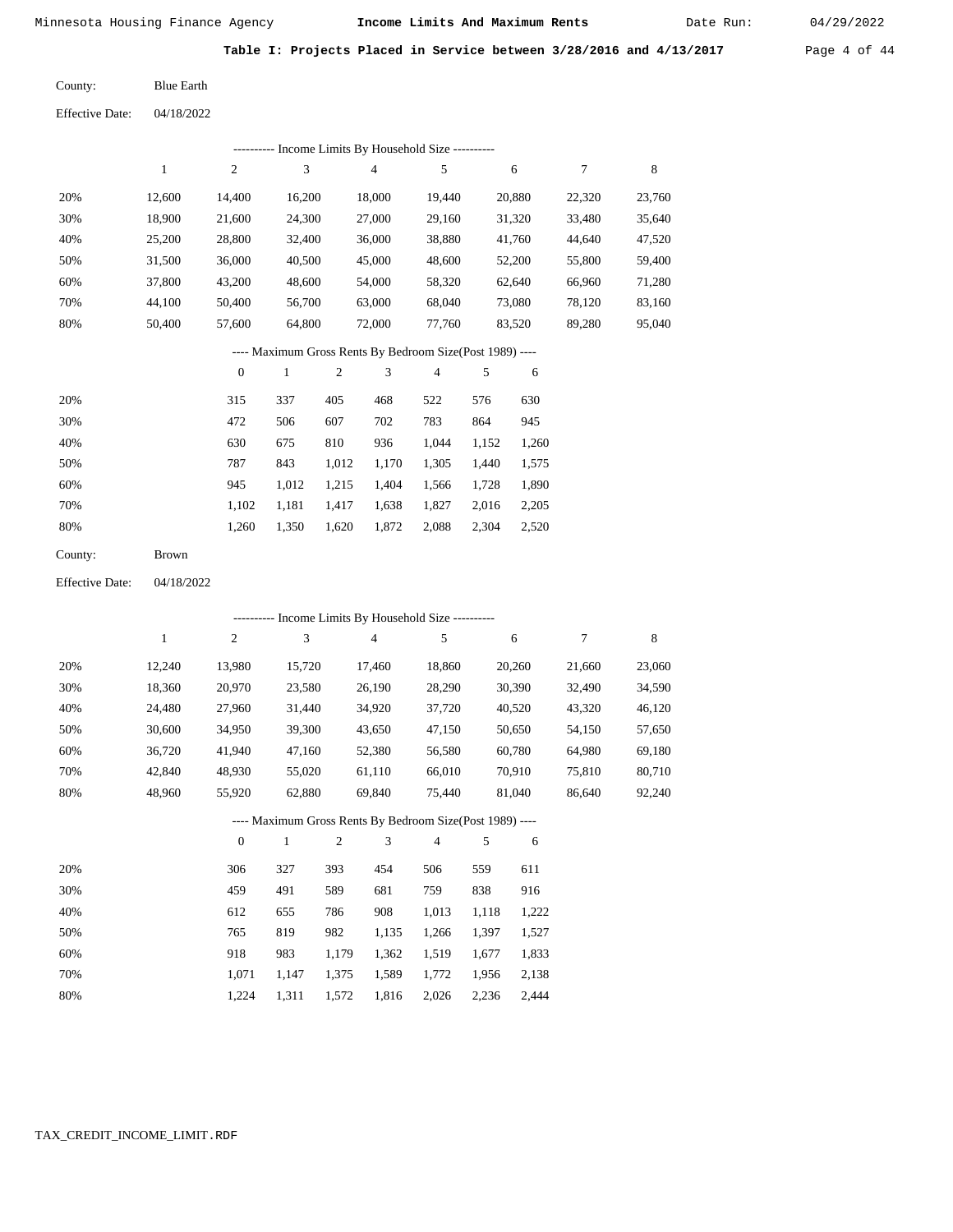Date Run:

**Table I: Projects Placed in Service between 3/28/2016 and 4/13/2017** Page 5 of 44

Carlton County:

04/18/2022 Effective Date:

|                        |              |                  | --------- Income Limits By Household Size ----------     |            |                          |                |       |         |         |             |
|------------------------|--------------|------------------|----------------------------------------------------------|------------|--------------------------|----------------|-------|---------|---------|-------------|
|                        | $\mathbf{1}$ | $\overline{c}$   | 3                                                        |            | 4                        | 5              |       | 6       | $\tau$  | 8           |
| 20%                    | 11,960       | 13,660           | 15,360                                                   |            | 17,060                   | 18,440         |       | 19,800  | 21,160  | 22,520      |
| 30%                    | 17,940       | 20,490           | 23,040                                                   |            | 25,590                   | 27,660         |       | 29,700  | 31,740  | 33,780      |
| 40%                    | 23,920       | 27,320           | 30,720                                                   |            | 34,120                   | 36,880         |       | 39,600  | 42,320  | 45,040      |
| 50%                    | 29,900       | 34,150           | 38,400                                                   |            | 42,650                   | 46,100         |       | 49,500  | 52,900  | 56,300      |
| 60%                    | 35,880       | 40,980           | 46,080                                                   |            | 51,180                   | 55,320         |       | 59,400  | 63,480  | 67,560      |
| 70%                    | 41,860       | 47,810           | 53,760                                                   |            | 59,710                   | 64,540         |       | 69,300  | 74,060  | 78,820      |
| 80%                    | 47,840       | 54,640           | 61,440                                                   |            | 68,240                   | 73,760         |       | 79,200  | 84,640  | 90,080      |
|                        |              |                  | ---- Maximum Gross Rents By Bedroom Size(Post 1989) ---- |            |                          |                |       |         |         |             |
|                        |              | $\boldsymbol{0}$ | $\mathbf{1}$                                             | $\sqrt{2}$ | $\mathfrak{Z}$           | $\overline{4}$ | 5     | 6       |         |             |
| 20%                    |              | 299              | 320                                                      | 384        | 443                      | 495            | 546   | 597     |         |             |
| 30%                    |              | 448              | 480                                                      | 576        | 665                      | 742            | 819   | 895     |         |             |
| 40%                    |              | 598              | 640                                                      | 768        | 887                      | 990            | 1,092 | 1,194   |         |             |
| 50%                    |              | 747              | 800                                                      | 960        | 1,109                    | 1,237          | 1,365 | 1,492   |         |             |
| 60%                    |              | 897              | 960                                                      | 1,152      | 1,331                    | 1,485          | 1,638 | 1,791   |         |             |
| 70%                    |              | 1,046            | 1,120                                                    | 1,344      | 1,553                    | 1,732          | 1,911 | 2,089   |         |             |
| 80%                    |              | 1,196            | 1,281                                                    | 1,536      | 1,775                    | 1,980          | 2,184 | 2,388   |         |             |
| County:                | Carver       |                  |                                                          |            |                          |                |       |         |         |             |
| <b>Effective Date:</b> | 04/18/2022   |                  |                                                          |            |                          |                |       |         |         |             |
|                        |              |                  | ---------- Income Limits By Household Size ----------    |            |                          |                |       |         |         |             |
|                        | $\,1$        | $\sqrt{2}$       | 3                                                        |            | $\overline{\mathcal{L}}$ | 5              |       | 6       | $\tau$  | $\,$ 8 $\,$ |
|                        |              |                  |                                                          |            |                          |                |       |         |         |             |
| 20%                    | 16,440       | 18,780           | 21,120                                                   |            | 23,460                   | 25,340         |       | 27,220  | 29,100  | 30,980      |
| 30%                    | 24,660       | 28,170           | 31,680                                                   |            | 35,190                   | 38,010         |       | 40,830  | 43,650  | 46,470      |
| 40%                    | 32,880       | 37,560           | 42,240                                                   |            | 46,920                   | 50,680         |       | 54,440  | 58,200  | 61,960      |
| 50%                    | 41,100       | 46,950           | 52,800                                                   |            | 58,650                   | 63,350         |       | 68,050  | 72,750  | 77,450      |
| 60%                    | 49,320       | 56,340           | 63,360                                                   |            | 70,380                   | 76,020         |       | 81,660  | 87,300  | 92,940      |
| 70%                    | 57,540       | 65,730           | 73,920                                                   |            | 82,110                   | 88,690         |       | 95,270  | 101,850 | 108,430     |
| 80%                    | 65,760       | 75,120           | 84,480                                                   |            | 93,840                   | 101,360        |       | 108,880 | 116,400 | 123,920     |

## ---- Maximum Gross Rents By Bedroom Size(Post 1989) ----

|     | $\mathbf{0}$ |       | 2     | 3     | 4     | 5     | 6     |
|-----|--------------|-------|-------|-------|-------|-------|-------|
| 20% | 411          | 440   | 528   | 610   | 680   | 751   | 821   |
| 30% | 616          | 660   | 792   | 915   | 1,020 | 1,126 | 1,231 |
| 40% | 822          | 880   | 1,056 | 1,220 | 1,361 | 1,502 | 1,642 |
| 50% | 1.027        | 1.100 | 1,320 | 1,525 | 1,701 | 1,877 | 2,052 |
| 60% | 1.233        | 1.320 | 1,584 | 1,830 | 2,041 | 2,253 | 2,463 |
| 70% | 1,438        | 1,540 | 1,848 | 2,135 | 2,381 | 2,628 | 2,873 |
| 80% | 1.644        | 1,761 | 2,112 | 2,440 | 2,722 | 3,004 | 3,284 |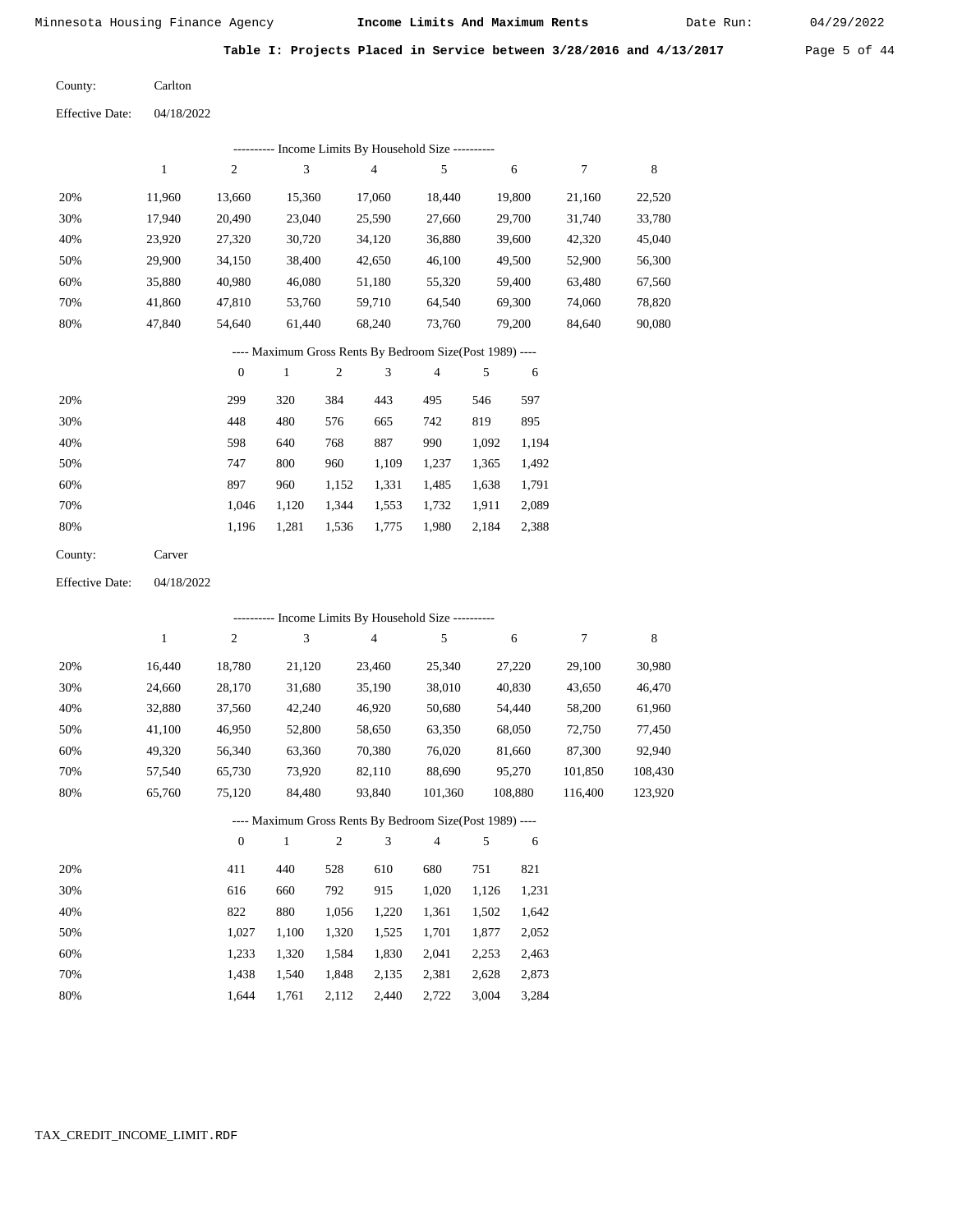Date Run:

Table I: Projects Placed in Service between 3/28/2016 and 4/13/2017 Page 6 of 44

| County: | Cass |
|---------|------|
|         |      |

Effective Date: 04/18/2022

|                        |              |                  |                             |                  | ---------- Income Limits By Household Size ---------     |                |       |        |                  |             |
|------------------------|--------------|------------------|-----------------------------|------------------|----------------------------------------------------------|----------------|-------|--------|------------------|-------------|
|                        | $\mathbf{1}$ | $\mathbf{2}$     | $\mathfrak 3$               |                  | $\overline{4}$                                           | 5              |       | 6      | $\boldsymbol{7}$ | $\,$ 8 $\,$ |
| 20%                    | 11,680       | 13,340           | 15,000                      |                  | 16,660                                                   | 18,000         |       | 19,340 | 20,660           | 22,000      |
| 30%                    | 17,520       | 20,010           | 22,500                      |                  | 24,990                                                   | 27,000         |       | 29,010 | 30,990           | 33,000      |
| 40%                    | 23,360       | 26,680           | 30,000                      |                  | 33,320                                                   | 36,000         |       | 38,680 | 41,320           | 44,000      |
| 50%                    | 29,200       | 33,350           | 37,500                      |                  | 41,650                                                   | 45,000         |       | 48,350 | 51,650           | 55,000      |
| 60%                    | 35,040       | 40,020           | 45,000                      |                  | 49,980                                                   | 54,000         |       | 58,020 | 61,980           | 66,000      |
| 70%                    | 40,880       | 46,690           | 52,500                      |                  | 58,310                                                   | 63,000         |       | 67,690 | 72,310           | 77,000      |
| 80%                    | 46,720       | 53,360           | 60,000                      |                  | 66,640                                                   | 72,000         |       | 77,360 | 82,640           | 88,000      |
|                        |              |                  |                             |                  | ---- Maximum Gross Rents By Bedroom Size(Post 1989) ---- |                |       |        |                  |             |
|                        |              | $\boldsymbol{0}$ | $\mathbf{1}$                | $\boldsymbol{2}$ | 3                                                        | $\overline{4}$ | 5     | 6      |                  |             |
| 20%                    |              | 292              | 312                         | 375              | 433                                                      | 483            | 533   | 583    |                  |             |
| 30%                    |              | 438              | 469                         | 562              | 649                                                      | 725            | 799   | 874    |                  |             |
| 40%                    |              | 584              | 625                         | 750              | 866                                                      | 967            | 1,066 | 1,166  |                  |             |
| 50%                    |              | 730              | 781                         | 937              | 1,083                                                    | 1,208          | 1,333 | 1,457  |                  |             |
| 60%                    |              | 876              | 938                         | 1,125            | 1,299                                                    | 1,450          | 1,599 | 1,749  |                  |             |
| 70%                    |              | 1,022            | 1,094                       | 1,312            | 1,516                                                    | 1,692          | 1,866 | 2,040  |                  |             |
| 80%                    |              | 1,168            | 1,251                       | 1,500            | 1,733                                                    | 1,934          | 2,133 | 2,332  |                  |             |
| County:                | Chippewa     |                  |                             |                  |                                                          |                |       |        |                  |             |
| <b>Effective Date:</b> | 04/18/2022   |                  |                             |                  |                                                          |                |       |        |                  |             |
|                        |              |                  |                             |                  | ---------- Income Limits By Household Size ----------    |                |       |        |                  |             |
|                        | $\mathbf{1}$ | $\mathfrak{2}$   | $\ensuremath{\mathfrak{Z}}$ |                  | $\overline{4}$                                           | 5              |       | 6      | 7                | $\,8\,$     |
| 20%                    | 11,680       | 13,340           | 15,000                      |                  | 16,660                                                   | 18,000         |       | 19,340 | 20,660           | 22,000      |
| 30%                    | 17,520       | 20,010           | 22,500                      |                  | 24,990                                                   | 27,000         |       | 29,010 | 30,990           | 33,000      |
| 40%                    | 23,360       | 26,680           | 30,000                      |                  | 33,320                                                   | 36,000         |       | 38,680 | 41,320           | 44,000      |
| 50%                    | 29,200       | 33,350           | 37,500                      |                  | 41,650                                                   | 45,000         |       | 48,350 | 51,650           | 55,000      |
| 60%                    | 35,040       | 40,020           | 45,000                      |                  | 49,980                                                   | 54,000         |       | 58,020 | 61,980           | 66,000      |
| 70%                    | 40,880       | 46,690           | 52,500                      |                  | 58,310                                                   | 63,000         |       | 67,690 | 72,310           | 77,000      |
| 80%                    | 46,720       | 53,360           | 60,000                      |                  | 66,640                                                   | 72,000         |       | 77,360 | 82,640           | 88,000      |
|                        |              |                  |                             |                  | ---- Maximum Gross Rents By Bedroom Size(Post 1989) ---- |                |       |        |                  |             |
|                        |              | $\boldsymbol{0}$ | $\mathbf{1}$                | $\boldsymbol{2}$ | 3                                                        | $\overline{4}$ | 5     | 6      |                  |             |
| 20%                    |              | 292              | 312                         | 375              | 433                                                      | 483            | 533   | 583    |                  |             |
| 30%                    |              | 438              | 469                         | 562              | 649                                                      | 725            | 799   | 874    |                  |             |
| 40%                    |              | 584              | 625                         | 750              | 866                                                      | 967            | 1,066 | 1,166  |                  |             |
| 50%                    |              | 730              | 781                         | 937              | 1,083                                                    | 1,208          | 1,333 | 1,457  |                  |             |
| 60%                    |              | 876              | 938                         | 1,125            | 1,299                                                    | 1,450          | 1,599 | 1,749  |                  |             |
| 70%                    |              | 1,022            | 1,094                       | 1,312            | 1,516                                                    | 1,692          | 1,866 | 2,040  |                  |             |

1,168 1,251 1,500 1,733 1,934 2,133 2,332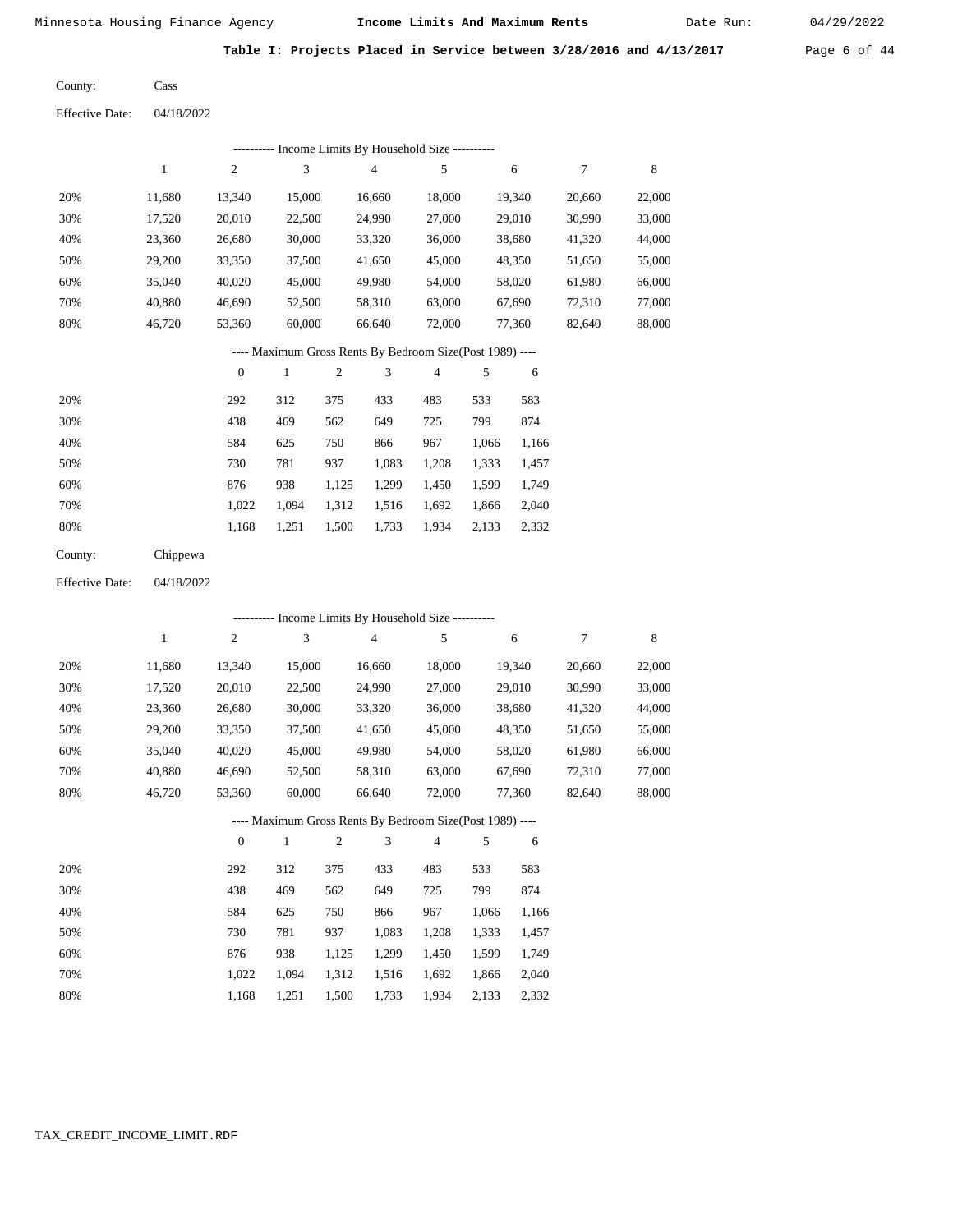Date Run:

**Table I: Projects Placed in Service between 3/28/2016 and 4/13/2017** Page 7 of 44

| County: | Chisago |
|---------|---------|
|---------|---------|

Effective Date: 04/18/2022

|     | ---------- Income Limits By Household Size ---------- |        |        |        |         |         |                                                          |         |  |  |  |  |  |  |  |  |  |
|-----|-------------------------------------------------------|--------|--------|--------|---------|---------|----------------------------------------------------------|---------|--|--|--|--|--|--|--|--|--|
|     |                                                       | 2      | 3      | 4      | 5       | 6       | 7                                                        | 8       |  |  |  |  |  |  |  |  |  |
| 20% | 16.440                                                | 18.780 | 21,120 | 23,460 | 25,340  | 27,220  | 29,100                                                   | 30,980  |  |  |  |  |  |  |  |  |  |
| 30% | 24.660                                                | 28,170 | 31,680 | 35,190 | 38,010  | 40,830  | 43,650                                                   | 46,470  |  |  |  |  |  |  |  |  |  |
| 40% | 32,880                                                | 37,560 | 42,240 | 46,920 | 50,680  | 54,440  | 58,200                                                   | 61,960  |  |  |  |  |  |  |  |  |  |
| 50% | 41.100                                                | 46,950 | 52,800 | 58,650 | 63,350  | 68,050  | 72,750                                                   | 77,450  |  |  |  |  |  |  |  |  |  |
| 60% | 49,320                                                | 56,340 | 63,360 | 70,380 | 76,020  | 81,660  | 87,300                                                   | 92.940  |  |  |  |  |  |  |  |  |  |
| 70% | 57.540                                                | 65,730 | 73.920 | 82,110 | 88.690  | 95,270  | 101.850                                                  | 108,430 |  |  |  |  |  |  |  |  |  |
| 80% | 65.760                                                | 75.120 | 84.480 | 93.840 | 101.360 | 108,880 | 116,400                                                  | 123,920 |  |  |  |  |  |  |  |  |  |
|     |                                                       |        |        |        |         |         | ---- Maximum Gross Rents By Bedroom Size(Post 1989) ---- |         |  |  |  |  |  |  |  |  |  |

|     | $\mathbf{0}$ |       | 2     | 3     | 4     | 5     | 6     |
|-----|--------------|-------|-------|-------|-------|-------|-------|
| 20% | 411          | 440   | 528   | 610   | 680   | 751   | 821   |
| 30% | 616          | 660   | 792   | 915   | 1,020 | 1,126 | 1,231 |
| 40% | 822          | 880   | 1,056 | 1,220 | 1,361 | 1,502 | 1,642 |
| 50% | 1,027        | 1,100 | 1,320 | 1,525 | 1,701 | 1,877 | 2,052 |
| 60% | 1.233        | 1.320 | 1,584 | 1,830 | 2,041 | 2,253 | 2,463 |
| 70% | 1.438        | 1,540 | 1,848 | 2,135 | 2,381 | 2,628 | 2,873 |
| 80% | 1.644        | 1,761 | 2,112 | 2,440 | 2,722 | 3,004 | 3,284 |
|     |              |       |       |       |       |       |       |

Clay County:

04/18/2022 Effective Date:

|     |        |                  | ---------- Income Limits By Household Size ----------    |       |                |                |       |        |        |         |
|-----|--------|------------------|----------------------------------------------------------|-------|----------------|----------------|-------|--------|--------|---------|
|     | 1      | $\overline{c}$   | 3                                                        |       | $\overline{4}$ | 5              |       | 6      | 7      | 8       |
| 20% | 14,080 | 16,080           | 18,100                                                   |       | 20,100         | 21,720         |       | 23,320 | 24,940 | 26,540  |
| 30% | 21,120 | 24,120           | 27,150                                                   |       | 30,150         | 32,580         |       | 34,980 | 37,410 | 39,810  |
| 40% | 28,160 | 32,160           | 36,200                                                   |       | 40,200         | 43,440         |       | 46,640 | 49,880 | 53,080  |
| 50% | 35,200 | 40,200           | 45,250                                                   |       | 50,250         | 54,300         |       | 58,300 | 62,350 | 66,350  |
| 60% | 42,240 | 48,240           | 54,300                                                   |       | 60,300         | 65,160         |       | 69,960 | 74,820 | 79,620  |
| 70% | 49,280 | 56,280           | 63,350                                                   |       | 70,350         | 76,020         |       | 81,620 | 87,290 | 92,890  |
| 80% | 56,320 | 64,320           | 72,400                                                   |       | 80,400         | 86,880         |       | 93,280 | 99,760 | 106,160 |
|     |        |                  | ---- Maximum Gross Rents By Bedroom Size(Post 1989) ---- |       |                |                |       |        |        |         |
|     |        | $\boldsymbol{0}$ | 1                                                        | 2     | 3              | $\overline{4}$ | 5     | 6      |        |         |
| 20% |        | 352              | 377                                                      | 452   | 522            | 583            | 643   | 703    |        |         |
| 30% |        | 528              | 565                                                      | 678   | 784            | 874            | 965   | 1,055  |        |         |
| 40% |        | 704              | 754                                                      | 905   | 1,045          | 1,166          | 1,287 | 1,407  |        |         |
| 50% |        | 880              | 942                                                      | 1,131 | 1,306          | 1,457          | 1,608 | 1,758  |        |         |

| 60% |  |  | 1.056 1.131 1.357 1.568 1.749 1.930 2.110 |  |
|-----|--|--|-------------------------------------------|--|
| 70% |  |  | 1,232 1,319 1,583 1,829 2,040 2,252 2,462 |  |
| 80% |  |  | 1.408 1.508 1.810 2.091 2.332 2.574 2.814 |  |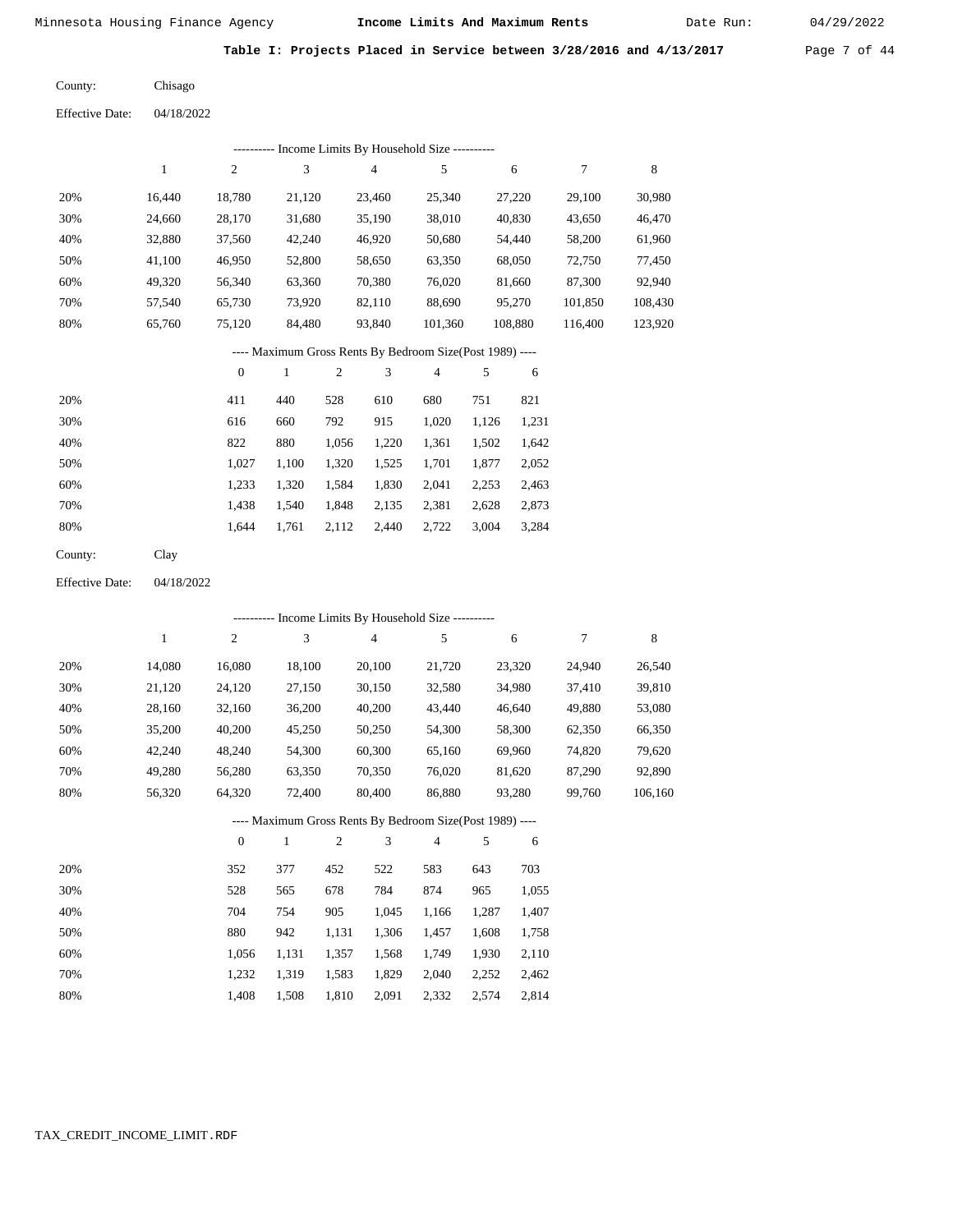Date Run:

**Table I: Projects Placed in Service between 3/28/2016 and 4/13/2017** Page 8 of 44

Clearwater County:

Effective Date: 04/18/2022

|                        |              |                  | --------- Income Limits By Household Size ----------     |                |               |                          |        |            |        |             |
|------------------------|--------------|------------------|----------------------------------------------------------|----------------|---------------|--------------------------|--------|------------|--------|-------------|
|                        | $\mathbf{1}$ | $\sqrt{2}$       | 3                                                        |                | $\sqrt{4}$    | 5                        |        | $\sqrt{6}$ | $\tau$ | $\,$ 8 $\,$ |
| 20%                    | 11,680       | 13,340           | 15,000                                                   |                | 16,660        | 18,000                   |        | 19,340     | 20,660 | 22,000      |
| 30%                    | 17,520       | 20,010           | 22,500                                                   |                | 24,990        | 27,000                   |        | 29,010     | 30,990 | 33,000      |
| 40%                    | 23,360       | 26,680           | 30,000                                                   |                | 33,320        | 36,000                   |        | 38,680     | 41,320 | 44,000      |
| 50%                    | 29,200       | 33,350           | 37,500                                                   |                | 41,650        | 45,000                   |        | 48,350     | 51,650 | 55,000      |
| 60%                    | 35,040       | 40,020           | 45,000                                                   |                | 49,980        | 54,000                   |        | 58,020     | 61,980 | 66,000      |
| 70%                    | 40,880       | 46,690           | 52,500                                                   |                | 58,310        | 63,000                   | 67,690 |            | 72,310 | 77,000      |
| 80%                    | 46,720       | 53,360           | 60,000                                                   |                | 66,640        | 72,000                   |        | 77,360     | 82,640 | 88,000      |
|                        |              |                  | ---- Maximum Gross Rents By Bedroom Size(Post 1989) ---- |                |               |                          |        |            |        |             |
|                        |              | $\boldsymbol{0}$ | $\mathbf{1}$                                             | $\sqrt{2}$     | 3             | $\overline{\mathcal{A}}$ | 5      | 6          |        |             |
| 20%                    |              | 292              | 312                                                      | 375            | 433           | 483                      | 533    | 583        |        |             |
| 30%                    |              | 438              | 469                                                      | 562            | 649           | 725                      | 799    | 874        |        |             |
| 40%                    |              | 584              | 625                                                      | 750            | 866           | 967                      | 1,066  | 1,166      |        |             |
| 50%                    |              | 730              | 781                                                      | 937            | 1,083         | 1,208                    | 1,333  | 1,457      |        |             |
| 60%                    |              | 876              | 938                                                      | 1,125          | 1,299         | 1,450                    | 1,599  | 1,749      |        |             |
| 70%                    |              | 1,022            | 1,094                                                    | 1,312          | 1,516         | 1,692                    | 1,866  | 2,040      |        |             |
| $80\%$                 |              | 1,168            | 1,251                                                    | 1,500          | 1,733         | 1,934                    | 2,133  | 2,332      |        |             |
| County:                | Cook         |                  |                                                          |                |               |                          |        |            |        |             |
| <b>Effective Date:</b> | 04/18/2022   |                  |                                                          |                |               |                          |        |            |        |             |
|                        |              |                  | --------- Income Limits By Household Size ----------     |                |               |                          |        |            |        |             |
|                        | $\,1$        | 2                | 3                                                        |                | $\sqrt{4}$    | 5                        |        | 6          | 7      | 8           |
| 20%                    | 11,680       | 13,340           | 15,000                                                   |                | 16,660        | 18,000                   |        | 19,340     | 20,660 | 22,000      |
| 30%                    | 17,520       | 20,010           | 22,500                                                   |                | 24,990        | 27,000                   |        | 29,010     | 30,990 | 33,000      |
| 40%                    | 23,360       | 26,680           | 30,000                                                   |                | 33,320        | 36,000                   |        | 38,680     | 41,320 | 44,000      |
| 50%                    | 29,200       | 33,350           | 37,500                                                   |                | 41,650        | 45,000                   |        | 48,350     | 51,650 | 55,000      |
| 60%                    | 35,040       | 40,020           | 45,000                                                   |                | 49,980        | 54,000                   |        | 58,020     | 61,980 | 66,000      |
| 70%                    | 40,880       | 46,690           | 52,500                                                   |                | 58,310        | 63,000                   |        | 67,690     | 72,310 | 77,000      |
| 80%                    | 46,720       | 53,360           | 60,000                                                   |                | 66,640        | 72,000                   |        | 77,360     | 82,640 | 88,000      |
|                        |              |                  | ---- Maximum Gross Rents By Bedroom Size(Post 1989) ---- |                |               |                          |        |            |        |             |
|                        |              | $\Omega$         | $\overline{1}$                                           | $\mathfrak{D}$ | $\mathcal{R}$ | $\overline{4}$           | 5 6    |            |        |             |

|     |       |       | $\overline{c}$ | 3     | 4     |       | 6     |
|-----|-------|-------|----------------|-------|-------|-------|-------|
| 20% | 292   | 312   | 375            | 433   | 483   | 533   | 583   |
| 30% | 438   | 469   | 562            | 649   | 725   | 799   | 874   |
| 40% | 584   | 625   | 750            | 866   | 967   | 1.066 | 1,166 |
| 50% | 730   | 781   | 937            | 1,083 | 1,208 | 1,333 | 1,457 |
| 60% | 876   | 938   | 1,125          | 1,299 | 1,450 | 1,599 | 1,749 |
| 70% | 1.022 | 1.094 | 1,312          | 1,516 | 1,692 | 1,866 | 2,040 |
| 80% | 1,168 | 1,251 | 1,500          | 1,733 | 1,934 | 2,133 | 2,332 |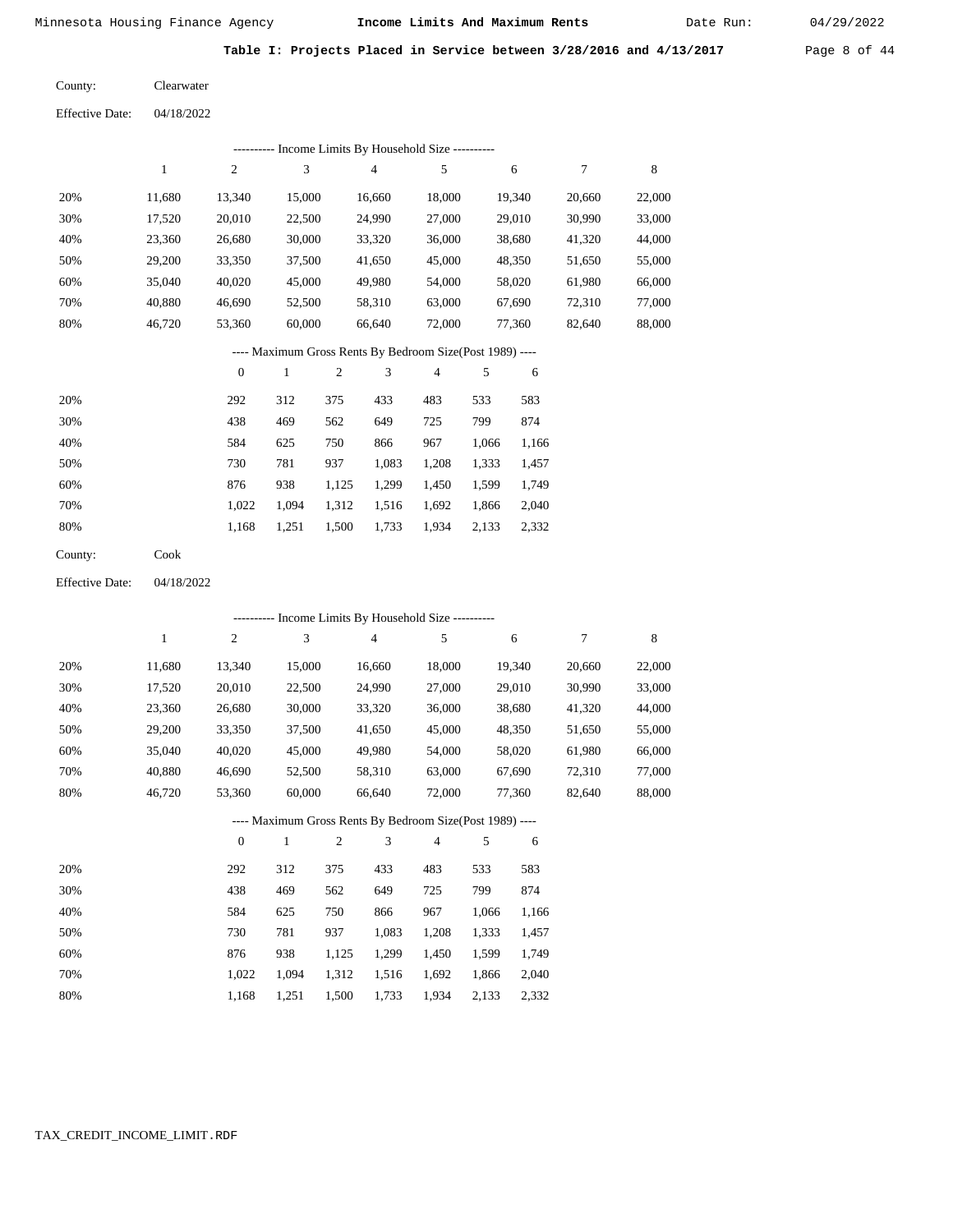Date Run:

**Table I: Projects Placed in Service between 3/28/2016 and 4/13/2017** Page 9 of 44

Cottonwood County:

04/18/2022 Effective Date:

|     | Income Limits By Household Size ---------- |        |        |        |        |        |        |        |  |  |  |  |
|-----|--------------------------------------------|--------|--------|--------|--------|--------|--------|--------|--|--|--|--|
|     |                                            | 2      | 3      | 4      |        | 6      |        | 8      |  |  |  |  |
| 20% | 11.680                                     | 13.340 | 15,000 | 16,660 | 18,000 | 19,340 | 20,660 | 22,000 |  |  |  |  |
| 30% | 17,520                                     | 20,010 | 22,500 | 24,990 | 27,000 | 29,010 | 30,990 | 33,000 |  |  |  |  |
| 40% | 23,360                                     | 26,680 | 30,000 | 33,320 | 36,000 | 38,680 | 41,320 | 44,000 |  |  |  |  |
| 50% | 29,200                                     | 33,350 | 37,500 | 41,650 | 45,000 | 48,350 | 51,650 | 55,000 |  |  |  |  |
| 60% | 35,040                                     | 40,020 | 45,000 | 49,980 | 54,000 | 58,020 | 61,980 | 66,000 |  |  |  |  |
| 70% | 40.880                                     | 46,690 | 52,500 | 58,310 | 63,000 | 67,690 | 72,310 | 77,000 |  |  |  |  |
| 80% | 46.720                                     | 53,360 | 60,000 | 66,640 | 72,000 | 77,360 | 82,640 | 88,000 |  |  |  |  |

#### ---- Maximum Gross Rents By Bedroom Size(Post 1989) ----

|     | $\overline{0}$ |       | $\overline{c}$ | 3     | 4     | 5     | 6     |
|-----|----------------|-------|----------------|-------|-------|-------|-------|
| 20% | 292            | 312   | 375            | 433   | 483   | 533   | 583   |
| 30% | 438            | 469   | 562            | 649   | 725   | 799   | 874   |
| 40% | 584            | 625   | 750            | 866   | 967   | 1,066 | 1,166 |
| 50% | 730            | 781   | 937            | 1,083 | 1,208 | 1,333 | 1,457 |
| 60% | 876            | 938   | 1,125          | 1,299 | 1,450 | 1,599 | 1,749 |
| 70% | 1.022          | 1.094 | 1,312          | 1,516 | 1,692 | 1,866 | 2,040 |
| 80% | 1,168          | 1,251 | 1,500          | 1,733 | 1,934 | 2,133 | 2,332 |
|     |                |       |                |       |       |       |       |

| Crow Wing |
|-----------|
|           |

04/18/2022 Effective Date:

|                                                          | - Income Limits By Household Size ---------- |          |              |                |        |                |       |        |        |        |  |  |
|----------------------------------------------------------|----------------------------------------------|----------|--------------|----------------|--------|----------------|-------|--------|--------|--------|--|--|
|                                                          | 1                                            | 2        | 3            |                | 4      | 5              |       | 6      | 7      | 8      |  |  |
| 20%                                                      | 11,680                                       | 13,340   | 15,000       |                | 16,660 | 18,000         |       | 19,340 | 20,660 | 22,000 |  |  |
| 30%                                                      | 17,520                                       | 20,010   | 22,500       |                | 24,990 | 27,000         |       | 29,010 | 30,990 | 33,000 |  |  |
| 40%                                                      | 23,360                                       | 26,680   | 30,000       |                | 33,320 | 36,000         |       | 38,680 | 41,320 | 44,000 |  |  |
| 50%                                                      | 29,200                                       | 33,350   | 37,500       |                | 41,650 | 45,000         |       | 48,350 | 51,650 | 55,000 |  |  |
| 60%                                                      | 35,040                                       | 40,020   | 45,000       |                | 49,980 | 54,000         |       | 58,020 | 61,980 | 66,000 |  |  |
| 70%                                                      | 40,880                                       | 46,690   | 52,500       |                | 58,310 | 63,000         |       | 67,690 | 72,310 | 77,000 |  |  |
| 80%                                                      | 46,720                                       | 53,360   | 60,000       |                | 66,640 | 72,000         |       | 77,360 | 82,640 | 88,000 |  |  |
| ---- Maximum Gross Rents By Bedroom Size(Post 1989) ---- |                                              |          |              |                |        |                |       |        |        |        |  |  |
|                                                          |                                              | $\theta$ | $\mathbf{1}$ | $\mathfrak{2}$ | 3      | $\overline{4}$ | 5     | 6      |        |        |  |  |
| 20%                                                      |                                              | 292      | 312          | 375            | 433    | 483            | 533   | 583    |        |        |  |  |
| 30%                                                      |                                              | 438      | 469          | 562            | 649    | 725            | 799   | 874    |        |        |  |  |
| 40%                                                      |                                              | 584      | 625          | 750            | 866    | 967            | 1,066 | 1,166  |        |        |  |  |
| 50%                                                      |                                              | 730      | 781          | 937            | 1,083  | 1,208          | 1,333 | 1,457  |        |        |  |  |
| 60%                                                      |                                              | 876      | 938          | 1,125          | 1,299  | 1,450          | 1,599 | 1,749  |        |        |  |  |
| 70%                                                      |                                              | 1,022    | 1,094        | 1,312          | 1,516  | 1,692          | 1,866 | 2,040  |        |        |  |  |

1,168

1,251

1,500

1,733

1,934

2,133

2,332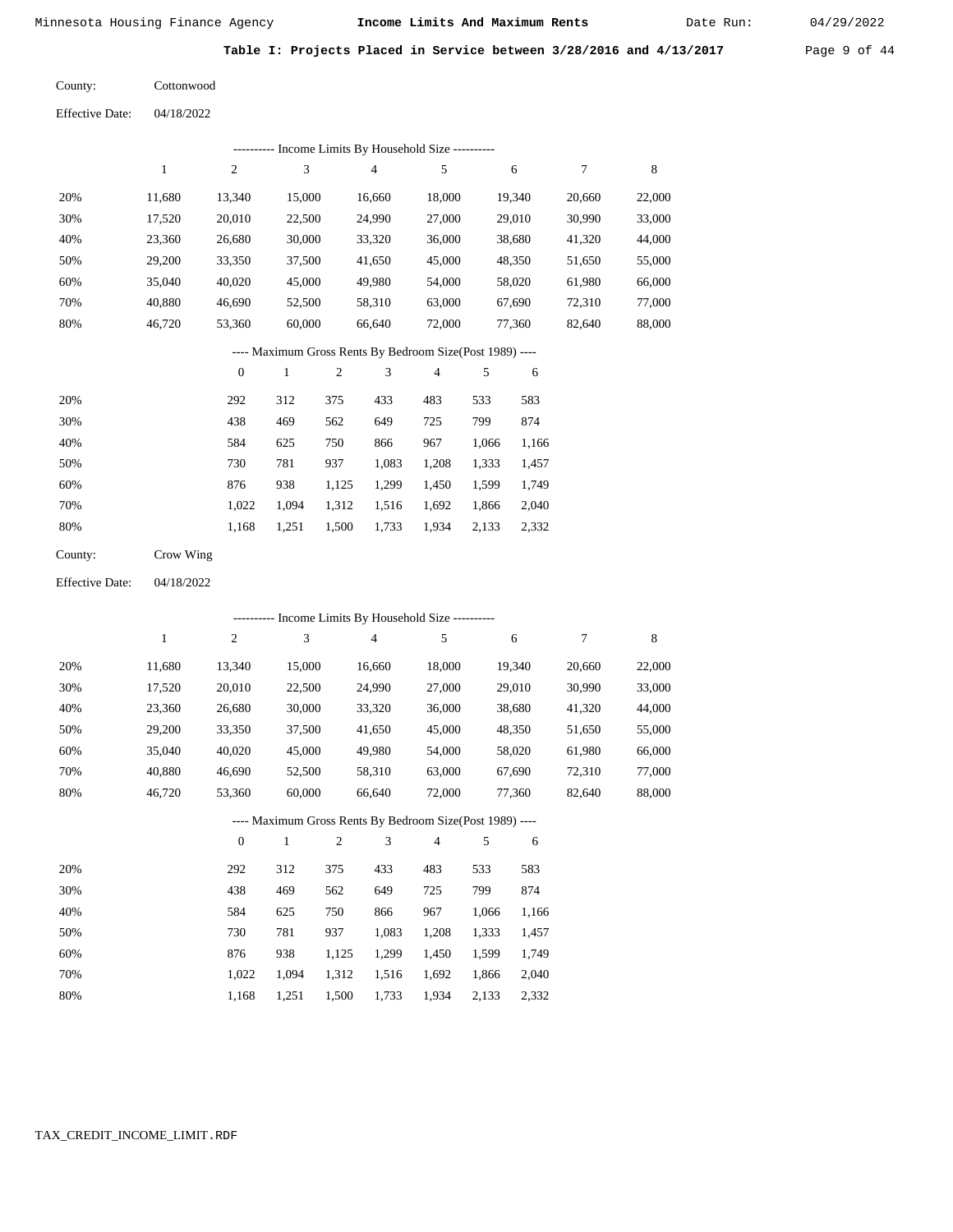Date Run:

Table I: Projects Placed in Service between 3/28/2016 and 4/13/2017 Page 10 of 44

Dakota County:

04/18/2022 Effective Date:

|     | Income Limits By Household Size ----------<br>---------- |                |        |                                                          |                |         |         |         |  |  |  |  |
|-----|----------------------------------------------------------|----------------|--------|----------------------------------------------------------|----------------|---------|---------|---------|--|--|--|--|
|     | 1                                                        | $\overline{2}$ | 3      | $\overline{4}$                                           | 5              | 6       | 7       | 8       |  |  |  |  |
| 20% | 16.440                                                   | 18,780         | 21,120 | 23,460                                                   | 25,340         | 27,220  | 29,100  | 30,980  |  |  |  |  |
| 30% | 24.660                                                   | 28,170         | 31,680 | 35,190                                                   | 38,010         | 40,830  | 43,650  | 46,470  |  |  |  |  |
| 40% | 32,880                                                   | 37,560         | 42,240 | 46,920                                                   | 50,680         | 54,440  | 58,200  | 61,960  |  |  |  |  |
| 50% | 41,100                                                   | 46,950         | 52,800 | 58,650                                                   | 63,350         | 68,050  | 72,750  | 77,450  |  |  |  |  |
| 60% | 49,320                                                   | 56,340         | 63,360 | 70,380                                                   | 76,020         | 81,660  | 87,300  | 92,940  |  |  |  |  |
| 70% | 57,540                                                   | 65,730         | 73,920 | 82,110                                                   | 88,690         | 95,270  | 101,850 | 108,430 |  |  |  |  |
| 80% | 65,760                                                   | 75,120         | 84,480 | 93,840                                                   | 101,360        | 108,880 | 116,400 | 123,920 |  |  |  |  |
|     |                                                          |                |        | ---- Maximum Gross Rents By Bedroom Size(Post 1989) ---- |                |         |         |         |  |  |  |  |
|     |                                                          | $\mathbf{0}$   |        | 3<br>2                                                   | $\overline{4}$ | 5<br>6  |         |         |  |  |  |  |

|     | $\mathbf{v}$ |       | ∼     | $\cdot$ $\cdot$ |       | $\cdot$ | $\cdot$ |
|-----|--------------|-------|-------|-----------------|-------|---------|---------|
| 20% | 411          | 440   | 528   | 610             | 680   | 751     | 821     |
| 30% | 616          | 660   | 792   | 915             | 1,020 | 1.126   | 1,231   |
| 40% | 822          | 880   | 1,056 | 1,220           | 1,361 | 1,502   | 1,642   |
| 50% | 1.027        | 1.100 | 1,320 | 1,525           | 1,701 | 1,877   | 2,052   |
| 60% | 1.233        | 1,320 | 1,584 | 1,830           | 2,041 | 2,253   | 2,463   |
| 70% | 1.438        | 1.540 | 1,848 | 2,135           | 2,381 | 2,628   | 2,873   |
| 80% | 1.644        | 1,761 | 2,112 | 2,440           | 2,722 | 3,004   | 3,284   |
|     |              |       |       |                 |       |         |         |

Dodge County:

04/18/2022 Effective Date:

|     |        |              | ---------- Income Limits By Household Size ----------    |       |                |                |       |         |         |         |
|-----|--------|--------------|----------------------------------------------------------|-------|----------------|----------------|-------|---------|---------|---------|
|     | 1      | 2            | 3                                                        |       | $\overline{4}$ | 5              |       | 6       | 7       | 8       |
| 20% | 15,620 | 17,840       | 20,080                                                   |       | 22,300         | 24,100         |       | 25,880  | 27,660  | 29,440  |
| 30% | 23,430 | 26,760       | 30,120                                                   |       | 33,450         | 36,150         |       | 38,820  | 41,490  | 44,160  |
| 40% | 31,240 | 35,680       | 40,160                                                   |       | 44,600         | 48,200         |       | 51,760  | 55,320  | 58,880  |
| 50% | 39,050 | 44,600       | 50,200                                                   |       | 55,750         | 60,250         |       | 64,700  | 69,150  | 73,600  |
| 60% | 46,860 | 53,520       | 60,240                                                   |       | 66,900         | 72,300         |       | 77,640  | 82,980  | 88,320  |
| 70% | 54,670 | 62,440       | 70,280                                                   |       | 78,050         | 84,350         |       | 90,580  | 96,810  | 103,040 |
| 80% | 62,480 | 71,360       | 80,320                                                   |       | 89,200         | 96,400         |       | 103,520 | 110,640 | 117,760 |
|     |        |              | ---- Maximum Gross Rents By Bedroom Size(Post 1989) ---- |       |                |                |       |         |         |         |
|     |        | $\mathbf{0}$ | 1                                                        | 2     | 3              | $\overline{4}$ | 5     | 6       |         |         |
| 20% |        | 390          | 418                                                      | 502   | 580            | 647            | 713   | 780     |         |         |
| 30% |        | 585          | 627                                                      | 753   | 870            | 970            | 1,070 | 1,170   |         |         |
| 40% |        | 781          | 836                                                      | 1,004 | 1,160          | 1,294          | 1,427 | 1,561   |         |         |

| 40% | 781   | 836               | 1,004 1,160 1,294 1,427 1,561             |                   |  |
|-----|-------|-------------------|-------------------------------------------|-------------------|--|
| 50% | 976   |                   | 1,045 1,255 1,450 1,617 1,784 1,951       |                   |  |
| 60% |       |                   | 1,171 1,254 1,506 1,740 1,941 2,141 2,341 |                   |  |
| 70% |       |                   | 1,366 1,463 1,757 2,030 2,264 2,498 2,731 |                   |  |
| 80% | 1.562 | 1,673 2,008 2,320 |                                           | 2,588 2,855 3,122 |  |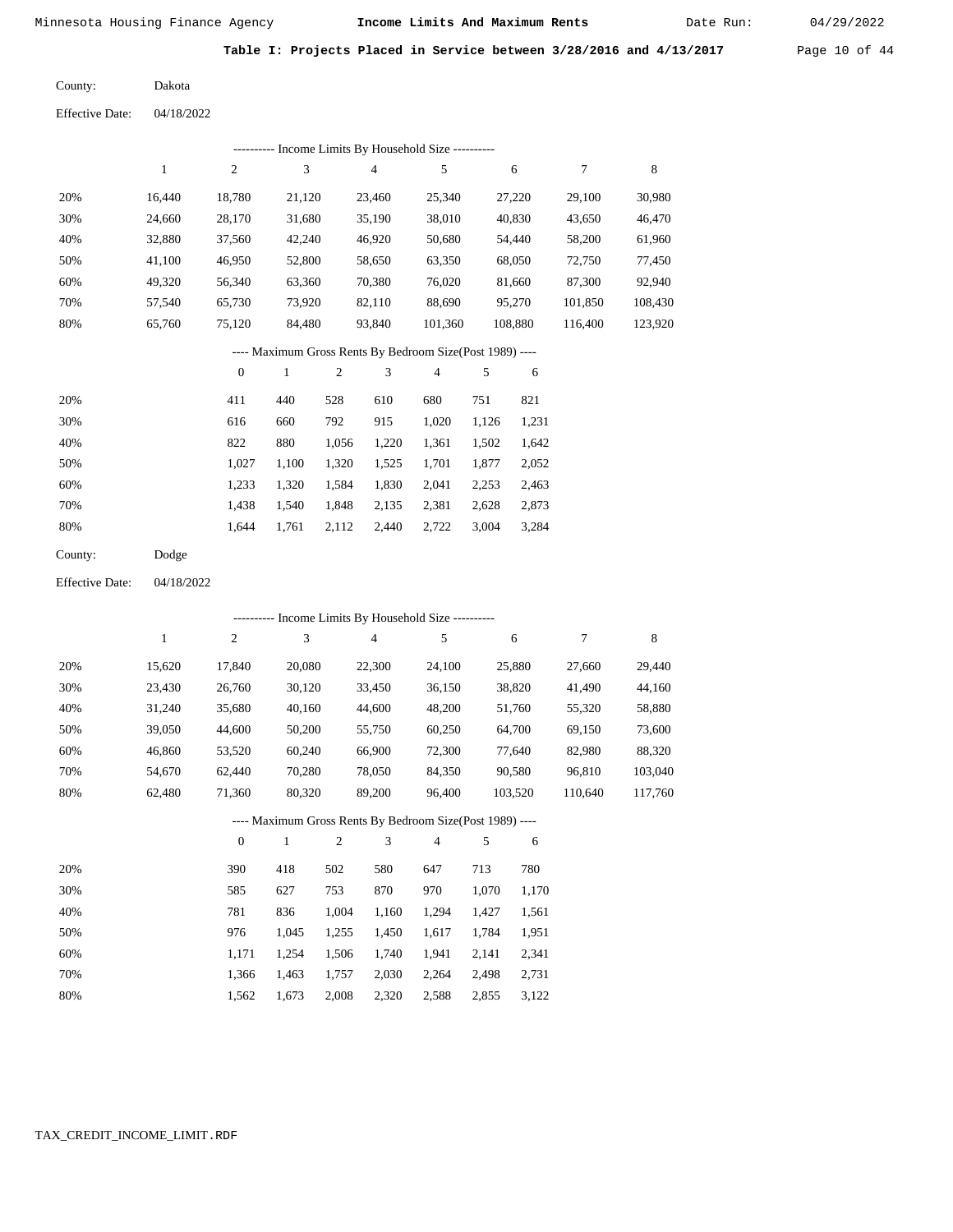Date Run:

**Table I: Projects Placed in Service between 3/28/2016 and 4/13/2017** Page 11 of 44

Douglas County:

04/18/2022 Effective Date:

|     | ---------- Income Limits By Household Size ---------- |                |        |        |        |        |        |        |  |  |  |  |
|-----|-------------------------------------------------------|----------------|--------|--------|--------|--------|--------|--------|--|--|--|--|
|     |                                                       | $\overline{c}$ | 3      | 4      | 5      | 6      | 7      | 8      |  |  |  |  |
| 20% | 12.420                                                | 14.200         | 15,980 | 17.740 | 19,160 | 20,580 | 22,000 | 23,420 |  |  |  |  |
| 30% | 18,630                                                | 21,300         | 23.970 | 26,610 | 28,740 | 30,870 | 33,000 | 35,130 |  |  |  |  |
| 40% | 24,840                                                | 28,400         | 31,960 | 35,480 | 38,320 | 41,160 | 44,000 | 46,840 |  |  |  |  |
| 50% | 31,050                                                | 35,500         | 39,950 | 44,350 | 47,900 | 51,450 | 55,000 | 58,550 |  |  |  |  |
| 60% | 37,260                                                | 42,600         | 47,940 | 53,220 | 57,480 | 61,740 | 66,000 | 70,260 |  |  |  |  |
| 70% | 43.470                                                | 49,700         | 55,930 | 62,090 | 67,060 | 72,030 | 77,000 | 81,970 |  |  |  |  |
| 80% | 49.680                                                | 56,800         | 63,920 | 70,960 | 76,640 | 82,320 | 88,000 | 93,680 |  |  |  |  |
|     |                                                       |                |        |        |        |        |        |        |  |  |  |  |

#### ---- Maximum Gross Rents By Bedroom Size(Post 1989) ----

|     | $\mathbf{0}$ |       | 2     | 3     | 4     | 5     | 6     |
|-----|--------------|-------|-------|-------|-------|-------|-------|
| 20% | 310          | 332   | 399   | 461   | 514   | 567   | 620   |
| 30% | 465          | 499   | 599   | 691   | 771   | 851   | 931   |
| 40% | 621          | 665   | 799   | 922   | 1,029 | 1,135 | 1,241 |
| 50% | 776          | 831   | 998   | 1,153 | 1,286 | 1,419 | 1,552 |
| 60% | 931          | 998   | 1,198 | 1,383 | 1,543 | 1,703 | 1,862 |
| 70% | 1,086        | 1.164 | 1,398 | 1,614 | 1,800 | 1,987 | 2,173 |
| 80% | 1,242        | 1,331 | 1,598 | 1,845 | 2,058 | 2,271 | 2,483 |
|     |              |       |       |       |       |       |       |

| Faribault |
|-----------|
|           |

04/18/2022 Effective Date:

|                                                          |        |                |              |                |                | ---------- Income Limits By Household Size ---------- |       |        |        |        |  |
|----------------------------------------------------------|--------|----------------|--------------|----------------|----------------|-------------------------------------------------------|-------|--------|--------|--------|--|
|                                                          | 1      | $\overline{c}$ | 3            |                | $\overline{4}$ | 5                                                     |       | 6      | 7      | 8      |  |
| 20%                                                      | 11,680 | 13,340         | 15,000       |                | 16,660         | 18,000                                                |       | 19,340 | 20,660 | 22,000 |  |
| 30%                                                      | 17,520 | 20,010         | 22,500       |                | 24,990         | 27,000                                                |       | 29,010 | 30,990 | 33,000 |  |
| 40%                                                      | 23,360 | 26,680         | 30,000       |                | 33,320         | 36,000                                                |       | 38,680 | 41,320 | 44,000 |  |
| 50%                                                      | 29,200 | 33,350         | 37,500       |                | 41,650         | 45,000                                                |       | 48,350 | 51,650 | 55,000 |  |
| 60%                                                      | 35,040 | 40,020         | 45,000       |                | 49,980         | 54,000                                                |       | 58,020 | 61,980 | 66,000 |  |
| 70%                                                      | 40,880 | 46,690         | 52,500       |                | 58,310         | 63,000                                                |       | 67,690 | 72,310 | 77,000 |  |
| 80%                                                      | 46,720 | 53,360         | 60,000       |                | 66,640         | 72,000                                                |       | 77,360 | 82,640 | 88,000 |  |
| ---- Maximum Gross Rents By Bedroom Size(Post 1989) ---- |        |                |              |                |                |                                                       |       |        |        |        |  |
|                                                          |        | $\mathbf{0}$   | $\mathbf{1}$ | $\mathfrak{2}$ | 3              | $\overline{4}$                                        | 5     | 6      |        |        |  |
| 20%                                                      |        | 292            | 312          | 375            | 433            | 483                                                   | 533   | 583    |        |        |  |
| 30%                                                      |        | 438            | 469          | 562            | 649            | 725                                                   | 799   | 874    |        |        |  |
| 40%                                                      |        | 584            | 625          | 750            | 866            | 967                                                   | 1,066 | 1,166  |        |        |  |
| 50%                                                      |        | 730            | 781          | 937            | 1,083          | 1,208                                                 | 1,333 | 1,457  |        |        |  |
| 60%                                                      |        | 876            | 938          | 1,125          | 1,299          | 1,450                                                 | 1,599 | 1,749  |        |        |  |
| 70%                                                      |        | 1,022          | 1,094        | 1,312          | 1,516          | 1,692                                                 | 1,866 | 2,040  |        |        |  |
| 80%                                                      |        | 1,168          | 1,251        | 1,500          | 1,733          | 1,934                                                 | 2,133 | 2,332  |        |        |  |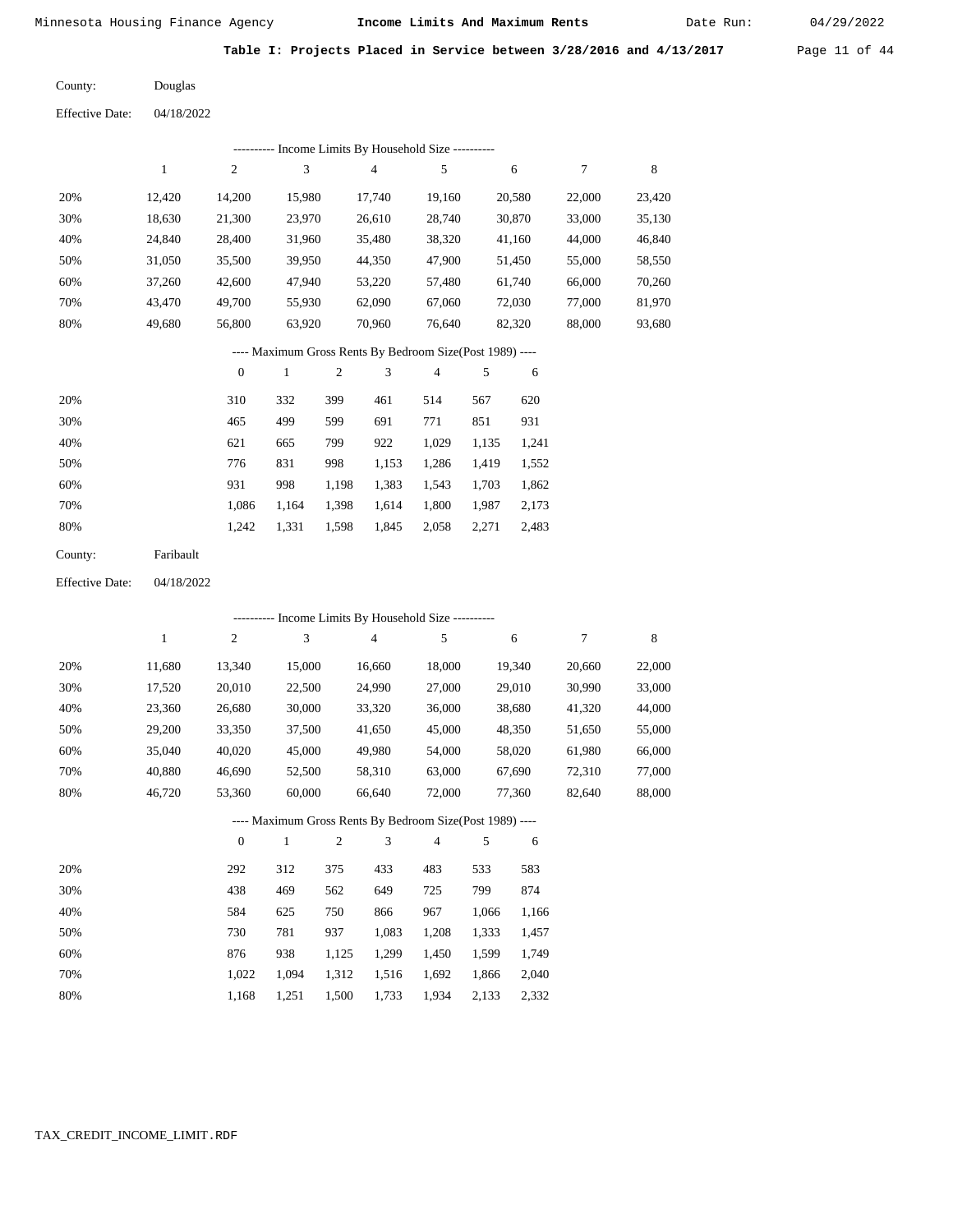Date Run:

**Table I: Projects Placed in Service between 3/28/2016 and 4/13/2017** Page 12 of 44

Fillmore County:

04/18/2022 Effective Date:

|                        |              |                  |                  |                  | ---------- Income Limits By Household Size ----------    |        |       |        |                  |             |
|------------------------|--------------|------------------|------------------|------------------|----------------------------------------------------------|--------|-------|--------|------------------|-------------|
|                        | $\mathbf{1}$ | $\boldsymbol{2}$ | $\mathfrak 3$    |                  | $\overline{4}$                                           | 5      |       | 6      | $\boldsymbol{7}$ | $\,$ 8 $\,$ |
| 20%                    | 12,160       | 13,900           | 15,640           |                  | 17,360                                                   | 18,760 |       | 20,140 | 21,540           | 22,920      |
| 30%                    | 18,240       | 20,850           | 23,460           |                  | 26,040                                                   | 28,140 |       | 30,210 | 32,310           | 34,380      |
| 40%                    | 24,320       | 27,800           |                  | 31,280<br>34,720 |                                                          | 37,520 |       | 40,280 | 43,080           | 45,840      |
| 50%                    | 30,400       | 34,750           | 39,100<br>43,400 |                  | 46,900                                                   | 50,350 |       | 53,850 | 57,300           |             |
| 60%                    | 36,480       | 41,700           |                  | 46,920<br>52,080 |                                                          | 56,280 |       | 60,420 | 64,620           | 68,760      |
| 70%                    | 42,560       | 48,650           | 54,740           |                  | 60,760                                                   | 65,660 |       | 70,490 | 75,390           | 80,220      |
| 80%                    | 48,640       | 55,600           | 62,560           |                  | 69,440                                                   | 75,040 |       | 80,560 | 86,160           | 91,680      |
|                        |              |                  |                  |                  | ---- Maximum Gross Rents By Bedroom Size(Post 1989) ---- |        |       |        |                  |             |
|                        |              | $\boldsymbol{0}$ | 1                | $\boldsymbol{2}$ | 3                                                        | 4      | 5     | 6      |                  |             |
| 20%                    |              | 304              | 325              | 391              | 451                                                      | 503    | 555   | 607    |                  |             |
| 30%                    |              | 456              | 488              | 586              | 677                                                      | 755    | 833   | 911    |                  |             |
| 40%                    |              | 608              | 651              | 782              | 903                                                      | 1,007  | 1,111 | 1,215  |                  |             |
| 50%                    |              | 760              | 814              | 977              | 1,128                                                    | 1,258  | 1,389 | 1,519  |                  |             |
| 60%                    |              | 912              | 977              | 1,173            | 1,354                                                    | 1,510  | 1,667 | 1,822  |                  |             |
| 70%                    |              | 1,064            | 1,140            | 1,368            | 1,580                                                    | 1,762  | 1,945 | 2,126  |                  |             |
| 80%                    |              | 1,216            | 1,303            | 1,564            | 1,806                                                    | 2,014  | 2,223 | 2,430  |                  |             |
| County:                | Freeborn     |                  |                  |                  |                                                          |        |       |        |                  |             |
| <b>Effective Date:</b> | 04/18/2022   |                  |                  |                  |                                                          |        |       |        |                  |             |
|                        |              |                  |                  |                  | --------- Income Limits By Household Size ---------      |        |       |        |                  |             |
|                        | $\mathbf{1}$ | $\boldsymbol{2}$ | 3                |                  | $\overline{4}$                                           | 5      |       | 6      | 7                | 8           |
| 20%                    | 11,680       | 13,340           | 15,000           |                  | 16,660                                                   | 18,000 |       | 19,340 | 20,660           | 22,000      |

| 30% | 17.520 | 20,010 | 22,500 | 24.990 | 27,000 | 29,010 | 30,990 | 33,000 |
|-----|--------|--------|--------|--------|--------|--------|--------|--------|
| 40% | 23.360 | 26.680 | 30,000 | 33.320 | 36,000 | 38,680 | 41.320 | 44,000 |
| 50% | 29,200 | 33.350 | 37,500 | 41.650 | 45,000 | 48.350 | 51.650 | 55,000 |
| 60% | 35,040 | 40,020 | 45,000 | 49.980 | 54,000 | 58,020 | 61.980 | 66,000 |
| 70% | 40.880 | 46,690 | 52,500 | 58.310 | 63,000 | 67.690 | 72.310 | 77,000 |
| 80% | 46.720 | 53.360 | 60,000 | 66.640 | 72,000 | 77.360 | 82.640 | 88,000 |

# ---- Maximum Gross Rents By Bedroom Size(Post 1989) ----

|     | $\mathbf{0}$ |       | $\overline{c}$ | 3     | 4     | 5     | 6     |
|-----|--------------|-------|----------------|-------|-------|-------|-------|
| 20% | 292          | 312   | 375            | 433   | 483   | 533   | 583   |
| 30% | 438          | 469   | 562            | 649   | 725   | 799   | 874   |
| 40% | 584          | 625   | 750            | 866   | 967   | 1,066 | 1,166 |
| 50% | 730          | 781   | 937            | 1,083 | 1,208 | 1,333 | 1,457 |
| 60% | 876          | 938   | 1,125          | 1,299 | 1,450 | 1,599 | 1,749 |
| 70% | 1,022        | 1,094 | 1,312          | 1,516 | 1,692 | 1,866 | 2,040 |
| 80% | 1,168        | 1,251 | 1,500          | 1,733 | 1,934 | 2,133 | 2,332 |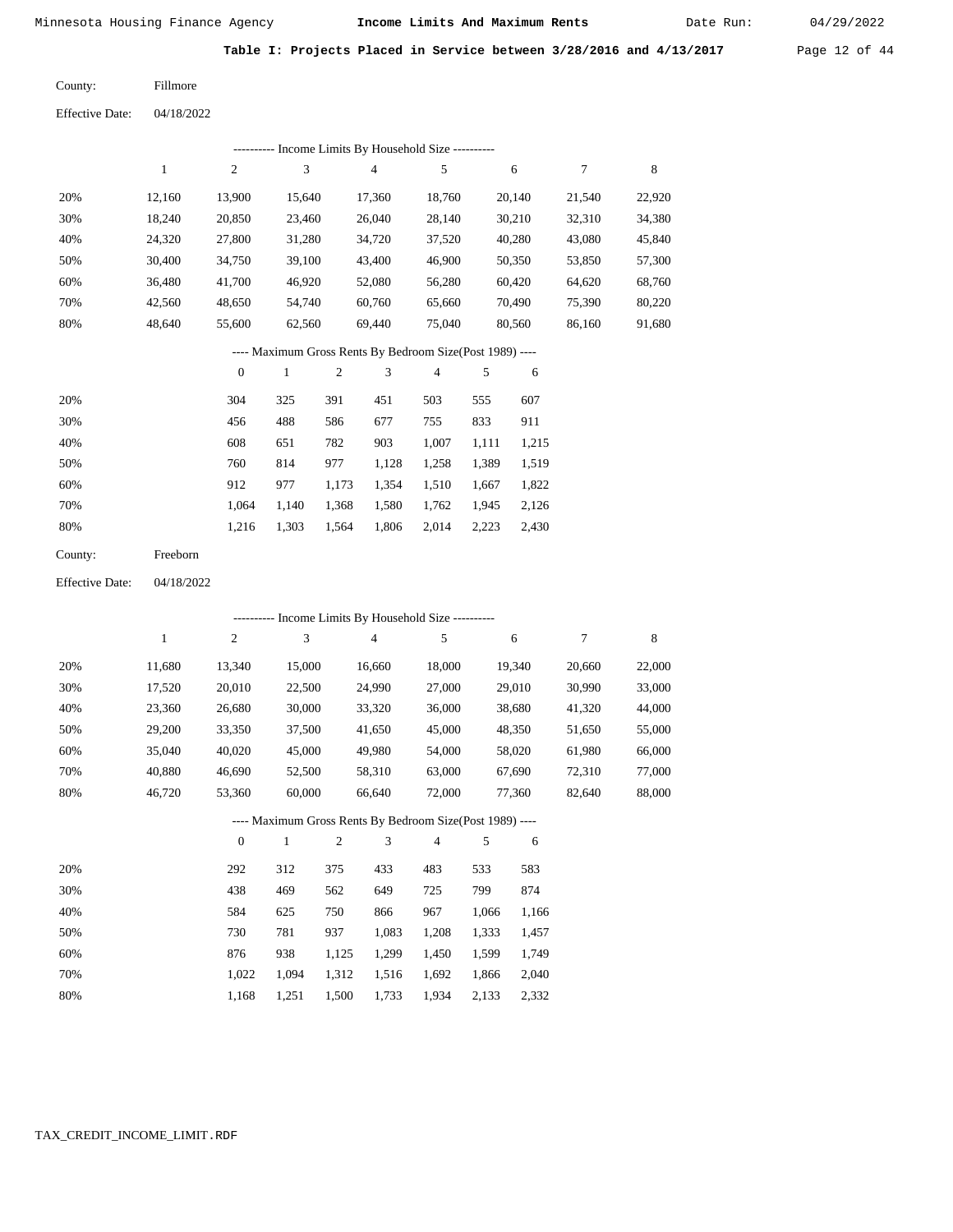Date Run:

**Table I: Projects Placed in Service between 3/28/2016 and 4/13/2017** Page 13 of 44

Goodhue County:

Effective Date: 04/18/2022

| ---------- Income Limits By Household Size ----------    |        |        |        |        |        |        |        |         |  |  |
|----------------------------------------------------------|--------|--------|--------|--------|--------|--------|--------|---------|--|--|
|                                                          | 1      | 2      | 3      | 4      | 5      | 6      |        | 8       |  |  |
| 20%                                                      | 13.560 | 15.500 | 17.440 | 19.360 | 20.920 | 22,460 | 24,020 | 25,560  |  |  |
| 30%                                                      | 20.340 | 23,250 | 26,160 | 29,040 | 31,380 | 33,690 | 36,030 | 38,340  |  |  |
| 40%                                                      | 27.120 | 31,000 | 34,880 | 38.720 | 41,840 | 44.920 | 48,040 | 51,120  |  |  |
| 50%                                                      | 33.900 | 38.750 | 43,600 | 48,400 | 52,300 | 56,150 | 60,050 | 63,900  |  |  |
| 60%                                                      | 40.680 | 46,500 | 52,320 | 58,080 | 62,760 | 67,380 | 72,060 | 76,680  |  |  |
| 70%                                                      | 47.460 | 54,250 | 61.040 | 67,760 | 73,220 | 78,610 | 84,070 | 89,460  |  |  |
| 80%                                                      | 54.240 | 62,000 | 69,760 | 77.440 | 83.680 | 89.840 | 96,080 | 102,240 |  |  |
| ---- Maximum Gross Rents By Bedroom Size(Post 1989) ---- |        |        |        |        |        |        |        |         |  |  |

|     | $\theta$ |       | $\overline{c}$ | 3     | 4     |       | 6     |
|-----|----------|-------|----------------|-------|-------|-------|-------|
| 20% | 339      | 363   | 436            | 503   | 561   | 619   | 677   |
| 30% | 508      | 544   | 654            | 755   | 842   | 929   | 1,016 |
| 40% | 678      | 726   | 872            | 1,007 | 1,123 | 1,239 | 1,355 |
| 50% | 847      | 908   | 1,090          | 1,258 | 1,403 | 1,549 | 1,694 |
| 60% | 1.017    | 1.089 | 1,308          | 1,510 | 1,684 | 1,859 | 2,032 |
| 70% | 1,186    | 1,271 | 1,526          | 1,762 | 1,965 | 2,169 | 2,371 |
| 80% | 1,356    | 1,453 | 1,744          | 2,014 | 2,246 | 2,479 | 2,710 |

| County: | Grant |
|---------|-------|
|---------|-------|

Effective Date: 04/18/2022

|     |              |                  |              |                |                | ---------- Income Limits By Household Size ----------    |       |        |        |        |
|-----|--------------|------------------|--------------|----------------|----------------|----------------------------------------------------------|-------|--------|--------|--------|
|     | $\mathbf{1}$ | $\boldsymbol{2}$ | 3            |                | $\overline{4}$ | 5                                                        |       | 6      | 7      | 8      |
| 20% | 11,680       | 13,340           | 15,000       |                | 16,660         | 18,000                                                   |       | 19,340 | 20,660 | 22,000 |
| 30% | 17,520       | 20,010           | 22,500       |                | 24,990         | 27,000                                                   |       | 29,010 | 30,990 | 33,000 |
| 40% | 23,360       | 26,680           | 30,000       |                | 33,320         | 36,000                                                   |       | 38,680 | 41,320 | 44,000 |
| 50% | 29,200       | 33,350           | 37,500       |                | 41,650         | 45,000                                                   |       | 48,350 | 51,650 | 55,000 |
| 60% | 35,040       | 40,020           | 45,000       |                | 49,980         | 54,000                                                   |       | 58,020 | 61,980 | 66,000 |
| 70% | 40,880       | 46,690           | 52,500       |                | 58,310         | 63,000                                                   |       | 67,690 | 72,310 | 77,000 |
| 80% | 46,720       | 53,360           | 60,000       |                | 66,640         | 72,000                                                   |       | 77,360 | 82,640 | 88,000 |
|     |              |                  |              |                |                | ---- Maximum Gross Rents By Bedroom Size(Post 1989) ---- |       |        |        |        |
|     |              | $\theta$         | $\mathbf{1}$ | $\overline{2}$ | 3              | 4                                                        | 5     | 6      |        |        |
| 20% |              | 292              | 312          | 375            | 433            | 483                                                      | 533   | 583    |        |        |
| 30% |              | 438              | 469          | 562            | 649            | 725                                                      | 799   | 874    |        |        |
| 40% |              | 584              | 625          | 750            | 866            | 967                                                      | 1,066 | 1,166  |        |        |
| 50% |              | 730              | 781          | 937            | 1,083          | 1,208                                                    | 1,333 | 1,457  |        |        |
| 60% |              | 876              | 938          | 1,125          | 1,299          | 1,450                                                    | 1,599 | 1,749  |        |        |
| 70% |              | 1,022            | 1,094        | 1,312          | 1,516          | 1,692                                                    | 1,866 | 2,040  |        |        |

1,168 1,251 1,500 1,733 1,934 2,133 2,332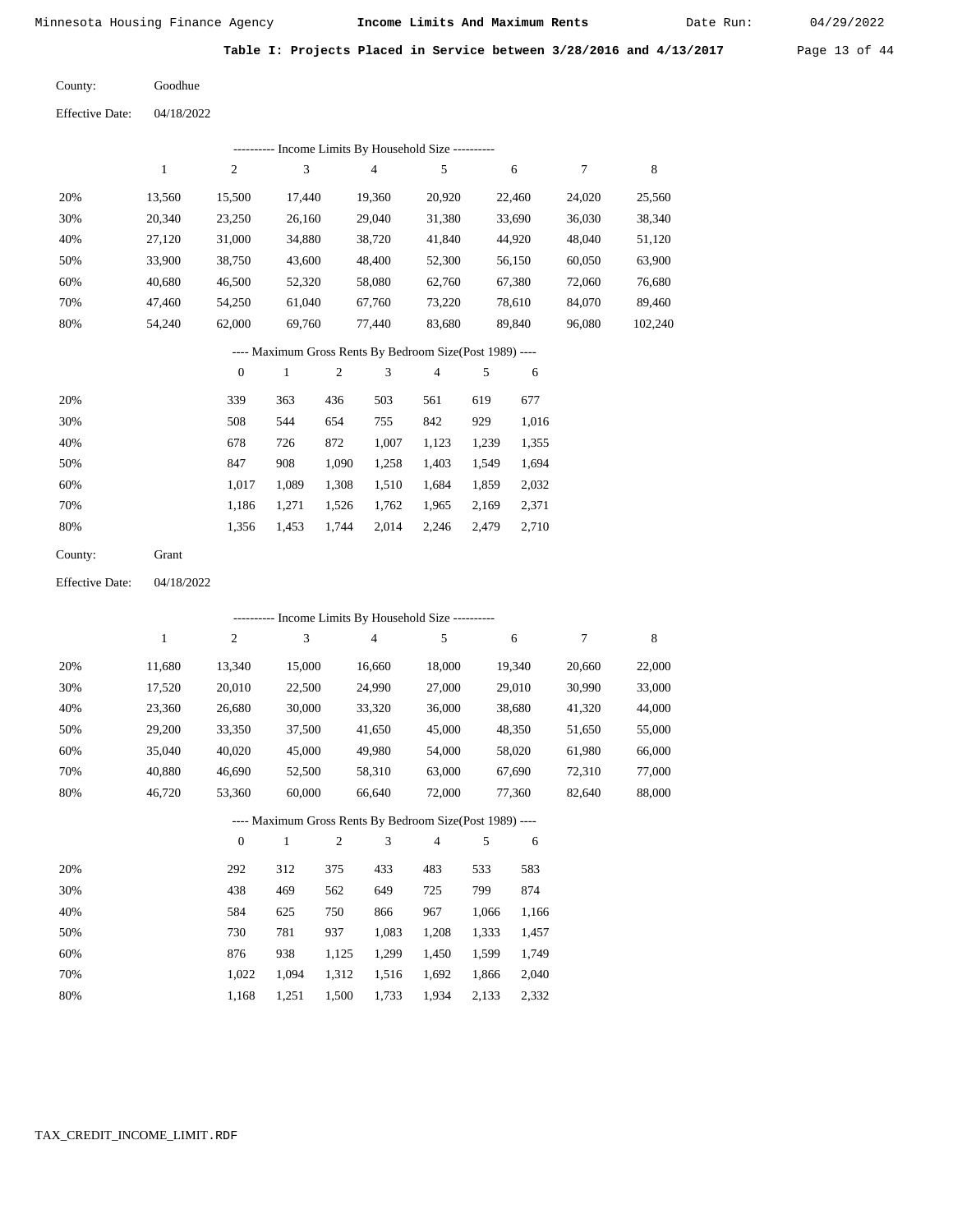Date Run:

**Table I: Projects Placed in Service between 3/28/2016 and 4/13/2017** Page 14 of 44

Hennepin County:

04/18/2022 Effective Date:

| Income Limits By Household Size ---------- |        |                |        |        |         |         |         |         |  |
|--------------------------------------------|--------|----------------|--------|--------|---------|---------|---------|---------|--|
|                                            |        | $\overline{2}$ | 3      | 4      | 5       | 6       | 7       | 8       |  |
| 20%                                        | 16.440 | 18.780         | 21.120 | 23,460 | 25.340  | 27,220  | 29.100  | 30,980  |  |
| 30%                                        | 24.660 | 28,170         | 31,680 | 35,190 | 38,010  | 40,830  | 43,650  | 46,470  |  |
| 40%                                        | 32,880 | 37,560         | 42,240 | 46,920 | 50,680  | 54.440  | 58,200  | 61,960  |  |
| 50%                                        | 41.100 | 46,950         | 52,800 | 58,650 | 63,350  | 68,050  | 72,750  | 77,450  |  |
| 60%                                        | 49.320 | 56.340         | 63.360 | 70,380 | 76,020  | 81.660  | 87,300  | 92,940  |  |
| 70%                                        | 57.540 | 65,730         | 73.920 | 82,110 | 88,690  | 95,270  | 101,850 | 108,430 |  |
| 80%                                        | 65,760 | 75,120         | 84,480 | 93.840 | 101.360 | 108,880 | 116.400 | 123,920 |  |
|                                            |        |                |        |        | ---     |         |         |         |  |

#### ---- Maximum Gross Rents By Bedroom Size(Post 1989) ----

|     | $\mathbf{0}$ |       | 2     | 3     | 4     | 5     | 6     |
|-----|--------------|-------|-------|-------|-------|-------|-------|
| 20% | 411          | 440   | 528   | 610   | 680   | 751   | 821   |
| 30% | 616          | 660   | 792   | 915   | 1,020 | 1,126 | 1,231 |
| 40% | 822          | 880   | 1,056 | 1,220 | 1,361 | 1,502 | 1,642 |
| 50% | 1.027        | 1,100 | 1,320 | 1,525 | 1,701 | 1,877 | 2,052 |
| 60% | 1,233        | 1,320 | 1,584 | 1,830 | 2,041 | 2,253 | 2,463 |
| 70% | 1,438        | 1,540 | 1,848 | 2,135 | 2,381 | 2,628 | 2,873 |
| 80% | 1,644        | 1,761 | 2,112 | 2,440 | 2,722 | 3,004 | 3,284 |
|     |              |       |       |       |       |       |       |

| Houston |
|---------|
|         |

04/18/2022 Effective Date:

|     |        |                  |        |                | ---------- Income Limits By Household Size ----------    |                |       |        |        |        |
|-----|--------|------------------|--------|----------------|----------------------------------------------------------|----------------|-------|--------|--------|--------|
|     | 1      | $\overline{c}$   | 3      |                | $\overline{4}$                                           | 5              |       | 6      | 7      | 8      |
| 20% | 12,620 | 14,420           | 16,220 |                | 18,020                                                   | 19,480         |       | 20,920 | 22,360 | 23,800 |
| 30% | 18,930 | 21,630           | 24,330 |                | 27,030                                                   | 29,220         |       | 31,380 | 33,540 | 35,700 |
| 40% | 25,240 | 28,840           | 32,440 |                | 36,040                                                   | 38,960         |       | 41,840 | 44,720 | 47,600 |
| 50% | 31,550 | 36,050           | 40,550 |                | 45,050                                                   | 48,700         |       | 52,300 | 55,900 | 59,500 |
| 60% | 37,860 | 43,260           | 48,660 |                | 54,060                                                   | 58,440         |       | 62,760 | 67,080 | 71,400 |
| 70% | 44,170 | 50,470           | 56,770 |                | 63,070                                                   | 68,180         |       | 73,220 | 78,260 | 83,300 |
| 80% | 50,480 | 57,680           | 64,880 |                | 72,080                                                   | 77,920         |       | 83,680 | 89,440 | 95,200 |
|     |        |                  |        |                | ---- Maximum Gross Rents By Bedroom Size(Post 1989) ---- |                |       |        |        |        |
|     |        | $\boldsymbol{0}$ | 1      | $\mathfrak{2}$ | 3                                                        | $\overline{4}$ | 5     | 6      |        |        |
| 20% |        | 315              | 338    | 405            | 468                                                      | 523            | 577   | 630    |        |        |
| 30% |        | 473              | 507    | 608            | 703                                                      | 784            | 865   | 946    |        |        |
| 40% |        | 631              | 676    | 811            | 937                                                      | 1,046          | 1,154 | 1,261  |        |        |
| 50% |        | 788              | 845    | 1,013          | 1,171                                                    | 1,307          | 1,442 | 1,576  |        |        |
| 60% |        | 946              | 1,014  | 1,216          | 1,406                                                    | 1,569          | 1,731 | 1,892  |        |        |

 1,104 1,262

 1,183 1,352  1,419 1,622

 1,640 1,875  1,830 2,092

 2,019 2,308

 2,207 2,522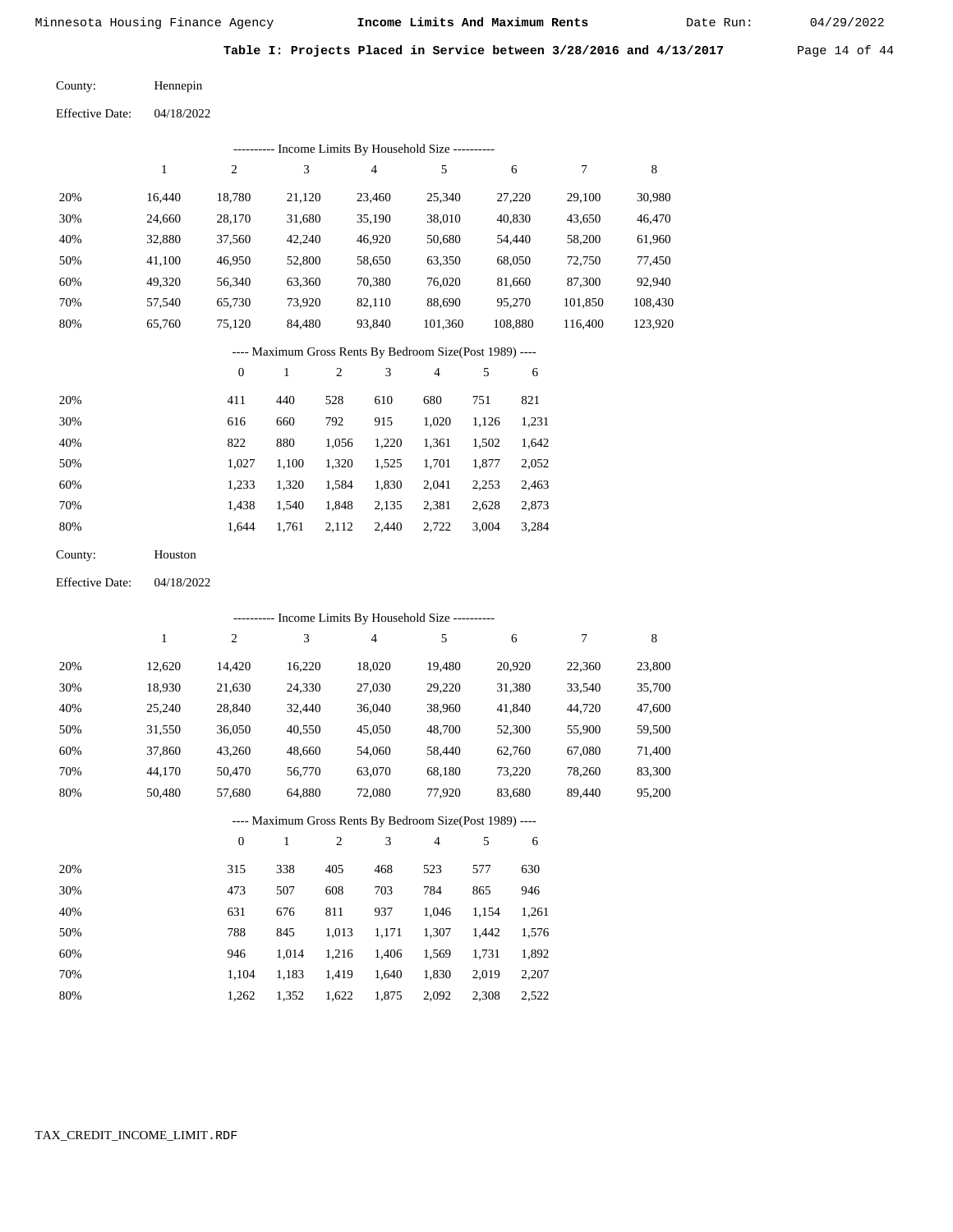Date Run:

Table I: Projects Placed in Service between 3/28/2016 and 4/13/2017 Page 15 of 44

Hubbard County:

Effective Date: 04/18/2022

|                                                          |              |                  |               |                | --------- Income Limits By Household Size ----------     |         |       |         |                  |         |
|----------------------------------------------------------|--------------|------------------|---------------|----------------|----------------------------------------------------------|---------|-------|---------|------------------|---------|
|                                                          | $\mathbf{1}$ | $\boldsymbol{2}$ | $\mathfrak 3$ |                | $\overline{4}$                                           | 5       |       | 6       | $\boldsymbol{7}$ | 8       |
| 20%                                                      | 11,680       | 13,340           | 15,000        |                | 16,660                                                   | 18,000  |       | 19,340  | 20,660           | 22,000  |
| 30%                                                      | 17,520       | 20,010           | 22,500        |                | 24,990                                                   | 27,000  |       | 29,010  | 30,990           | 33,000  |
| 40%                                                      | 23,360       | 26,680           | 30,000        |                | 33,320                                                   | 36,000  |       | 38,680  | 41,320           | 44,000  |
| 50%                                                      | 29,200       | 33,350           | 37,500        |                | 41,650                                                   | 45,000  |       | 48,350  | 51,650           | 55,000  |
| 60%                                                      | 35,040       | 40,020           | 45,000        |                | 49,980                                                   | 54,000  |       | 58,020  | 61,980           | 66,000  |
| 70%                                                      | 40,880       | 46,690           | 52,500        |                | 58,310                                                   | 63,000  |       | 67,690  | 72,310           | 77,000  |
| 80%                                                      | 46,720       | 53,360           | 60,000        |                | 66,640                                                   | 72,000  |       | 77,360  | 82,640           | 88,000  |
| ---- Maximum Gross Rents By Bedroom Size(Post 1989) ---- |              |                  |               |                |                                                          |         |       |         |                  |         |
|                                                          |              | $\boldsymbol{0}$ | $\mathbf{1}$  | $\overline{c}$ | 3                                                        | 4       | 5     | 6       |                  |         |
| 20%                                                      |              | 292              | 312           | 375            | 433                                                      | 483     | 533   | 583     |                  |         |
| 30%                                                      |              | 438              | 469           | 562            | 649                                                      | 725     | 799   | 874     |                  |         |
| 40%                                                      |              | 584              | 625           | 750            | 866                                                      | 967     | 1,066 | 1,166   |                  |         |
| 50%                                                      |              | 730              | 781           | 937            | 1,083                                                    | 1,208   | 1,333 | 1,457   |                  |         |
| 60%                                                      |              | 876              | 938           | 1,125          | 1,299                                                    | 1,450   | 1,599 | 1,749   |                  |         |
| 70%                                                      |              | 1,022            | 1,094         | 1,312          | 1,516                                                    | 1,692   | 1,866 | 2,040   |                  |         |
| 80%                                                      |              | 1,168            | 1,251         | 1,500          | 1,733                                                    | 1,934   | 2,133 | 2,332   |                  |         |
| County:                                                  | Isanti       |                  |               |                |                                                          |         |       |         |                  |         |
| <b>Effective Date:</b>                                   | 04/18/2022   |                  |               |                |                                                          |         |       |         |                  |         |
|                                                          |              |                  |               |                | --------- Income Limits By Household Size ----------     |         |       |         |                  |         |
|                                                          | $\mathbf{1}$ | $\mathbf{2}$     | 3             |                | $\overline{4}$                                           | 5       |       | 6       | 7                | $\,8\,$ |
| 20%                                                      | 16,440       | 18,780           | 21,120        |                | 23,460                                                   | 25,340  |       | 27,220  | 29,100           | 30,980  |
| 30%                                                      | 24,660       | 28,170           | 31,680        |                | 35,190                                                   | 38,010  |       | 40,830  | 43,650           | 46,470  |
| 40%                                                      | 32,880       | 37,560           | 42,240        |                | 46,920                                                   | 50,680  |       | 54,440  | 58,200           | 61,960  |
| 50%                                                      | 41,100       | 46,950           | 52,800        |                | 58,650                                                   | 63,350  |       | 68,050  | 72,750           | 77,450  |
| 60%                                                      | 49,320       | 56,340           | 63,360        |                | 70,380                                                   | 76,020  |       | 81,660  | 87,300           | 92,940  |
| 70%                                                      | 57,540       | 65,730           | 73,920        |                | 82,110                                                   | 88,690  |       | 95,270  | 101,850          | 108,430 |
| 80%                                                      | 65,760       | 75,120           | 84,480        |                | 93,840                                                   | 101,360 |       | 108,880 | 116,400          | 123,920 |
|                                                          |              |                  |               |                | ---- Maximum Gross Rents By Bedroom Size(Post 1989) ---- |         |       |         |                  |         |
|                                                          |              | $\boldsymbol{0}$ | $\mathbf{1}$  | 2              | 3                                                        | 4       | 5     | 6       |                  |         |
| 20%                                                      |              | 411              | 440           | 528            | 610                                                      | 680     | 751   | 821     |                  |         |
| 30%                                                      |              | 616              | 660           | 792            | 915                                                      | 1,020   | 1,126 | 1,231   |                  |         |
| 40%                                                      |              | 822              | 880           | 1,056          | 1,220                                                    | 1,361   | 1,502 | 1,642   |                  |         |
| 50%                                                      |              | 1,027            | 1,100         | 1,320          | 1,525                                                    | 1,701   | 1,877 | 2,052   |                  |         |
| 60%                                                      |              | 1,233            | 1,320         | 1,584          | 1,830                                                    | 2,041   | 2,253 | 2,463   |                  |         |
| 70%                                                      |              | 1,438            | 1,540         | 1,848          | 2,135                                                    | 2,381   | 2,628 | 2,873   |                  |         |
| 80%                                                      |              | 1,644            | 1,761         | 2,112          | 2,440                                                    | 2,722   | 3,004 | 3,284   |                  |         |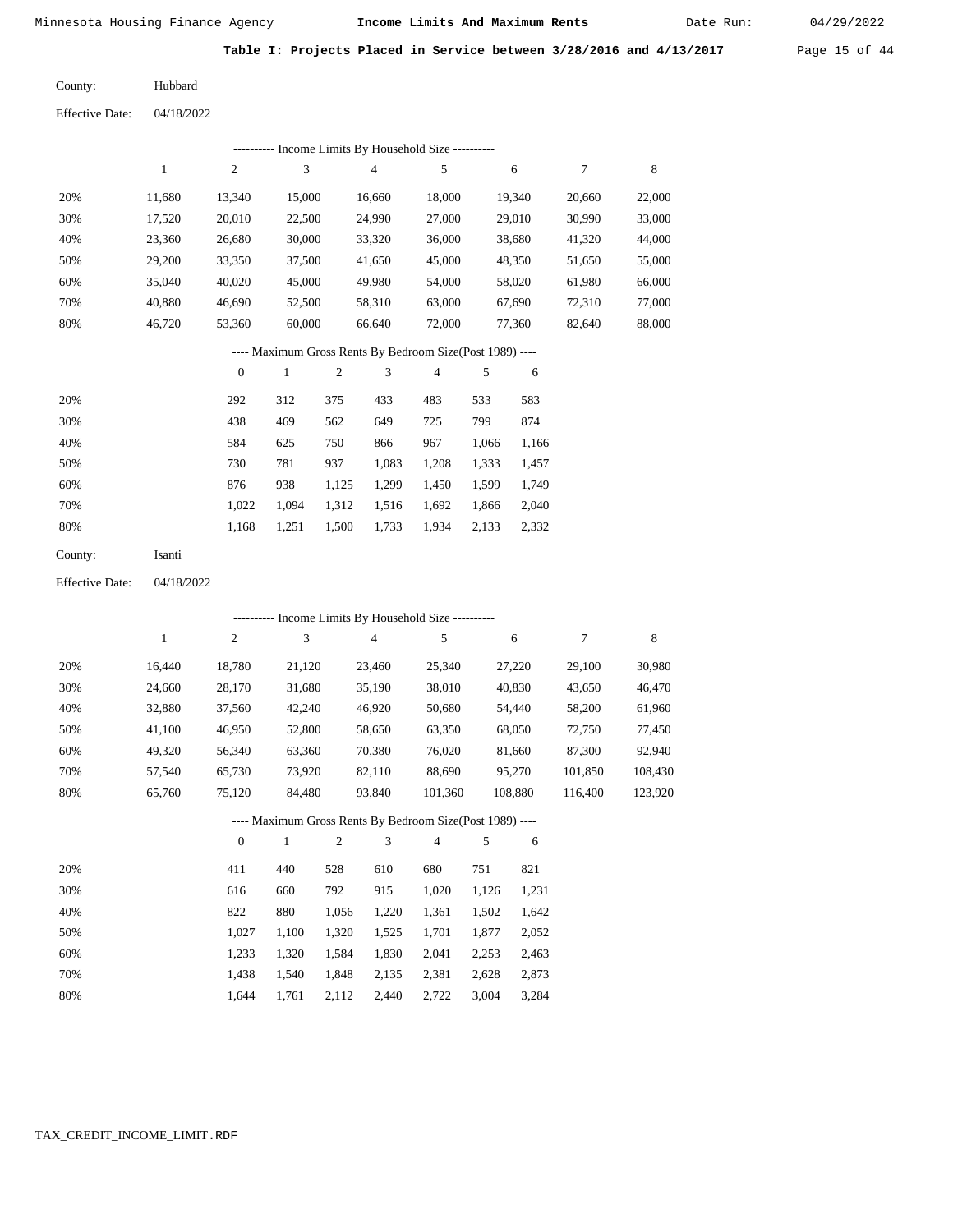Date Run:

**Table I: Projects Placed in Service between 3/28/2016 and 4/13/2017** Page 16 of 44

| County: | Itasca |
|---------|--------|
|---------|--------|

Effective Date: 04/18/2022

|     |        |        |        | ---------- Income Limits By Household Size ----------    |        |        |        |        |
|-----|--------|--------|--------|----------------------------------------------------------|--------|--------|--------|--------|
|     | 1      | 2      | 3      | $\overline{4}$                                           | 5      | 6      | 7      | 8      |
| 20% | 11.680 | 13,340 | 15,000 | 16.660                                                   | 18,000 | 19,340 | 20,660 | 22,000 |
| 30% | 17.520 | 20,010 | 22,500 | 24,990                                                   | 27,000 | 29,010 | 30,990 | 33,000 |
| 40% | 23,360 | 26,680 | 30,000 | 33,320                                                   | 36,000 | 38,680 | 41,320 | 44,000 |
| 50% | 29,200 | 33,350 | 37,500 | 41,650                                                   | 45,000 | 48,350 | 51,650 | 55,000 |
| 60% | 35,040 | 40,020 | 45,000 | 49,980                                                   | 54,000 | 58,020 | 61,980 | 66,000 |
| 70% | 40.880 | 46.690 | 52,500 | 58,310                                                   | 63,000 | 67.690 | 72,310 | 77,000 |
| 80% | 46,720 | 53,360 | 60,000 | 66,640                                                   | 72,000 | 77,360 | 82,640 | 88,000 |
|     |        |        |        | ---- Maximum Gross Rents By Bedroom Size(Post 1989) ---- |        |        |        |        |

|     | $\Omega$ |       | $\overline{c}$ | 3     | $\overline{4}$ |       | 6     |
|-----|----------|-------|----------------|-------|----------------|-------|-------|
| 20% | 292      | 312   | 375            | 433   | 483            | 533   | 583   |
| 30% | 438      | 469   | 562            | 649   | 725            | 799   | 874   |
| 40% | 584      | 625   | 750            | 866   | 967            | 1,066 | 1,166 |
| 50% | 730      | 781   | 937            | 1,083 | 1,208          | 1,333 | 1,457 |
| 60% | 876      | 938   | 1,125          | 1,299 | 1,450          | 1,599 | 1,749 |
| 70% | 1.022    | 1.094 | 1,312          | 1,516 | 1,692          | 1,866 | 2,040 |
| 80% | 1,168    | 1,251 | 1,500          | 1,733 | 1,934          | 2,133 | 2,332 |
|     |          |       |                |       |                |       |       |

| Jackson |
|---------|
|         |

Effective Date: 04/18/2022

|     |              |                |        |                | ---------- Income Limits By Household Size ----------    |                |       |        |        |        |
|-----|--------------|----------------|--------|----------------|----------------------------------------------------------|----------------|-------|--------|--------|--------|
|     | $\mathbf{1}$ | $\overline{c}$ | 3      |                | $\overline{4}$                                           | 5              |       | 6      | 7      | 8      |
| 20% | 11,720       | 13,380         | 15,060 |                | 16,720                                                   | 18,060         |       | 19,400 | 20,740 | 22,080 |
| 30% | 17,580       | 20,070         | 22,590 |                | 25,080                                                   | 27,090         |       | 29,100 | 31,110 | 33,120 |
| 40% | 23,440       | 26,760         | 30,120 |                | 33,440                                                   | 36,120         |       | 38,800 | 41,480 | 44,160 |
| 50% | 29,300       | 33,450         | 37,650 |                | 41,800                                                   | 45,150         |       | 48,500 | 51,850 | 55,200 |
| 60% | 35,160       | 40,140         | 45,180 |                | 50,160                                                   | 54,180         |       | 58,200 | 62,220 | 66,240 |
| 70% | 41,020       | 46,830         | 52,710 |                | 58,520                                                   | 63,210         |       | 67,900 | 72,590 | 77,280 |
| 80% | 46,880       | 53,520         | 60,240 |                | 66,880                                                   | 72,240         |       | 77,600 | 82,960 | 88,320 |
|     |              |                |        |                | ---- Maximum Gross Rents By Bedroom Size(Post 1989) ---- |                |       |        |        |        |
|     |              | $\theta$       | 1      | $\mathfrak{2}$ | 3                                                        | $\overline{4}$ | 5     | 6      |        |        |
| 20% |              | 293            | 313    | 376            | 434                                                      | 485            | 535   | 585    |        |        |
| 30% |              | 439            | 470    | 564            | 652                                                      | 727            | 802   | 877    |        |        |
| 40% |              | 586            | 627    | 753            | 869                                                      | 970            | 1,070 | 1,170  |        |        |
| 50% |              | 732            | 784    | 941            | 1,086                                                    | 1,212          | 1,338 | 1,463  |        |        |
| 60% |              | 879            | 941    | 1,129          | 1,304                                                    | 1,455          | 1,605 | 1,755  |        |        |

1,025 1,098 1,317 1,521 1,697 1,873 2,048

1,940 2,141 2,340

1,172 1,255 1,506 1,739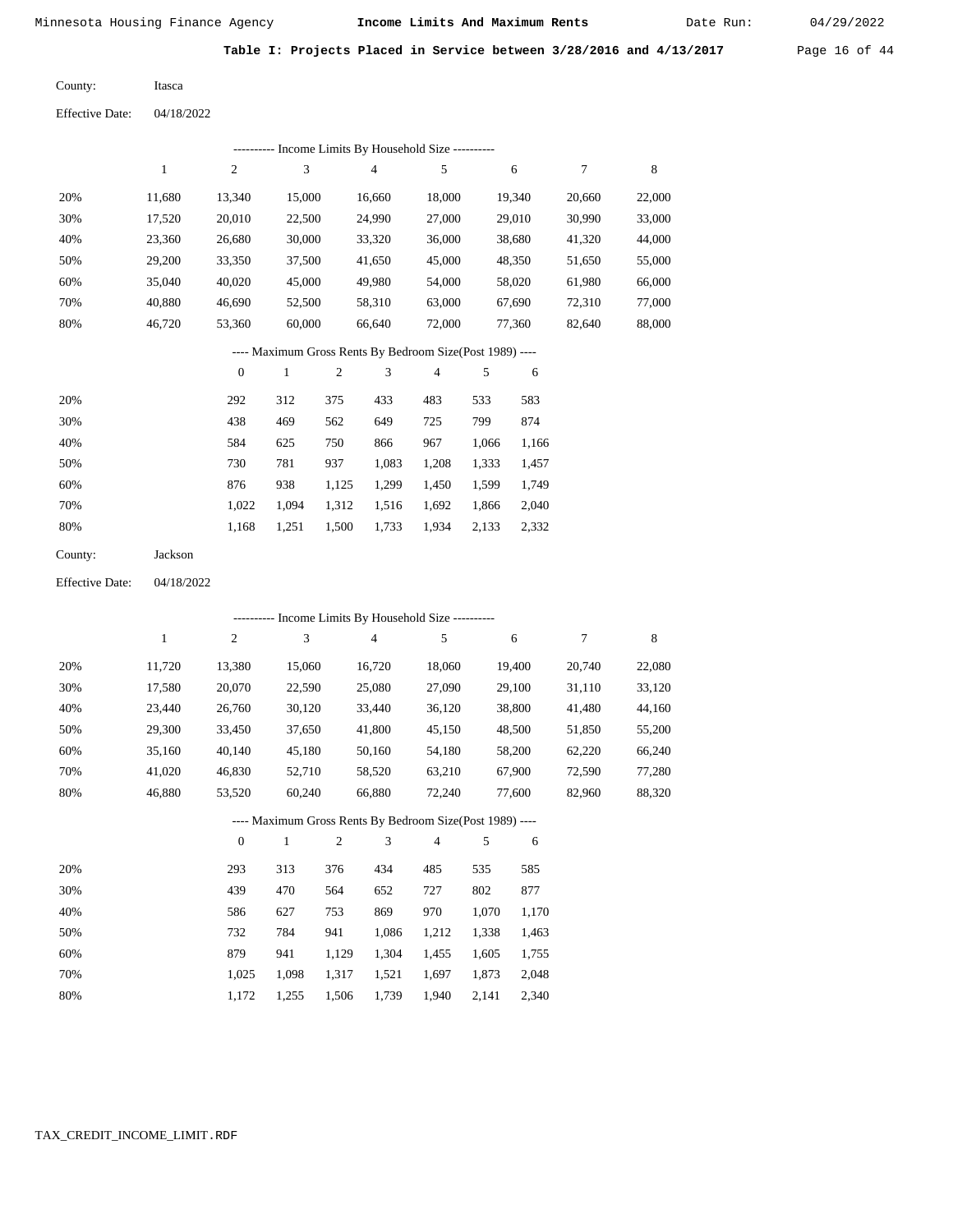Date Run:

Table I: Projects Placed in Service between 3/28/2016 and 4/13/2017 Page 17 of 44

Kanabec County:

Effective Date: 04/18/2022

|                        |              |                  |        |                | --------- Income Limits By Household Size ----------                                                                                                               |                |       |        |        |        |
|------------------------|--------------|------------------|--------|----------------|--------------------------------------------------------------------------------------------------------------------------------------------------------------------|----------------|-------|--------|--------|--------|
|                        | $\mathbf{1}$ | $\mathfrak{2}$   | 3      |                | $\overline{4}$                                                                                                                                                     | 5              |       | 6      | 7      | 8      |
| 20%                    | 11,680       | 13,340           | 15,000 |                | 16,660                                                                                                                                                             | 18,000         |       | 19,340 | 20,660 | 22,000 |
| 30%                    | 17,520       | 20,010           | 22,500 |                | 24,990                                                                                                                                                             | 27,000         |       | 29,010 | 30,990 | 33,000 |
| 40%                    | 23,360       | 26,680           | 30,000 |                | 33,320                                                                                                                                                             | 36,000         |       | 38,680 | 41,320 | 44,000 |
| 50%                    | 29,200       | 33,350           | 37,500 |                | 41,650                                                                                                                                                             | 45,000         |       | 48,350 | 51,650 | 55,000 |
| 60%                    | 35,040       | 40,020           | 45,000 |                | 49,980                                                                                                                                                             | 54,000         |       | 58,020 | 61,980 | 66,000 |
| 70%                    | 40,880       | 46,690           | 52,500 |                | 58,310                                                                                                                                                             | 63,000         |       | 67,690 | 72,310 | 77,000 |
| 80%                    | 46,720       | 53,360           | 60,000 |                | 66,640                                                                                                                                                             | 72,000         |       | 77,360 | 82,640 | 88,000 |
|                        |              |                  |        |                | ---- Maximum Gross Rents By Bedroom Size(Post 1989) ----                                                                                                           |                |       |        |        |        |
|                        |              | $\boldsymbol{0}$ | 1      | $\mathfrak{2}$ | 3                                                                                                                                                                  | $\overline{4}$ | 5     | 6      |        |        |
| 20%                    |              | 292              | 312    | 375            | 433                                                                                                                                                                | 483            | 533   | 583    |        |        |
| 30%                    |              | 438              | 469    | 562            | 649                                                                                                                                                                | 725            | 799   | 874    |        |        |
| 40%                    |              | 584              | 625    | 750            | 866                                                                                                                                                                | 967            | 1,066 | 1,166  |        |        |
| 50%                    |              | 730              | 781    | 937            | 1,083                                                                                                                                                              | 1,208          | 1,333 | 1,457  |        |        |
| 60%                    |              | 876              | 938    | 1,125          | 1,299                                                                                                                                                              | 1,450          | 1,599 | 1,749  |        |        |
| 70%                    |              | 1,022            | 1,094  | 1,312          | 1,516                                                                                                                                                              | 1,692          | 1,866 | 2,040  |        |        |
| 80%                    |              | 1,168            | 1,251  | 1,500          | 1,733                                                                                                                                                              | 1,934          | 2,133 | 2,332  |        |        |
| County:                | Kandiyohi    |                  |        |                |                                                                                                                                                                    |                |       |        |        |        |
| <b>Effective Date:</b> | 04/18/2022   |                  |        |                |                                                                                                                                                                    |                |       |        |        |        |
|                        |              |                  |        |                | $T_{\rm eff}$ = $\sim$ $\sim$ $T_{\rm eff}$ $\sim$ $T_{\rm eff}$ $T_{\rm eff}$ $T_{\rm eff}$ $T_{\rm eff}$ $T_{\rm eff}$ $T_{\rm eff}$ $T_{\rm eff}$ $T_{\rm eff}$ |                |       |        |        |        |

|     |        |                |        | Income Limits By Household Size ----------               |                |        |        |        |
|-----|--------|----------------|--------|----------------------------------------------------------|----------------|--------|--------|--------|
|     | 1      | $\overline{2}$ | 3      | $\overline{4}$                                           | 5              | 6      | 7      | 8      |
| 20% | 11,720 | 13,380         | 15,060 | 16,720                                                   | 18,060         | 19,400 | 20,740 | 22,080 |
| 30% | 17,580 | 20,070         | 22,590 | 25,080                                                   | 27,090         | 29,100 | 31,110 | 33,120 |
| 40% | 23,440 | 26,760         | 30,120 | 33,440                                                   | 36,120         | 38,800 | 41,480 | 44,160 |
| 50% | 29,300 | 33,450         | 37,650 | 41,800                                                   | 45,150         | 48,500 | 51,850 | 55,200 |
| 60% | 35.160 | 40.140         | 45,180 | 50,160                                                   | 54,180         | 58,200 | 62,220 | 66,240 |
| 70% | 41.020 | 46,830         | 52,710 | 58,520                                                   | 63,210         | 67,900 | 72,590 | 77,280 |
| 80% | 46.880 | 53,520         | 60,240 | 66,880                                                   | 72,240         | 77,600 | 82,960 | 88,320 |
|     |        |                |        | ---- Maximum Gross Rents By Bedroom Size(Post 1989) ---- |                |        |        |        |
|     |        | $\mathbf{0}$   | 1      | 3<br>2                                                   | $\overline{4}$ | 5<br>6 |        |        |
|     |        |                |        |                                                          |                |        |        |        |

| 20% | 293   | 313   | 376   | 434   | 485   | 535   | 585   |
|-----|-------|-------|-------|-------|-------|-------|-------|
| 30% | 439   | 470   | 564   | 652   | 727   | 802   | 877   |
| 40% | 586   | 627   | 753   | 869   | 970   | 1.070 | 1,170 |
| 50% | 732   | 784   | 941   | 1.086 | 1,212 | 1,338 | 1,463 |
| 60% | 879   | 941   | 1.129 | 1,304 | 1.455 | 1.605 | 1,755 |
| 70% | 1.025 | 1.098 | 1.317 | 1.521 | 1.697 | 1.873 | 2,048 |
| 80% | 1.172 | 1.255 | 1,506 | 1,739 | 1,940 | 2.141 | 2,340 |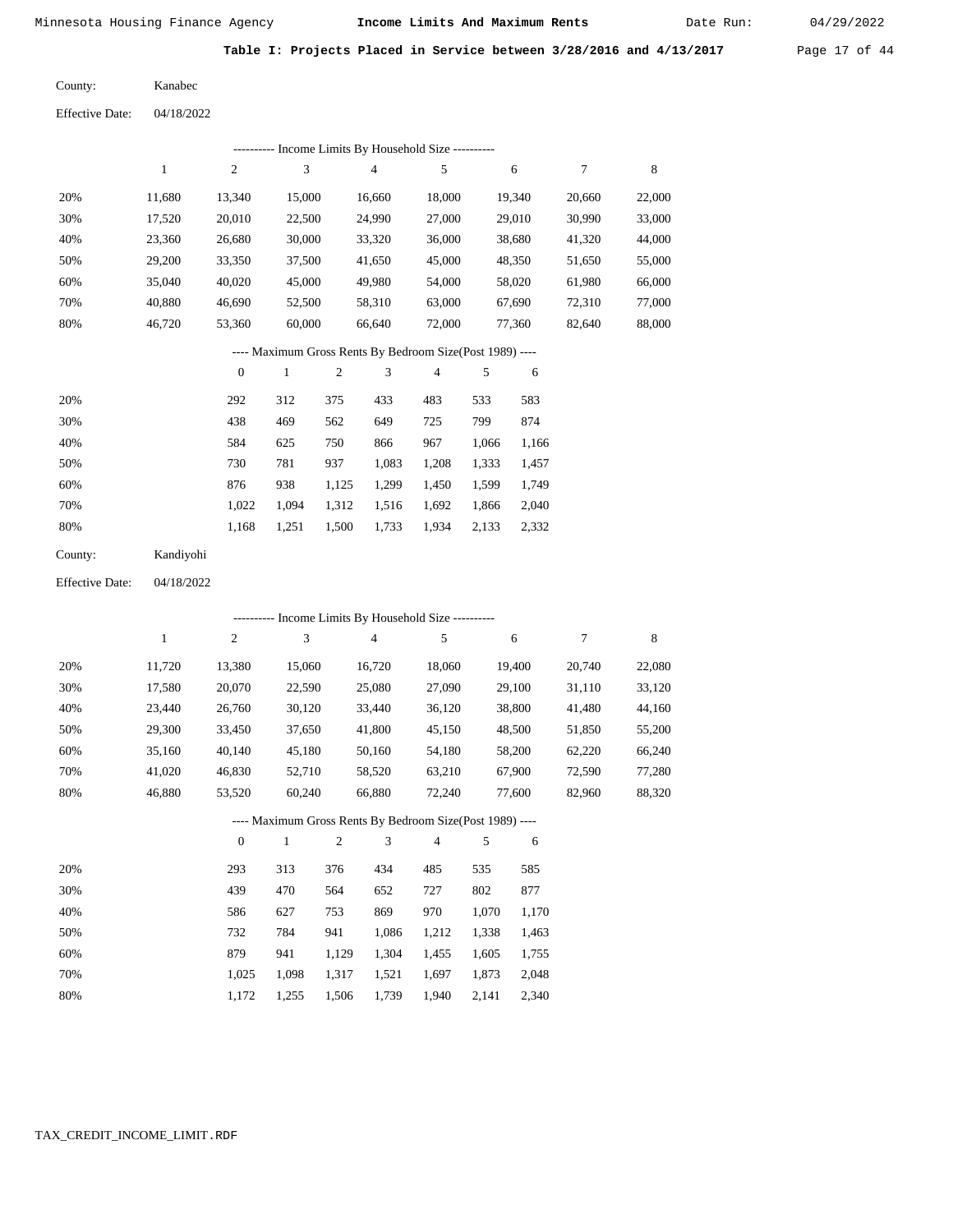Date Run:

**Table I: Projects Placed in Service between 3/28/2016 and 4/13/2017** Page 18 of 44

Kittson County:

04/18/2022 Effective Date:

|     | ---------- Income Limits By Household Size ---------- |        |        |        |        |        |        |        |  |  |
|-----|-------------------------------------------------------|--------|--------|--------|--------|--------|--------|--------|--|--|
|     |                                                       | 2      | 3      | 4      | 5      | 6      | 7      | 8      |  |  |
| 20% | 11.700                                                | 13,360 | 15.040 | 16.700 | 18.040 | 19,380 | 20.720 | 22,060 |  |  |
| 30% | 17,550                                                | 20,040 | 22,560 | 25,050 | 27,060 | 29,070 | 31,080 | 33,090 |  |  |
| 40% | 23,400                                                | 26,720 | 30,080 | 33,400 | 36,080 | 38,760 | 41,440 | 44,120 |  |  |
| 50% | 29,250                                                | 33,400 | 37,600 | 41,750 | 45,100 | 48,450 | 51,800 | 55,150 |  |  |
| 60% | 35,100                                                | 40,080 | 45,120 | 50,100 | 54,120 | 58,140 | 62,160 | 66,180 |  |  |
| 70% | 40,950                                                | 46,760 | 52,640 | 58,450 | 63,140 | 67,830 | 72,520 | 77,210 |  |  |
| 80% | 46,800                                                | 53,440 | 60,160 | 66,800 | 72,160 | 77,520 | 82,880 | 88,240 |  |  |
|     |                                                       |        |        |        |        |        |        |        |  |  |

---- Maximum Gross Rents By Bedroom Size(Post 1989) ----

|     | $\mathbf{0}$ |       | $\overline{c}$ | 3     | 4     | 5     | 6     |
|-----|--------------|-------|----------------|-------|-------|-------|-------|
| 20% | 292          | 313   | 376            | 434   | 484   | 534   | 584   |
| 30% | 438          | 469   | 564            | 651   | 726   | 802   | 876   |
| 40% | 585          | 626   | 752            | 868   | 969   | 1,069 | 1,169 |
| 50% | 731          | 783   | 940            | 1,085 | 1,211 | 1,336 | 1,461 |
| 60% | 877          | 939   | 1,128          | 1,302 | 1,453 | 1,604 | 1,753 |
| 70% | 1.023        | 1.096 | 1,316          | 1,519 | 1.695 | 1,871 | 2,045 |
| 80% | 1,170        | 1,253 | 1,504          | 1,737 | 1,938 | 2,139 | 2,338 |

| County: | Koochiching |
|---------|-------------|
|---------|-------------|

04/18/2022 Effective Date:

|     |        |                |              |                |                | ---------- Income Limits By Household Size ----------    |       |        |        |             |
|-----|--------|----------------|--------------|----------------|----------------|----------------------------------------------------------|-------|--------|--------|-------------|
|     | 1      | $\overline{c}$ | 3            |                | $\overline{4}$ | 5                                                        |       | 6      | 7      | $\,$ 8 $\,$ |
| 20% | 11,680 | 13,340         | 15,000       |                | 16,660         | 18,000                                                   |       | 19,340 | 20,660 | 22,000      |
| 30% | 17,520 | 20,010         | 22,500       |                | 24,990         | 27,000                                                   |       | 29,010 | 30,990 | 33,000      |
| 40% | 23,360 | 26,680         | 30,000       |                | 33,320         | 36,000                                                   |       | 38,680 | 41,320 | 44,000      |
| 50% | 29,200 | 33,350         | 37,500       |                | 41,650         | 45,000                                                   |       | 48,350 | 51,650 | 55,000      |
| 60% | 35,040 | 40,020         | 45,000       |                | 49,980         | 54,000                                                   |       | 58,020 | 61,980 | 66,000      |
| 70% | 40,880 | 46,690         | 52,500       |                | 58,310         | 63,000                                                   |       | 67,690 | 72,310 | 77,000      |
| 80% | 46,720 | 53,360         | 60,000       |                | 66,640         | 72,000                                                   |       | 77,360 | 82,640 | 88,000      |
|     |        |                |              |                |                | ---- Maximum Gross Rents By Bedroom Size(Post 1989) ---- |       |        |        |             |
|     |        | $\overline{0}$ | $\mathbf{1}$ | $\overline{2}$ | 3              | $\overline{4}$                                           | 5     | 6      |        |             |
| 20% |        | 292            | 312          | 375            | 433            | 483                                                      | 533   | 583    |        |             |
| 30% |        | 438            | 469          | 562            | 649            | 725                                                      | 799   | 874    |        |             |
| 40% |        | 584            | 625          | 750            | 866            | 967                                                      | 1,066 | 1,166  |        |             |
| 50% |        | 730            | 781          | 937            | 1,083          | 1,208                                                    | 1,333 | 1,457  |        |             |
| 60% |        | 876            | 938          | 1,125          | 1,299          | 1,450                                                    | 1,599 | 1,749  |        |             |
| 70% |        | 1,022          | 1,094        | 1,312          | 1,516          | 1,692                                                    | 1,866 | 2,040  |        |             |

1,500 1,733

1,934 2,133 2,332

1,168

1,251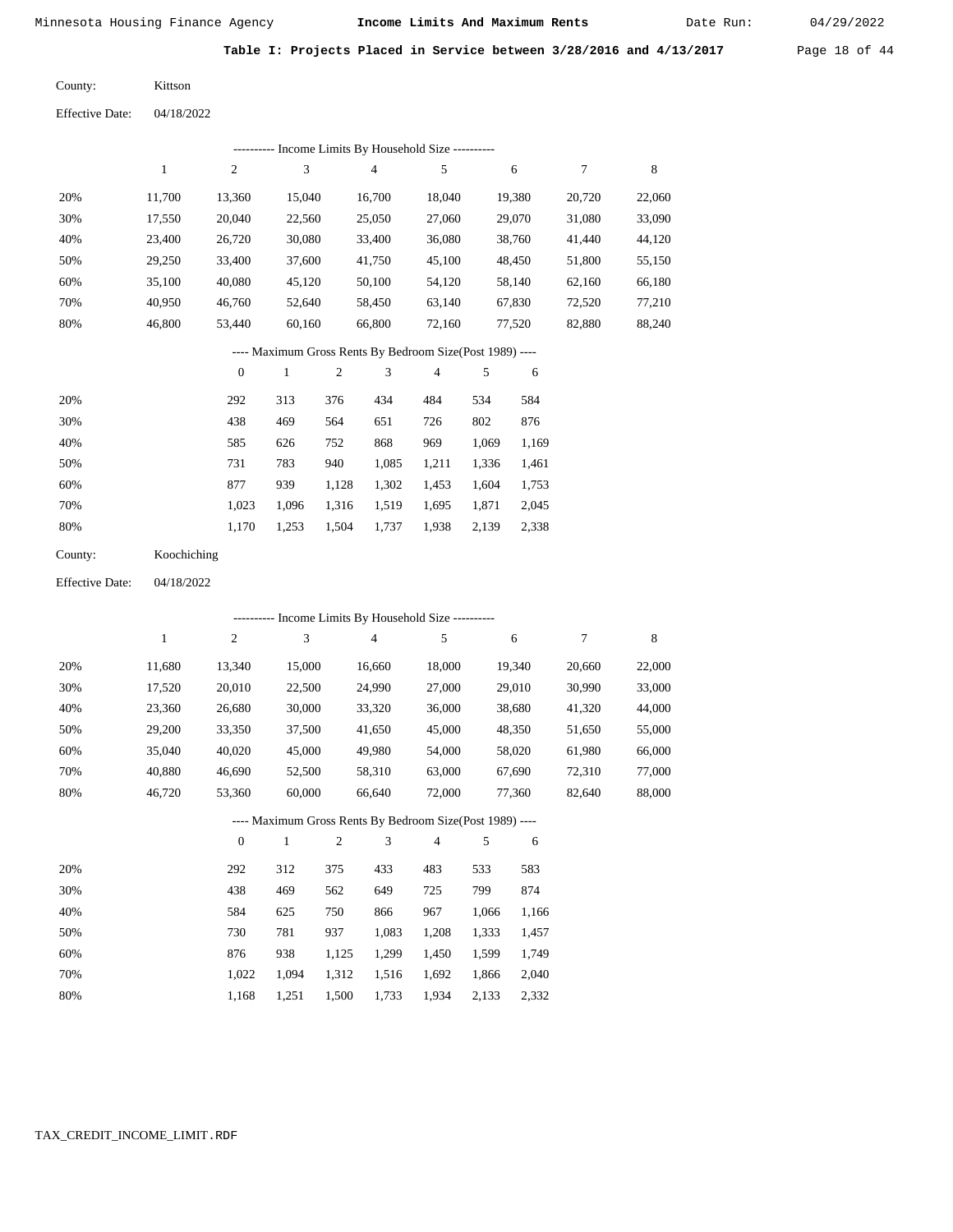Date Run:

Table I: Projects Placed in Service between 3/28/2016 and 4/13/2017 Page 19 of 44

| County: | Lac Qui Parle |
|---------|---------------|
|         |               |

Effective Date: 04/18/2022

|                                                          |              |                  |              |            | ---------- Income Limits By Household Size ----------    |        |       |        |                  |             |
|----------------------------------------------------------|--------------|------------------|--------------|------------|----------------------------------------------------------|--------|-------|--------|------------------|-------------|
|                                                          | $\mathbf{1}$ | $\sqrt{2}$       | 3            |            | 4                                                        | 5      |       | 6      | $\tau$           | $\,$ 8 $\,$ |
| 20%                                                      | 11,680       | 13,340           | 15,000       |            | 16,660                                                   | 18,000 |       | 19,340 | 20,660           | 22,000      |
| 30%                                                      | 17,520       | 20,010           | 22,500       |            | 24,990                                                   | 27,000 |       | 29,010 | 30,990           | 33,000      |
| 40%                                                      | 23,360       | 26,680           | 30,000       |            | 33,320                                                   | 36,000 |       | 38,680 | 41,320           | 44,000      |
| 50%                                                      | 29,200       | 33,350           | 37,500       |            | 41,650                                                   | 45,000 |       | 48,350 | 51,650           | 55,000      |
| 60%                                                      | 35,040       | 40,020           | 45,000       |            | 49,980                                                   | 54,000 |       | 58,020 | 61,980           | 66,000      |
| 70%                                                      | 40,880       | 46,690           | 52,500       |            | 58,310                                                   | 63,000 |       | 67,690 | 72,310           | 77,000      |
| 80%                                                      | 46,720       | 53,360           | 60,000       |            | 66,640                                                   | 72,000 |       | 77,360 | 82,640           | 88,000      |
| ---- Maximum Gross Rents By Bedroom Size(Post 1989) ---- |              |                  |              |            |                                                          |        |       |        |                  |             |
|                                                          |              | $\boldsymbol{0}$ | $\mathbf{1}$ | $\sqrt{2}$ | 3                                                        | 4      | 5     | 6      |                  |             |
| 20%                                                      |              | 292              | 312          | 375        | 433                                                      | 483    | 533   | 583    |                  |             |
| 30%                                                      |              | 438              | 469          | 562        | 649                                                      | 725    | 799   | 874    |                  |             |
| 40%                                                      |              | 584              | 625          | 750        | 866                                                      | 967    | 1,066 | 1,166  |                  |             |
| 50%                                                      |              | 730              | 781          | 937        | 1,083                                                    | 1,208  | 1,333 | 1,457  |                  |             |
| 60%                                                      |              | 876              | 938          | 1,125      | 1,299                                                    | 1,450  | 1,599 | 1,749  |                  |             |
| 70%                                                      |              | 1,022            | 1,094        | 1,312      | 1,516                                                    | 1,692  | 1,866 | 2,040  |                  |             |
| 80%                                                      |              | 1,168            | 1,251        | 1,500      | 1,733                                                    | 1,934  | 2,133 | 2,332  |                  |             |
| County:                                                  | Lake         |                  |              |            |                                                          |        |       |        |                  |             |
| <b>Effective Date:</b>                                   | 04/18/2022   |                  |              |            |                                                          |        |       |        |                  |             |
|                                                          |              |                  |              |            | ---------- Income Limits By Household Size ----------    |        |       |        |                  |             |
|                                                          | $\mathbf{1}$ | $\sqrt{2}$       | 3            |            | 4                                                        | 5      |       | 6      | $\boldsymbol{7}$ | 8           |
| 20%                                                      | 11,680       | 13,340           | 15,000       |            | 16,660                                                   | 18,000 |       | 19,340 | 20,660           | 22,000      |
| 30%                                                      | 17,520       | 20,010           | 22,500       |            | 24,990                                                   | 27,000 |       | 29,010 | 30,990           | 33,000      |
| 40%                                                      | 23,360       | 26,680           | 30,000       |            | 33,320                                                   | 36,000 |       | 38,680 | 41,320           | 44,000      |
| 50%                                                      | 29,200       | 33,350           | 37,500       |            | 41,650                                                   | 45,000 |       | 48,350 | 51,650           | 55,000      |
| 60%                                                      | 35,040       | 40,020           | 45,000       |            | 49,980                                                   | 54,000 |       | 58,020 | 61,980           | 66,000      |
| 70%                                                      | 40,880       | 46,690           | 52,500       |            | 58,310                                                   | 63,000 |       | 67,690 | 72,310           | 77,000      |
| 80%                                                      | 46,720       | 53,360           | 60,000       |            | 66,640                                                   | 72,000 |       | 77,360 | 82,640           | 88,000      |
|                                                          |              |                  |              |            | ---- Maximum Gross Rents By Bedroom Size(Post 1989) ---- |        |       |        |                  |             |
|                                                          |              | $\boldsymbol{0}$ | $\mathbf{1}$ | $\sqrt{2}$ | 3                                                        | 4      | 5     | 6      |                  |             |
| 20%                                                      |              | 292              | 312          | 375        | 433                                                      | 483    | 533   | 583    |                  |             |
| 30%                                                      |              | 438              | 469          | 562        | 649                                                      | 725    | 799   | 874    |                  |             |
| 40%                                                      |              | 584              | 625          | 750        | 866                                                      | 967    | 1,066 | 1,166  |                  |             |
| 50%                                                      |              | 730              | 781          | 937        | 1,083                                                    | 1,208  | 1,333 | 1,457  |                  |             |
| 60%                                                      |              | 876              | 938          | 1,125      | 1,299                                                    | 1,450  | 1,599 | 1,749  |                  |             |
| 70%                                                      |              | 1,022            | 1,094        | 1,312      | 1,516                                                    | 1,692  | 1,866 | 2,040  |                  |             |
| 80%                                                      |              | 1,168            | 1,251        | 1,500      | 1,733                                                    | 1,934  | 2,133 | 2,332  |                  |             |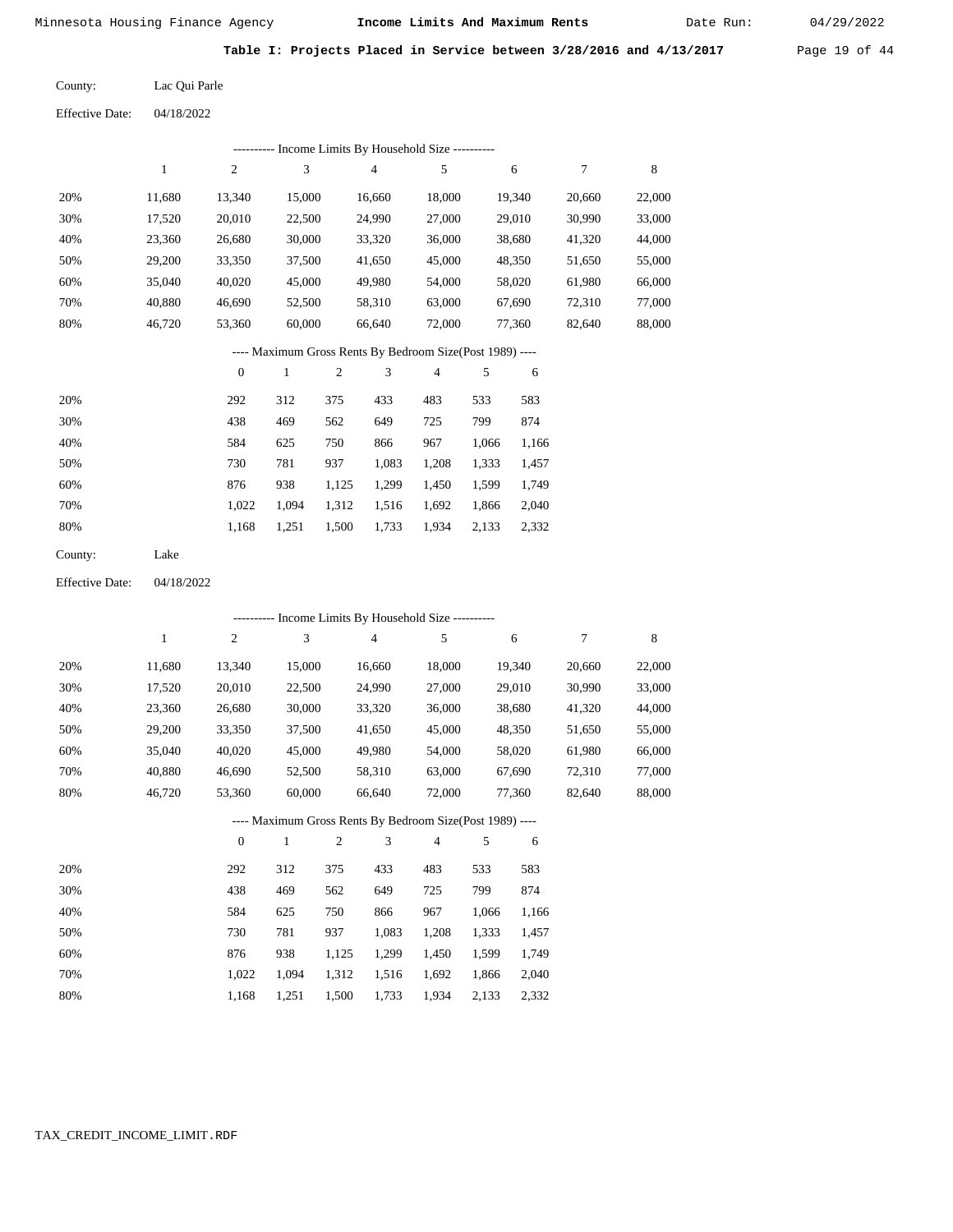Date Run:

**Table I: Projects Placed in Service between 3/28/2016 and 4/13/2017** Page 20 of 44

| County: | Lake of the Woods |
|---------|-------------------|
|         |                   |

04/18/2022 Effective Date:

|                                                          |            |                  |              |                | --------- Income Limits By Household Size --------- |                |       |        |        |        |
|----------------------------------------------------------|------------|------------------|--------------|----------------|-----------------------------------------------------|----------------|-------|--------|--------|--------|
|                                                          | 1          | $\mathfrak{2}$   | 3            |                | 4                                                   | 5              |       | 6      | 7      | 8      |
| 20%                                                      | 11,680     | 13,340           | 15,000       |                | 16,660                                              | 18,000         |       | 19,340 | 20,660 | 22,000 |
| 30%                                                      | 17,520     | 20,010           | 22,500       |                | 24,990                                              | 27,000         |       | 29,010 | 30,990 | 33,000 |
| 40%                                                      | 23,360     | 26,680           | 30,000       |                | 33,320                                              | 36,000         |       | 38,680 | 41,320 | 44,000 |
| 50%                                                      | 29,200     | 33,350           | 37,500       |                | 41,650                                              | 45,000         |       | 48,350 | 51,650 | 55,000 |
| 60%                                                      | 35,040     | 40,020           | 45,000       |                | 49,980                                              | 54,000         |       | 58,020 | 61,980 | 66,000 |
| 70%                                                      | 40,880     | 46,690           | 52,500       |                | 58,310                                              | 63,000         |       | 67,690 | 72,310 | 77,000 |
| 80%                                                      | 46,720     | 53,360           | 60,000       |                | 66,640                                              | 72,000         |       | 77,360 | 82,640 | 88,000 |
| ---- Maximum Gross Rents By Bedroom Size(Post 1989) ---- |            |                  |              |                |                                                     |                |       |        |        |        |
|                                                          |            | $\boldsymbol{0}$ | $\mathbf{1}$ | $\overline{c}$ | 3                                                   | $\overline{4}$ | 5     | 6      |        |        |
| 20%                                                      |            | 292              | 312          | 375            | 433                                                 | 483            | 533   | 583    |        |        |
| 30%                                                      |            | 438              | 469          | 562            | 649                                                 | 725            | 799   | 874    |        |        |
| 40%                                                      |            | 584              | 625          | 750            | 866                                                 | 967            | 1,066 | 1,166  |        |        |
| 50%                                                      |            | 730              | 781          | 937            | 1,083                                               | 1,208          | 1,333 | 1,457  |        |        |
| 60%                                                      |            | 876              | 938          | 1,125          | 1,299                                               | 1,450          | 1,599 | 1,749  |        |        |
| 70%                                                      |            | 1,022            | 1,094        | 1,312          | 1,516                                               | 1,692          | 1,866 | 2,040  |        |        |
| 80%                                                      |            | 1,168            | 1,251        | 1,500          | 1,733                                               | 1,934          | 2,133 | 2,332  |        |        |
| County:                                                  | Le Sueur   |                  |              |                |                                                     |                |       |        |        |        |
| <b>Effective Date:</b>                                   | 04/18/2022 |                  |              |                |                                                     |                |       |        |        |        |

 20% 30% 40% 50% 60% 70% 80% 13,580 20,370 27,160 33,950 40,740 47,530 54,320 15,520 23,280 31,040 38,800 46,560 54,320 62,080 17,460 26,190 34,920 43,650 52,380 61,110 69,840 19,400 29,100 38,800 48,500 58,200 67,900 77,600 20,960 31,440 41,920 52,400 62,880 73,360 83,840 22,520 33,780 45,040 56,300 67,560 78,820 90,080 24,060 36,090 48,120 60,150 72,180 84,210 96,240 25,620 38,430 51,240 64,050 76,860 89,670 102,480 20% 30% 40% 50% 339 509 679 848 363 545 727 909 436 654 873 1,091 504 756 1,009 1,261 563 844 1,126 1,407 621 931 1,242 1,552 679 1,018 1,358 1,697 1 2 3 4 5 6 7 8 0 1 2 3 4 5 6 ---------- Income Limits By Household Size ---------- ---- Maximum Gross Rents By Bedroom Size(Post 1989) ----

| 60% | 1,018 1,091 1,309 1,513 1,689 1,863 2,037 |  |  |  |
|-----|-------------------------------------------|--|--|--|
| 70% | 1,188 1,273 1,527 1,765 1,970 2,173 2,376 |  |  |  |
| 80% | 1,358 1,455 1,746 2,018 2,252 2,484 2,716 |  |  |  |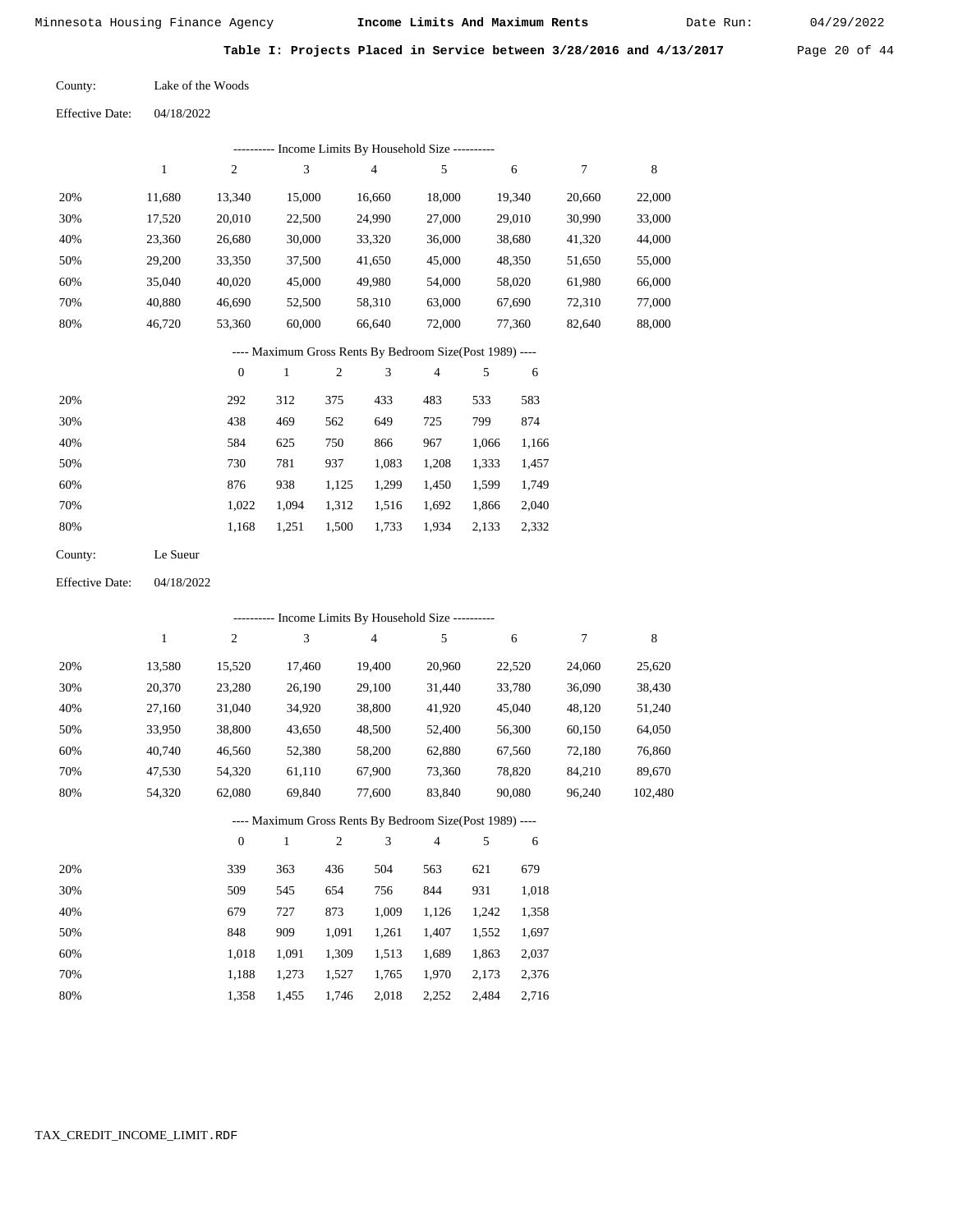Date Run:

**Table I: Projects Placed in Service between 3/28/2016 and 4/13/2017** Page 21 of 44

Lincoln County:

04/18/2022 Effective Date:

|     |        |                  | ---------- Income Limits By Household Size ----------    |     |                |        |       |        |        |        |
|-----|--------|------------------|----------------------------------------------------------|-----|----------------|--------|-------|--------|--------|--------|
|     | 1      | $\mathbf{2}$     | 3                                                        |     | $\overline{4}$ | 5      |       | 6      | $\tau$ | 8      |
| 20% | 11,680 | 13,340           | 15,000                                                   |     | 16,660         | 18,000 |       | 19,340 | 20,660 | 22,000 |
| 30% | 17,520 | 20,010           | 22,500                                                   |     | 24,990         | 27,000 |       | 29,010 | 30,990 | 33,000 |
| 40% | 23,360 | 26,680           | 30,000                                                   |     | 33,320         | 36,000 |       | 38,680 | 41,320 | 44,000 |
| 50% | 29,200 | 33,350           | 37,500                                                   |     | 41,650         | 45,000 |       | 48,350 | 51,650 | 55,000 |
| 60% | 35,040 | 40,020           | 45,000                                                   |     | 49,980         | 54,000 |       | 58,020 | 61,980 | 66,000 |
| 70% | 40,880 | 46,690           | 52,500                                                   |     | 58,310         | 63,000 |       | 67,690 | 72,310 | 77,000 |
| 80% | 46,720 | 53,360           | 60,000                                                   |     | 66,640         | 72,000 |       | 77,360 | 82,640 | 88,000 |
|     |        |                  | ---- Maximum Gross Rents By Bedroom Size(Post 1989) ---- |     |                |        |       |        |        |        |
|     |        | $\boldsymbol{0}$ | 1                                                        | 2   | 3              | 4      | 5     | 6      |        |        |
| 20% |        | 292              | 312                                                      | 375 | 433            | 483    | 533   | 583    |        |        |
| 30% |        | 438              | 469                                                      | 562 | 649            | 725    | 799   | 874    |        |        |
| 40% |        | 584              | 625                                                      | 750 | 866            | 967    | 1,066 | 1,166  |        |        |
| 50% |        | 730              | 781                                                      | 937 | 1,083          | 1,208  | 1,333 | 1,457  |        |        |

| 60% | 876 | 938                                       |  | 1,125 1,299 1,450 1,599 1,749 |  |
|-----|-----|-------------------------------------------|--|-------------------------------|--|
| 70% |     | 1.022 1.094 1.312 1.516 1.692 1.866 2.040 |  |                               |  |
| 80% |     | 1.168 1.251 1.500 1.733 1.934 2.133 2.332 |  |                               |  |

| County: | Lyon |
|---------|------|
|---------|------|

Effective Date: 04/18/2022

|     | ---------- Income Limits By Household Size ---------- |                |              |                |                                                          |                |       |        |        |        |
|-----|-------------------------------------------------------|----------------|--------------|----------------|----------------------------------------------------------|----------------|-------|--------|--------|--------|
|     | $\mathbf{1}$                                          | $\overline{c}$ | 3            |                | $\overline{4}$                                           | 5              |       | 6      | 7      | 8      |
| 20% | 11,720                                                | 13,380         | 15,060       |                | 16,720                                                   | 18,060         |       | 19,400 | 20,740 | 22,080 |
| 30% | 17,580                                                | 20,070         | 22,590       |                | 25,080                                                   | 27,090         |       | 29,100 | 31,110 | 33,120 |
| 40% | 23,440                                                | 26,760         | 30,120       |                | 33,440                                                   | 36,120         |       | 38,800 | 41,480 | 44,160 |
| 50% | 29,300                                                | 33,450         | 37,650       |                | 41,800                                                   | 45,150         |       | 48,500 | 51,850 | 55,200 |
| 60% | 35,160                                                | 40,140         | 45,180       |                | 50,160                                                   | 54,180         |       | 58,200 | 62,220 | 66,240 |
| 70% | 41,020                                                | 46,830         | 52,710       |                | 58,520                                                   | 63,210         |       | 67,900 | 72,590 | 77,280 |
| 80% | 46,880                                                | 53,520         | 60,240       |                | 66,880                                                   | 72,240         |       | 77,600 | 82,960 | 88,320 |
|     |                                                       |                |              |                | ---- Maximum Gross Rents By Bedroom Size(Post 1989) ---- |                |       |        |        |        |
|     |                                                       | $\mathbf{0}$   | $\mathbf{1}$ | $\mathfrak{2}$ | 3                                                        | $\overline{4}$ | 5     | 6      |        |        |
| 20% |                                                       | 293            | 313          | 376            | 434                                                      | 485            | 535   | 585    |        |        |
| 30% |                                                       | 439            | 470          | 564            | 652                                                      | 727            | 802   | 877    |        |        |
| 40% |                                                       | 586            | 627          | 753            | 869                                                      | 970            | 1,070 | 1,170  |        |        |
| 50% |                                                       | 732            | 784          | 941            | 1,086                                                    | 1,212          | 1,338 | 1,463  |        |        |
| 60% |                                                       | 879            | 941          | 1,129          | 1,304                                                    | 1,455          | 1,605 | 1,755  |        |        |

1,317 1,521 1,697 1,873

1,940 2,141

 2,048 2,340

1,739

 1,025 1,172

 1,098 1,255

1,506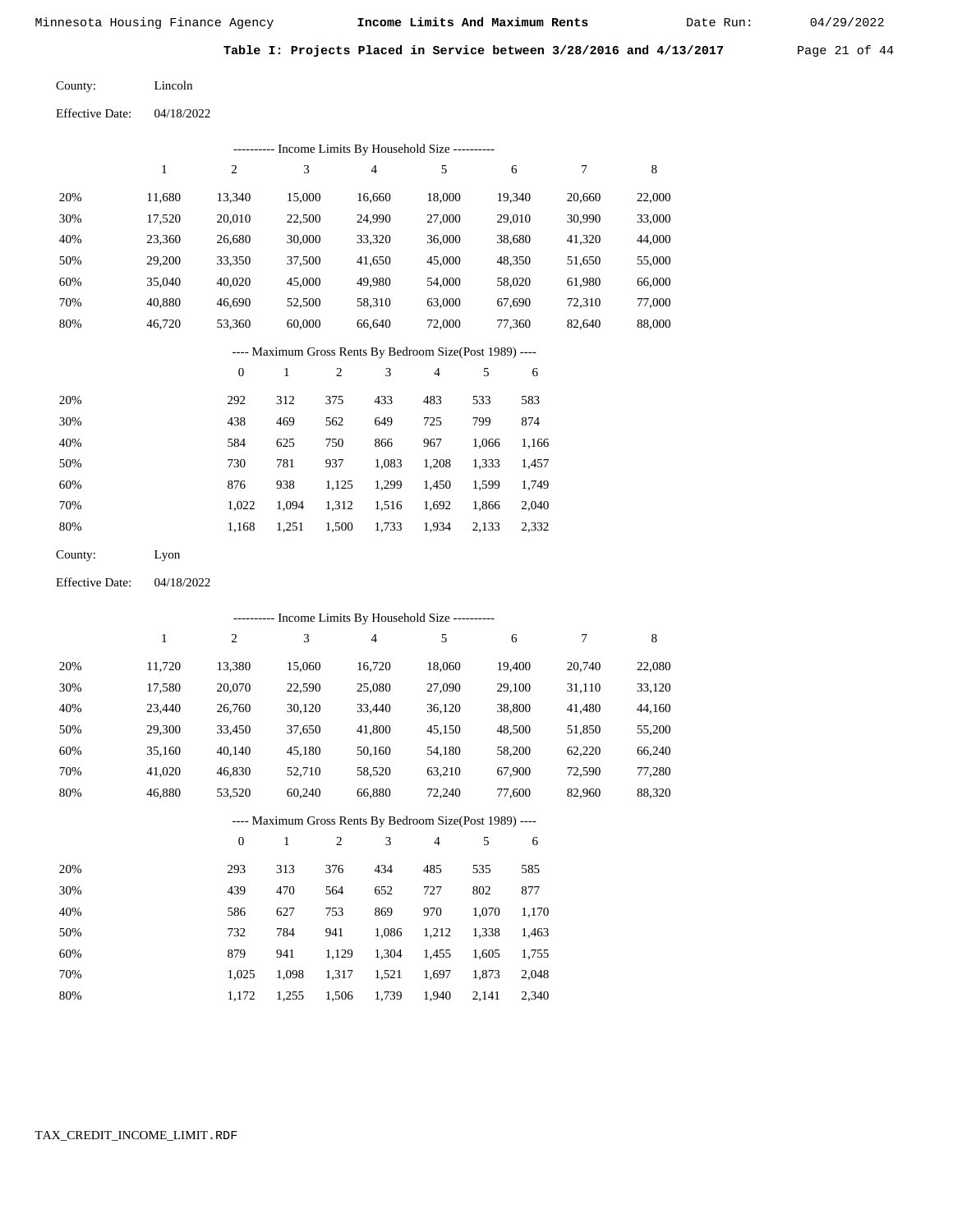Date Run:

**Table I: Projects Placed in Service between 3/28/2016 and 4/13/2017** Page 22 of 44

| County: | Mahnomen |
|---------|----------|
|         |          |

| ---------- Income Limits By Household Size ----------     |        |        |        |                |        |        |        |        |  |  |  |
|-----------------------------------------------------------|--------|--------|--------|----------------|--------|--------|--------|--------|--|--|--|
|                                                           | 1      | 2      | 3      | $\overline{4}$ | 5      | 6      | 7      | 8      |  |  |  |
| 20%                                                       | 11.680 | 13.340 | 15,000 | 16.660         | 18,000 | 19.340 | 20,660 | 22,000 |  |  |  |
| 30%                                                       | 17,520 | 20.010 | 22,500 | 24,990         | 27,000 | 29,010 | 30.990 | 33,000 |  |  |  |
| 40%                                                       | 23.360 | 26,680 | 30,000 | 33,320         | 36,000 | 38,680 | 41,320 | 44,000 |  |  |  |
| 50%                                                       | 29,200 | 33,350 | 37,500 | 41,650         | 45,000 | 48,350 | 51,650 | 55,000 |  |  |  |
| 60%                                                       | 35,040 | 40,020 | 45,000 | 49,980         | 54,000 | 58,020 | 61,980 | 66,000 |  |  |  |
| 70%                                                       | 40.880 | 46.690 | 52,500 | 58,310         | 63,000 | 67.690 | 72.310 | 77,000 |  |  |  |
| 80%                                                       | 46.720 | 53,360 | 60,000 | 66,640         | 72,000 | 77.360 | 82,640 | 88,000 |  |  |  |
| ---- Maximum Gross Rents By Bedroom Size (Post 1989) ---- |        |        |        |                |        |        |        |        |  |  |  |

|     | $\mathbf{0}$ |       | 2     | 3     | 4     |       | 6     |
|-----|--------------|-------|-------|-------|-------|-------|-------|
| 20% | 292          | 312   | 375   | 433   | 483   | 533   | 583   |
| 30% | 438          | 469   | 562   | 649   | 725   | 799   | 874   |
| 40% | 584          | 625   | 750   | 866   | 967   | 1,066 | 1,166 |
| 50% | 730          | 781   | 937   | 1,083 | 1,208 | 1,333 | 1,457 |
| 60% | 876          | 938   | 1,125 | 1,299 | 1,450 | 1,599 | 1,749 |
| 70% | 1.022        | 1.094 | 1,312 | 1,516 | 1,692 | 1,866 | 2,040 |
| 80% | 1,168        | 1,251 | 1,500 | 1,733 | 1,934 | 2,133 | 2,332 |
|     |              |       |       |       |       |       |       |

| Marshall |
|----------|
|          |

Effective Date: 04/18/2022

|     |              |                |              |              |                | ---------- Income Limits By Household Size ----------    |       |        |        |        |
|-----|--------------|----------------|--------------|--------------|----------------|----------------------------------------------------------|-------|--------|--------|--------|
|     | $\mathbf{1}$ | $\overline{c}$ | 3            |              | $\overline{4}$ | 5                                                        |       | 6      | 7      | 8      |
| 20% | 11,860       | 13,560         | 15,260       |              | 16,940         | 18,300                                                   |       | 19,660 | 21,020 | 22,380 |
| 30% | 17,790       | 20,340         | 22,890       |              | 25,410         | 27,450                                                   |       | 29,490 | 31,530 | 33,570 |
| 40% | 23,720       | 27,120         | 30,520       |              | 33,880         | 36,600                                                   |       | 39,320 | 42,040 | 44,760 |
| 50% | 29,650       | 33,900         | 38,150       |              | 42,350         | 45,750                                                   |       | 49,150 | 52,550 | 55,950 |
| 60% | 35,580       | 40,680         | 45,780       |              | 50,820         | 54,900                                                   |       | 58,980 | 63,060 | 67,140 |
| 70% | 41,510       | 47,460         | 53,410       |              | 59,290         | 64,050                                                   |       | 68,810 | 73,570 | 78,330 |
| 80% | 47,440       | 54,240         | 61,040       |              | 67,760         | 73,200                                                   |       | 78,640 | 84,080 | 89,520 |
|     |              |                |              |              |                | ---- Maximum Gross Rents By Bedroom Size(Post 1989) ---- |       |        |        |        |
|     |              | $\theta$       | $\mathbf{1}$ | $\mathbf{2}$ | 3              | $\overline{4}$                                           | 5     | 6      |        |        |
| 20% |              | 296            | 317          | 381          | 440            | 491                                                      | 542   | 592    |        |        |
| 30% |              | 444            | 476          | 572          | 660            | 737                                                      | 813   | 889    |        |        |
| 40% |              | 593            | 635          | 763          | 881            | 983                                                      | 1,085 | 1,185  |        |        |
| 50% |              | 741            | 794          | 953          | 1,101          | 1,228                                                    | 1,356 | 1,482  |        |        |
| 60% |              | 889            | 953          | 1,144        | 1,321          | 1,474                                                    | 1,627 | 1,778  |        |        |

 1,037 1,112 1,335 1,541 1,720 1,898 2,075 1,186 1,271 1,526 1,762 1,966 2,170 2,371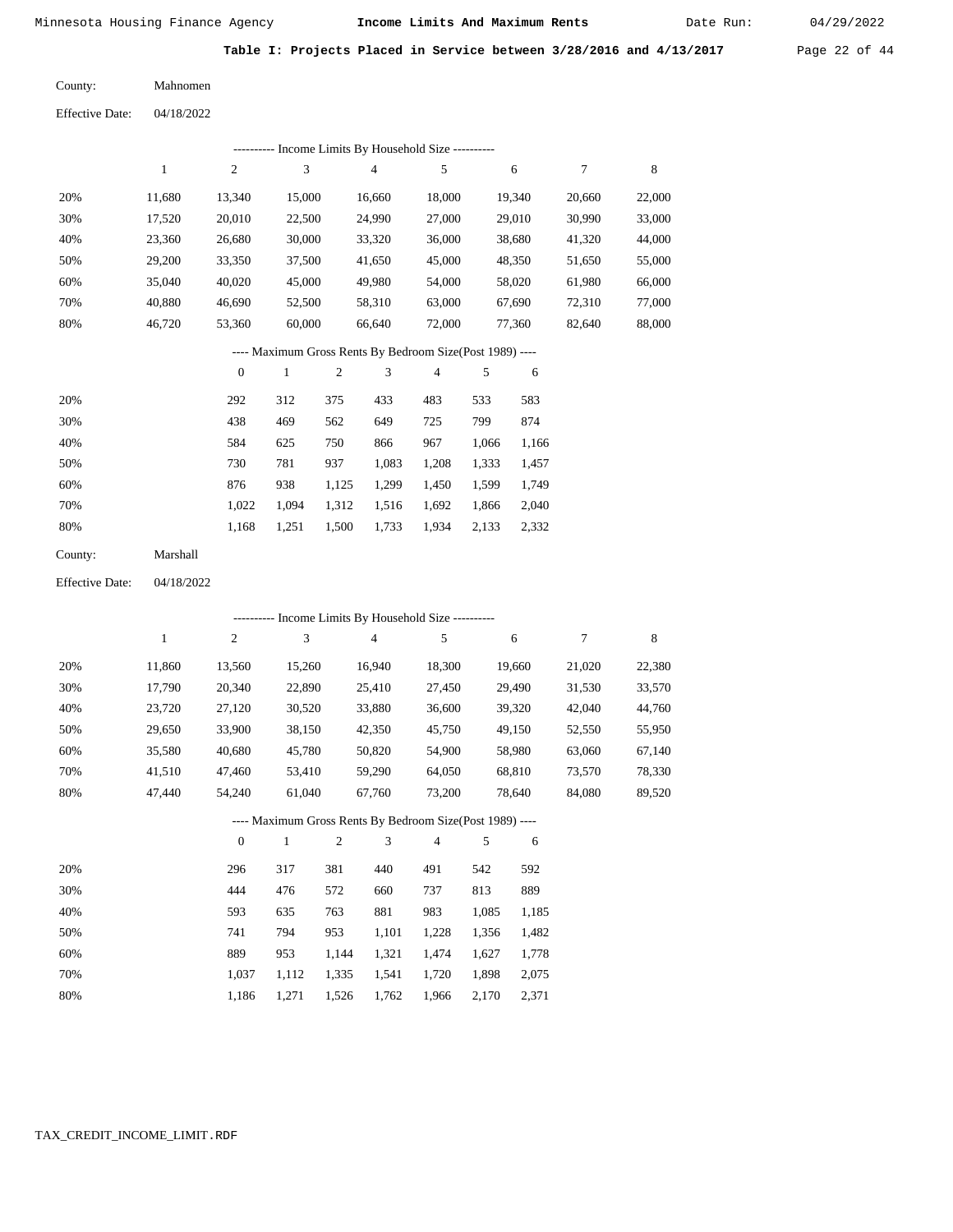Date Run:

**Table I: Projects Placed in Service between 3/28/2016 and 4/13/2017** Page 23 of 44

Martin County:

Effective Date: 04/18/2022

|                        |              |                  |                             |                | --------- Income Limits By Household Size ----------     |                |       |        |        |         |
|------------------------|--------------|------------------|-----------------------------|----------------|----------------------------------------------------------|----------------|-------|--------|--------|---------|
|                        | $\mathbf{1}$ | 2                | 3                           |                | 4                                                        | 5              |       | 6      | 7      | $\,8\,$ |
| 20%                    | 11,680       | 13,340           | 15,000                      |                | 16,660                                                   | 18,000         |       | 19,340 | 20,660 | 22,000  |
| 30%                    | 17,520       | 20,010           | 22,500                      |                | 24,990                                                   | 27,000         |       | 29,010 | 30,990 | 33,000  |
| 40%                    | 23,360       | 26,680           | 30,000                      |                | 33,320                                                   | 36,000         |       | 38,680 | 41,320 | 44,000  |
| 50%                    | 29,200       | 33,350           | 37,500                      |                | 41,650                                                   | 45,000         |       | 48,350 | 51,650 | 55,000  |
| 60%                    | 35,040       | 40,020           | 45,000                      |                | 49,980                                                   | 54,000         |       | 58,020 | 61,980 | 66,000  |
| 70%                    | 40,880       | 46,690           | 52,500                      |                | 58,310                                                   | 63,000         |       | 67,690 | 72,310 | 77,000  |
| 80%                    | 46,720       | 53,360           | 60,000                      |                | 66,640                                                   | 72,000         |       | 77,360 | 82,640 | 88,000  |
|                        |              |                  |                             |                | ---- Maximum Gross Rents By Bedroom Size(Post 1989) ---- |                |       |        |        |         |
|                        |              | $\boldsymbol{0}$ | $\mathbf{1}$                | $\mathfrak{2}$ | 3                                                        | 4              | 5     | 6      |        |         |
| 20%                    |              | 292              | 312                         | 375            | 433                                                      | 483            | 533   | 583    |        |         |
| 30%                    |              | 438              | 469                         | 562            | 649                                                      | 725            | 799   | 874    |        |         |
| 40%                    |              | 584              | 625                         | 750            | 866                                                      | 967            | 1,066 | 1,166  |        |         |
| 50%                    |              | 730              | 781                         | 937            | 1,083                                                    | 1,208          | 1,333 | 1,457  |        |         |
| 60%                    |              | 876              | 938                         | 1,125          | 1,299                                                    | 1,450          | 1,599 | 1,749  |        |         |
| 70%                    |              | 1,022            | 1,094                       | 1,312          | 1,516                                                    | 1,692          | 1,866 | 2,040  |        |         |
| 80%                    |              | 1,168            | 1,251                       | 1,500          | 1,733                                                    | 1,934          | 2,133 | 2,332  |        |         |
| County:                | McLeod       |                  |                             |                |                                                          |                |       |        |        |         |
| <b>Effective Date:</b> | 04/18/2022   |                  |                             |                |                                                          |                |       |        |        |         |
|                        |              |                  |                             |                | --------- Income Limits By Household Size ---------      |                |       |        |        |         |
|                        | $\mathbf{1}$ | $\mathfrak{2}$   | $\ensuremath{\mathfrak{Z}}$ |                | 4                                                        | 5              |       | 6      | 7      | 8       |
| 20%                    | 12,440       | 14,220           | 16,000                      |                | 17,760                                                   | 19,200         |       | 20,620 | 22,040 | 23,460  |
| 30%                    | 18,660       | 21,330           | 24,000                      |                | 26,640                                                   | 28,800         |       | 30,930 | 33,060 | 35,190  |
| 40%                    | 24,880       | 28,440           | 32,000                      |                | 35,520                                                   | 38,400         |       | 41,240 | 44,080 | 46,920  |
| 50%                    | 31,100       | 35,550           | 40,000                      |                | 44,400                                                   | 48,000         |       | 51,550 | 55,100 | 58,650  |
| 60%                    | 37,320       | 42,660           | 48,000                      |                | 53,280                                                   | 57,600         |       | 61,860 | 66,120 | 70,380  |
| 70%                    | 43,540       | 49,770           | 56,000                      |                | 62,160                                                   | 67,200         |       | 72,170 | 77,140 | 82,110  |
| 80%                    | 49,760       | 56,880           | 64,000                      |                | 71,040                                                   | 76,800         |       | 82,480 | 88,160 | 93,840  |
|                        |              |                  |                             |                | ---- Maximum Gross Rents By Bedroom Size(Post 1989) ---- |                |       |        |        |         |
|                        |              | $\boldsymbol{0}$ | $\mathbf{1}$                | 2              | 3                                                        | $\overline{4}$ | 5     | 6      |        |         |
| 20%                    |              | 311              | 333                         | 400            | 462                                                      | 515            | 568   | 621    |        |         |
| 30%                    |              | 466              | 499                         | 600            | 693                                                      | 773            | 853   | 932    |        |         |
|                        |              |                  |                             |                |                                                          |                |       |        |        |         |
| 40%                    |              | 622              | 666                         | 800            | 924                                                      | 1,031          | 1,137 | 1,243  |        |         |
| 50%                    |              | 777              | 833                         | 1,000          | 1,155                                                    | 1,288          | 1,421 | 1,554  |        |         |

 1,088 1,166 1,400 1,617 1,804 1,990 2,175 1,244 1,333 1,600 1,848 2,062 2,275 2,486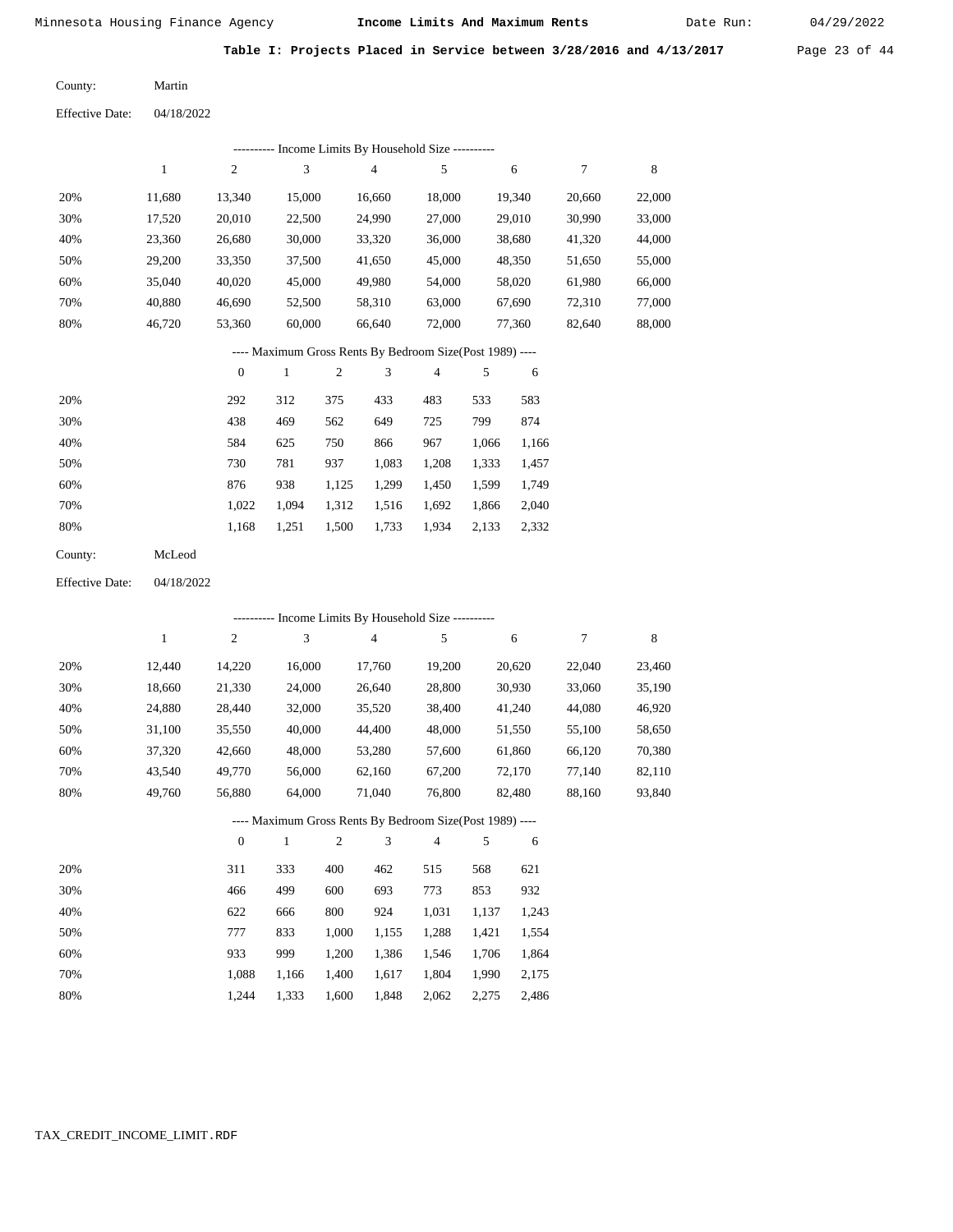Date Run:

**Table I: Projects Placed in Service between 3/28/2016 and 4/13/2017** Page 24 of 44

Meeker County:

04/18/2022 Effective Date:

|     | Income Limits By Household Size ----------<br>----------- |                |        |        |        |        |        |        |  |  |
|-----|-----------------------------------------------------------|----------------|--------|--------|--------|--------|--------|--------|--|--|
|     |                                                           | $\overline{2}$ | 3      | 4      | 5      | 6      | 7      | 8      |  |  |
| 20% | 12,200                                                    | 13.940         | 15.680 | 17.420 | 18,820 | 20,220 | 21,620 | 23,000 |  |  |
| 30% | 18,300                                                    | 20,910         | 23,520 | 26,130 | 28,230 | 30,330 | 32,430 | 34,500 |  |  |
| 40% | 24,400                                                    | 27,880         | 31,360 | 34,840 | 37,640 | 40,440 | 43,240 | 46,000 |  |  |
| 50% | 30,500                                                    | 34,850         | 39,200 | 43,550 | 47,050 | 50,550 | 54,050 | 57,500 |  |  |
| 60% | 36,600                                                    | 41,820         | 47,040 | 52,260 | 56,460 | 60,660 | 64,860 | 69,000 |  |  |
| 70% | 42,700                                                    | 48,790         | 54,880 | 60,970 | 65,870 | 70,770 | 75,670 | 80,500 |  |  |
| 80% | 48,800                                                    | 55,760         | 62,720 | 69,680 | 75,280 | 80,880 | 86,480 | 92,000 |  |  |

---- Maximum Gross Rents By Bedroom Size(Post 1989) ----

|     | $\mathbf{0}$ |       | 2     | 3     | 4     | 5     | 6     |
|-----|--------------|-------|-------|-------|-------|-------|-------|
| 20% | 305          | 326   | 392   | 453   | 505   | 557   | 609   |
| 30% | 457          | 490   | 588   | 679   | 758   | 836   | 914   |
| 40% | 610          | 653   | 784   | 906   | 1,011 | 1,115 | 1,219 |
| 50% | 762          | 816   | 980   | 1,132 | 1,263 | 1,394 | 1,524 |
| 60% | 915          | 980   | 1.176 | 1,359 | 1,516 | 1,673 | 1,829 |
| 70% | 1.067        | 1.143 | 1,372 | 1,585 | 1,769 | 1,952 | 2,133 |
| 80% | 1,220        | 1,307 | 1,568 | 1,812 | 2,022 | 2,231 | 2,438 |
|     |              |       |       |       |       |       |       |

Mille Lacs County:

04/18/2022 Effective Date:

|     |        |              |              |                |        | ---------- Income Limits By Household Size ----------    |       |        |        |             |
|-----|--------|--------------|--------------|----------------|--------|----------------------------------------------------------|-------|--------|--------|-------------|
|     | 1      | 2            | 3            |                | 4      | 5                                                        |       | 6      | 7      | $\,$ 8 $\,$ |
| 20% | 11,680 | 13,340       | 15,000       |                | 16,660 | 18,000                                                   |       | 19,340 | 20,660 | 22,000      |
| 30% | 17,520 | 20,010       | 22,500       |                | 24,990 | 27,000                                                   |       | 29,010 | 30,990 | 33,000      |
| 40% | 23,360 | 26,680       | 30,000       |                | 33,320 | 36,000                                                   |       | 38,680 | 41,320 | 44,000      |
| 50% | 29,200 | 33,350       | 37,500       |                | 41,650 | 45,000                                                   |       | 48,350 | 51,650 | 55,000      |
| 60% | 35,040 | 40,020       | 45,000       |                | 49,980 | 54,000                                                   |       | 58,020 | 61,980 | 66,000      |
| 70% | 40,880 | 46,690       | 52,500       |                | 58,310 | 63,000                                                   |       | 67,690 | 72,310 | 77,000      |
| 80% | 46,720 | 53,360       | 60,000       |                | 66,640 | 72,000                                                   |       | 77,360 | 82,640 | 88,000      |
|     |        |              |              |                |        | ---- Maximum Gross Rents By Bedroom Size(Post 1989) ---- |       |        |        |             |
|     |        | $\mathbf{0}$ | $\mathbf{1}$ | $\overline{2}$ | 3      | 4                                                        | 5     | 6      |        |             |
| 20% |        | 292          | 312          | 375            | 433    | 483                                                      | 533   | 583    |        |             |
| 30% |        | 438          | 469          | 562            | 649    | 725                                                      | 799   | 874    |        |             |
| 40% |        | 584          | 625          | 750            | 866    | 967                                                      | 1,066 | 1,166  |        |             |
| 50% |        | 730          | 781          | 937            | 1,083  | 1,208                                                    | 1,333 | 1,457  |        |             |
| 60% |        | 876          | 938          | 1,125          | 1,299  | 1,450                                                    | 1,599 | 1,749  |        |             |
| 70% |        | 1,022        | 1,094        | 1,312          | 1,516  | 1,692                                                    | 1,866 | 2,040  |        |             |

1,168

1,251

1,500

1,733

1,934

2,133

2,332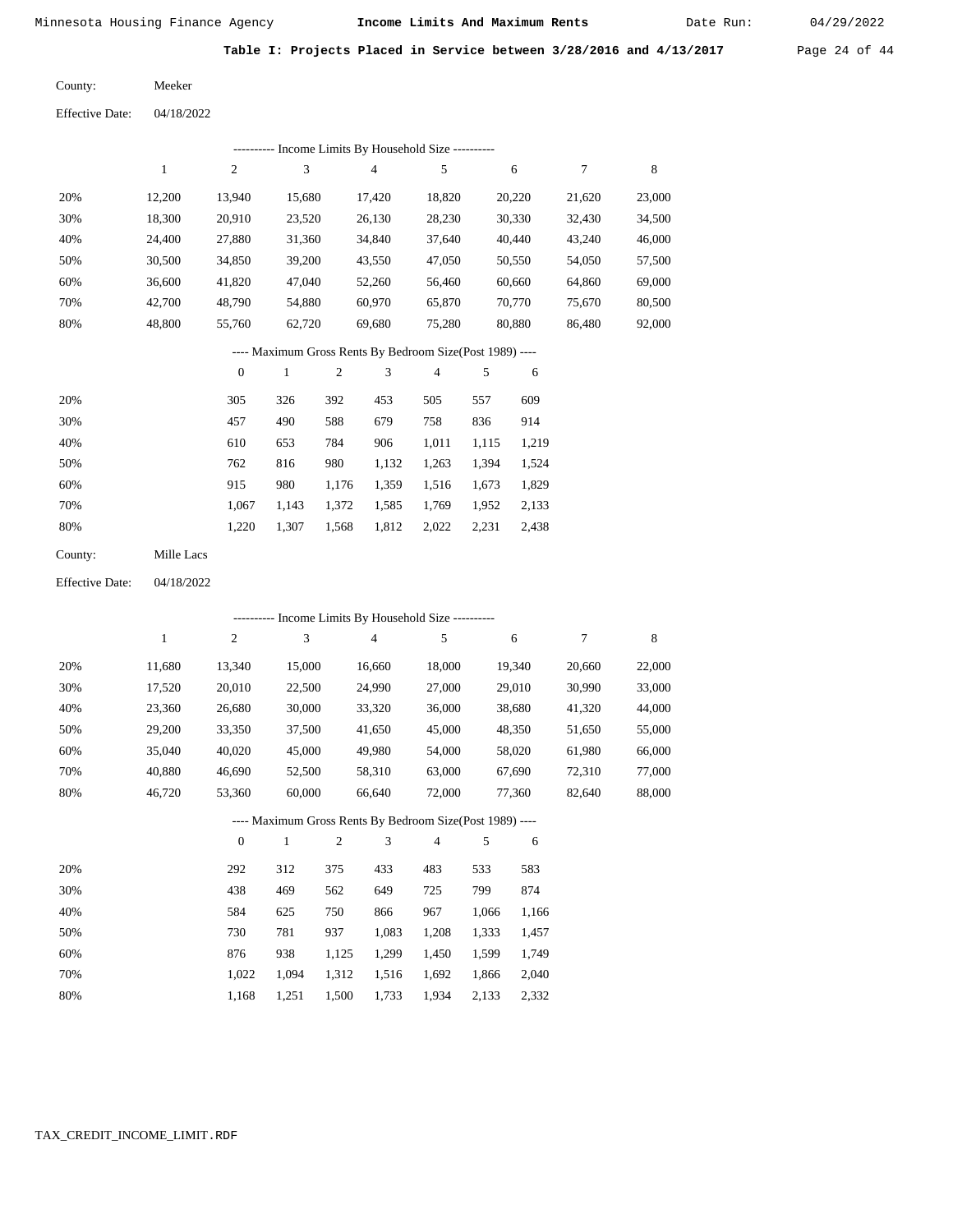Date Run:

**Table I: Projects Placed in Service between 3/28/2016 and 4/13/2017** Page 25 of 44

| County: | Morrison |
|---------|----------|
|         |          |

| 04/18/2022 |
|------------|
|            |

|     | Income Limits By Household Size --- |                |        |        |        |        |        |        |  |  |  |
|-----|-------------------------------------|----------------|--------|--------|--------|--------|--------|--------|--|--|--|
|     |                                     | $\overline{c}$ | 3      | 4      | 5      | 6      |        | 8      |  |  |  |
| 20% | 11.680                              | 13,340         | 15,000 | 16,660 | 18,000 | 19,340 | 20,660 | 22,000 |  |  |  |
| 30% | 17,520                              | 20,010         | 22,500 | 24,990 | 27,000 | 29,010 | 30,990 | 33,000 |  |  |  |
| 40% | 23,360                              | 26,680         | 30,000 | 33,320 | 36,000 | 38,680 | 41,320 | 44,000 |  |  |  |
| 50% | 29,200                              | 33,350         | 37,500 | 41,650 | 45,000 | 48,350 | 51,650 | 55,000 |  |  |  |
| 60% | 35,040                              | 40,020         | 45,000 | 49,980 | 54,000 | 58,020 | 61,980 | 66,000 |  |  |  |
| 70% | 40,880                              | 46,690         | 52,500 | 58,310 | 63,000 | 67,690 | 72,310 | 77,000 |  |  |  |
| 80% | 46,720                              | 53,360         | 60,000 | 66,640 | 72,000 | 77,360 | 82,640 | 88,000 |  |  |  |
|     |                                     |                |        |        |        |        |        |        |  |  |  |

## ---- Maximum Gross Rents By Bedroom Size(Post 1989) ----

|     | $\mathbf{0}$ |       | $\overline{c}$ | 3     | $\overline{4}$ | 5     | 6     |
|-----|--------------|-------|----------------|-------|----------------|-------|-------|
| 20% | 292          | 312   | 375            | 433   | 483            | 533   | 583   |
| 30% | 438          | 469   | 562            | 649   | 725            | 799   | 874   |
| 40% | 584          | 625   | 750            | 866   | 967            | 1,066 | 1,166 |
| 50% | 730          | 781   | 937            | 1,083 | 1,208          | 1,333 | 1,457 |
| 60% | 876          | 938   | 1,125          | 1,299 | 1,450          | 1,599 | 1,749 |
| 70% | 1,022        | 1.094 | 1,312          | 1,516 | 1,692          | 1,866 | 2,040 |
| 80% | 1,168        | 1,251 | 1,500          | 1,733 | 1,934          | 2,133 | 2,332 |
|     |              |       |                |       |                |       |       |

| County: | Mower |
|---------|-------|
|---------|-------|

Effective Date: 04/18/2022

|     | ---------- Income Limits By Household Size ---------- |                |              |                |                |                                                          |       |        |        |             |
|-----|-------------------------------------------------------|----------------|--------------|----------------|----------------|----------------------------------------------------------|-------|--------|--------|-------------|
|     | 1                                                     | $\overline{c}$ | 3            |                | $\overline{4}$ | 5                                                        |       | 6      | 7      | $\,$ 8 $\,$ |
| 20% | 11,680                                                | 13,340         | 15,000       |                | 16,660         | 18,000                                                   |       | 19,340 | 20,660 | 22,000      |
| 30% | 17,520                                                | 20,010         | 22,500       |                | 24,990         | 27,000                                                   |       | 29,010 | 30,990 | 33,000      |
| 40% | 23,360                                                | 26,680         | 30,000       |                | 33,320         | 36,000                                                   |       | 38,680 | 41,320 | 44,000      |
| 50% | 29,200                                                | 33,350         | 37,500       |                | 41,650         | 45,000                                                   |       | 48,350 | 51,650 | 55,000      |
| 60% | 35,040                                                | 40,020         | 45,000       |                | 49,980         | 54,000                                                   |       | 58,020 | 61,980 | 66,000      |
| 70% | 40,880                                                | 46,690         | 52,500       |                | 58,310         | 63,000                                                   |       | 67,690 | 72,310 | 77,000      |
| 80% | 46,720                                                | 53,360         | 60,000       |                | 66,640         | 72,000                                                   |       | 77,360 | 82,640 | 88,000      |
|     |                                                       |                |              |                |                | ---- Maximum Gross Rents By Bedroom Size(Post 1989) ---- |       |        |        |             |
|     |                                                       | $\overline{0}$ | $\mathbf{1}$ | $\overline{2}$ | 3              | $\overline{4}$                                           | 5     | 6      |        |             |
| 20% |                                                       | 292            | 312          | 375            | 433            | 483                                                      | 533   | 583    |        |             |
| 30% |                                                       | 438            | 469          | 562            | 649            | 725                                                      | 799   | 874    |        |             |
| 40% |                                                       | 584            | 625          | 750            | 866            | 967                                                      | 1,066 | 1,166  |        |             |
| 50% |                                                       | 730            | 781          | 937            | 1,083          | 1,208                                                    | 1,333 | 1,457  |        |             |
| 60% |                                                       | 876            | 938          | 1,125          | 1,299          | 1,450                                                    | 1,599 | 1,749  |        |             |
| 70% |                                                       | 1,022          | 1,094        | 1,312          | 1,516          | 1,692                                                    | 1,866 | 2,040  |        |             |

1,500 1,733

1,934 2,133 2,332

1,168

1,251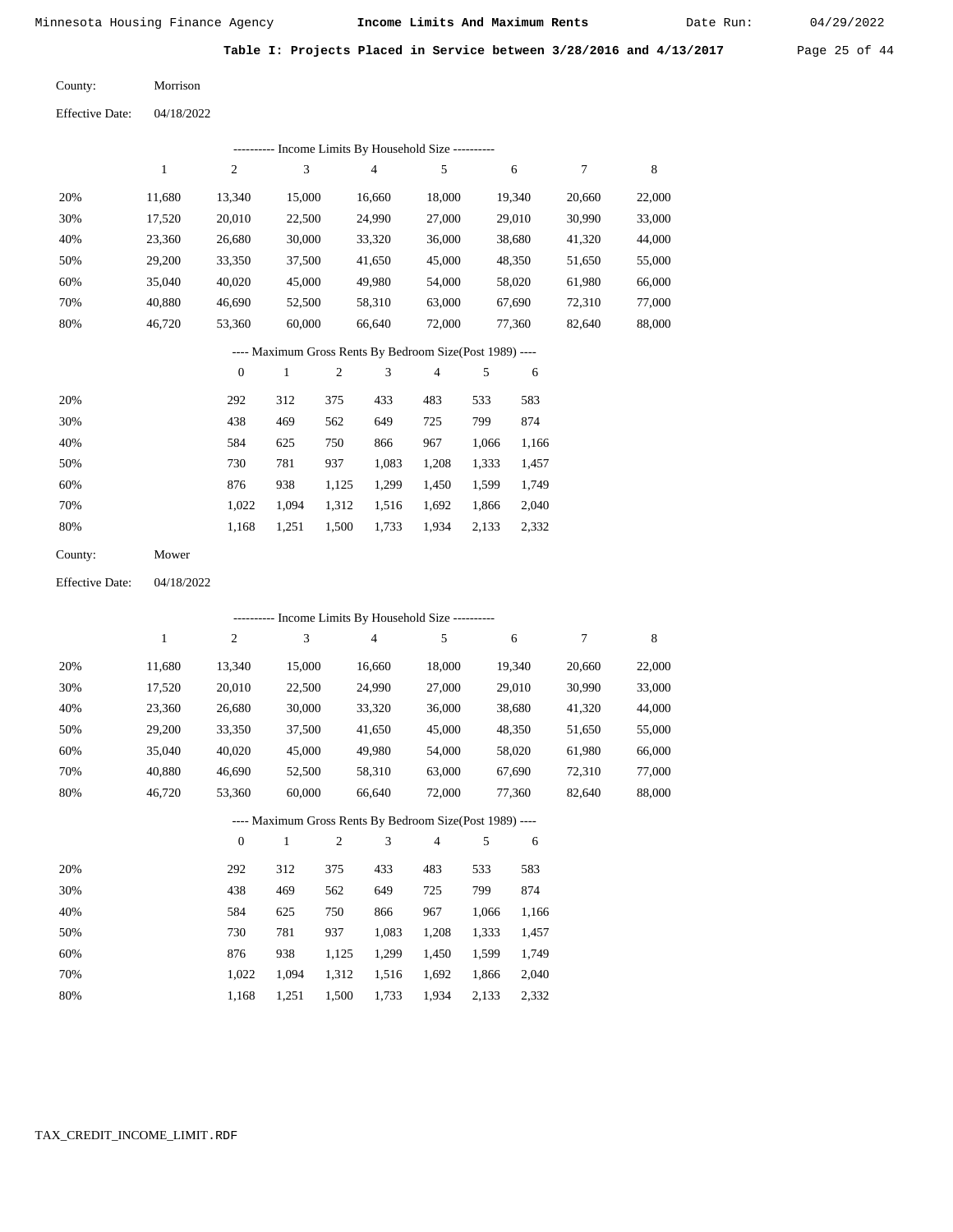Date Run:

**Table I: Projects Placed in Service between 3/28/2016 and 4/13/2017** Page 26 of 44

| County: | Murray |
|---------|--------|

04/18/2022 Effective Date:

|                        |              |                  | ---------- Income Limits By Household Size ----------    |                  |                |                |       |        |                  |             |
|------------------------|--------------|------------------|----------------------------------------------------------|------------------|----------------|----------------|-------|--------|------------------|-------------|
|                        | 1            | $\mathfrak{2}$   | 3                                                        |                  | $\overline{4}$ | 5              |       | 6      | $\boldsymbol{7}$ | $\,$ 8 $\,$ |
| 20%                    | 11,980       | 13,680           | 15,400                                                   |                  | 17,100         | 18,480         |       | 19,840 | 21,220           | 22,580      |
| 30%                    | 17,970       | 20,520           | 23,100                                                   |                  | 25,650         | 27,720         |       | 29,760 | 31,830           | 33,870      |
| 40%                    | 23,960       | 27,360           | 30,800                                                   |                  | 34,200         | 36,960         |       | 39,680 | 42,440           | 45,160      |
| 50%                    | 29,950       | 34,200           | 38,500                                                   |                  | 42,750         | 46,200         |       | 49,600 | 53,050           | 56,450      |
| 60%                    | 35,940       | 41,040           | 46,200                                                   |                  | 51,300         | 55,440         |       | 59,520 | 63,660           | 67,740      |
| 70%                    | 41,930       | 47,880           | 53,900                                                   |                  | 59,850         | 64,680         |       | 69,440 | 74,270           | 79,030      |
| 80%                    | 47,920       | 54,720           | 61,600                                                   |                  | 68,400         | 73,920         |       | 79,360 | 84,880           | 90,320      |
|                        |              |                  | ---- Maximum Gross Rents By Bedroom Size(Post 1989) ---- |                  |                |                |       |        |                  |             |
|                        |              | $\boldsymbol{0}$ | $\mathbf{1}$                                             | $\boldsymbol{2}$ | 3              | $\overline{4}$ | 5     | 6      |                  |             |
| 20%                    |              | 299              | 320                                                      | 385              | 444            | 496            | 547   | 598    |                  |             |
| 30%                    |              | 449              | 481                                                      | 577              | 667            | 744            | 821   | 897    |                  |             |
| 40%                    |              | 599              | 641                                                      | 770              | 889            | 992            | 1,095 | 1,197  |                  |             |
| 50%                    |              | 748              | 801                                                      | 962              | 1,111          | 1,240          | 1,368 | 1,496  |                  |             |
| 60%                    |              | 898              | 962                                                      | 1,155            | 1,334          | 1,488          | 1,642 | 1,795  |                  |             |
| 70%                    |              | 1,048            | 1,122                                                    | 1,347            | 1,556          | 1,736          | 1,916 | 2,094  |                  |             |
| 80%                    |              | 1,198            | 1,283                                                    | 1,540            | 1,779          | 1,984          | 2,190 | 2,394  |                  |             |
| County:                | Nicollet     |                  |                                                          |                  |                |                |       |        |                  |             |
| <b>Effective Date:</b> | 04/18/2022   |                  |                                                          |                  |                |                |       |        |                  |             |
|                        |              |                  | --------- Income Limits By Household Size ---------      |                  |                |                |       |        |                  |             |
|                        | $\mathbf{1}$ | $\overline{c}$   | 3                                                        |                  | 4              | 5              |       | 6      | $\tau$           | 8           |
| 20%                    | 12,600       | 14,400           | 16,200                                                   |                  | 18,000         | 19,440         |       | 20,880 | 22,320           | 23,760      |
| 30%                    | 18,900       | 21,600           | 24,300                                                   |                  | 27,000         | 29,160         |       | 31,320 | 33,480           | 35,640      |
| 40%                    | 25,200       | 28,800           | 32,400                                                   |                  | 36,000         | 38,880         |       | 41,760 | 44,640           | 47,520      |
| 50%                    | 31,500       | 36,000           | 40,500                                                   |                  | 45,000         | 48,600         |       | 52,200 | 55,800           | 59,400      |
| 60%                    | 37,800       | 43,200           | 48,600                                                   |                  | 54,000         | 58,320         |       | 62,640 | 66,960           | 71,280      |

# 72,000 ---- Maximum Gross Rents By Bedroom Size(Post 1989) ----

63,000

 68,040 77,760  73,080 83,520  78,120 89,280  83,160 95,040

|     | $\mathbf{0}$ |       | $\overline{c}$ | 3     | 4     | 5     | 6     |
|-----|--------------|-------|----------------|-------|-------|-------|-------|
| 20% | 315          | 337   | 405            | 468   | 522   | 576   | 630   |
| 30% | 472          | 506   | 607            | 702   | 783   | 864   | 945   |
| 40% | 630          | 675   | 810            | 936   | 1,044 | 1,152 | 1,260 |
| 50% | 787          | 843   | 1,012          | 1,170 | 1,305 | 1.440 | 1,575 |
| 60% | 945          | 1,012 | 1,215          | 1,404 | 1,566 | 1,728 | 1,890 |
| 70% | 1,102        | 1,181 | 1,417          | 1,638 | 1,827 | 2,016 | 2,205 |
| 80% | 1,260        | 1,350 | 1,620          | 1,872 | 2,088 | 2,304 | 2,520 |

 56,700 64,800

 70% 80%  44,100 50,400  50,400 57,600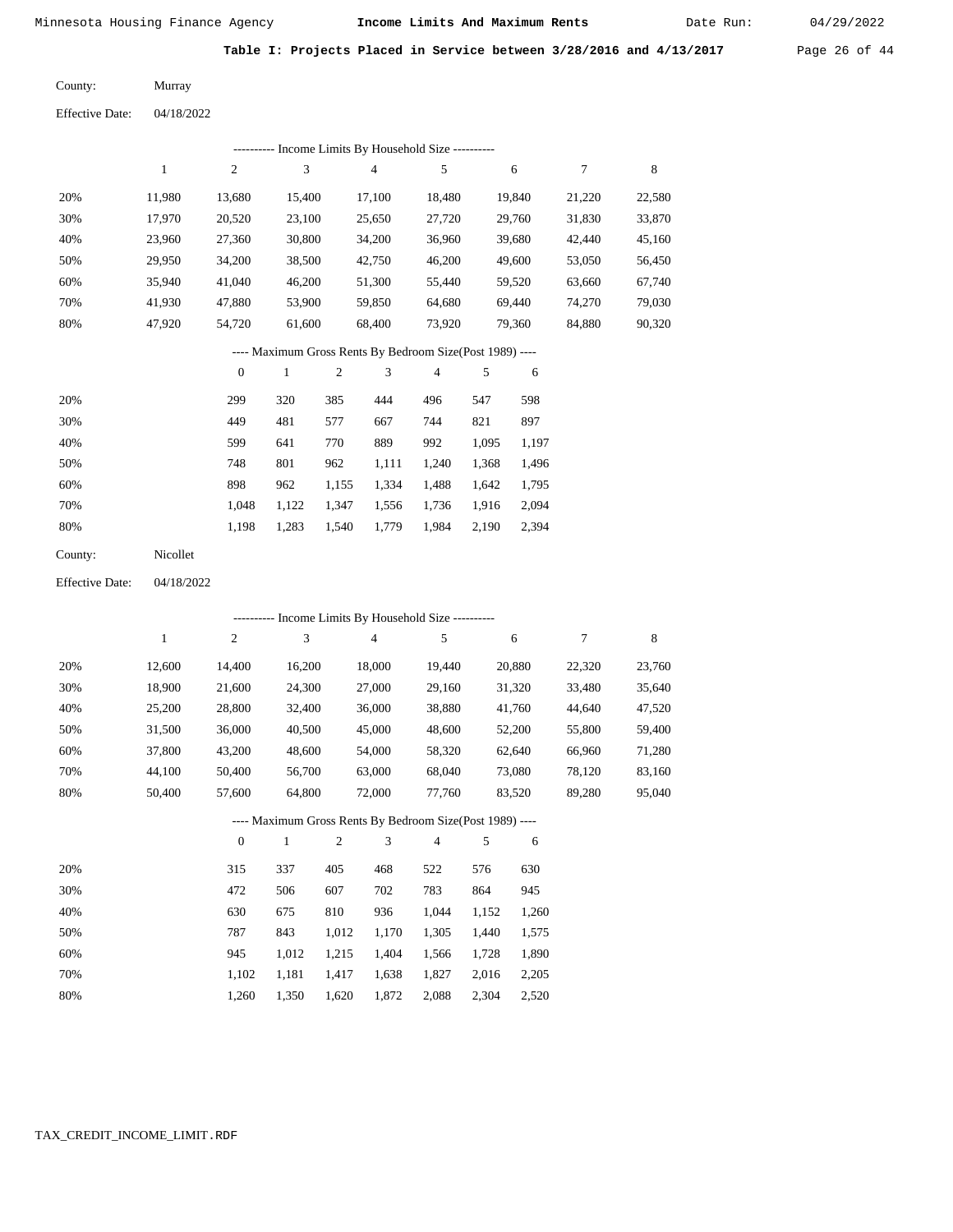Date Run:

**Table I: Projects Placed in Service between 3/28/2016 and 4/13/2017** Page 27 of 44

| County: | <b>Nobles</b> |
|---------|---------------|
|         |               |

Effective Date: 04/18/2022

| ---------- Income Limits By Household Size ---------- |        |        |        |        |        |        |        |        |  |  |
|-------------------------------------------------------|--------|--------|--------|--------|--------|--------|--------|--------|--|--|
|                                                       |        | 2      | 3      | 4      | 5      | 6      |        | 8      |  |  |
| 20%                                                   | 11,680 | 13,340 | 15,000 | 16.660 | 18.000 | 19,340 | 20,660 | 22,000 |  |  |
| 30%                                                   | 17,520 | 20,010 | 22,500 | 24,990 | 27,000 | 29,010 | 30,990 | 33,000 |  |  |
| 40%                                                   | 23,360 | 26,680 | 30,000 | 33,320 | 36,000 | 38,680 | 41,320 | 44,000 |  |  |
| 50%                                                   | 29,200 | 33,350 | 37,500 | 41,650 | 45,000 | 48,350 | 51,650 | 55,000 |  |  |
| 60%                                                   | 35,040 | 40,020 | 45,000 | 49,980 | 54,000 | 58,020 | 61,980 | 66,000 |  |  |
| 70%                                                   | 40.880 | 46,690 | 52,500 | 58,310 | 63,000 | 67,690 | 72,310 | 77,000 |  |  |
| 80%                                                   | 46,720 | 53,360 | 60,000 | 66.640 | 72,000 | 77,360 | 82,640 | 88,000 |  |  |
|                                                       |        |        |        |        |        |        |        |        |  |  |

#### ---- Maximum Gross Rents By Bedroom Size(Post 1989) ----

|     | $\mathbf{0}$ |       | $\overline{c}$ | 3     | 4     | 5     | 6     |
|-----|--------------|-------|----------------|-------|-------|-------|-------|
| 20% | 292          | 312   | 375            | 433   | 483   | 533   | 583   |
| 30% | 438          | 469   | 562            | 649   | 725   | 799   | 874   |
| 40% | 584          | 625   | 750            | 866   | 967   | 1,066 | 1,166 |
| 50% | 730          | 781   | 937            | 1,083 | 1,208 | 1,333 | 1,457 |
| 60% | 876          | 938   | 1,125          | 1,299 | 1,450 | 1,599 | 1,749 |
| 70% | 1.022        | 1.094 | 1,312          | 1,516 | 1,692 | 1,866 | 2,040 |
| 80% | 1,168        | 1,251 | 1,500          | 1,733 | 1,934 | 2,133 | 2,332 |
|     |              |       |                |       |       |       |       |

| County: | Norman |
|---------|--------|
|---------|--------|

Effective Date: 04/18/2022

|     | ---------- Income Limits By Household Size ---------- |                |              |                |                |                                                          |       |        |        |             |  |  |
|-----|-------------------------------------------------------|----------------|--------------|----------------|----------------|----------------------------------------------------------|-------|--------|--------|-------------|--|--|
|     | 1                                                     | $\overline{c}$ | 3            |                | $\overline{4}$ | 5                                                        |       | 6      | 7      | $\,$ 8 $\,$ |  |  |
| 20% | 11,680                                                | 13,340         | 15,000       |                | 16,660         | 18,000                                                   |       | 19,340 | 20,660 | 22,000      |  |  |
| 30% | 17,520                                                | 20,010         | 22,500       |                | 24,990         | 27,000                                                   |       | 29,010 | 30,990 | 33,000      |  |  |
| 40% | 23,360                                                | 26,680         | 30,000       |                | 33,320         | 36,000                                                   |       | 38,680 | 41,320 | 44,000      |  |  |
| 50% | 29,200                                                | 33,350         | 37,500       |                | 41,650         | 45,000                                                   |       | 48,350 | 51,650 | 55,000      |  |  |
| 60% | 35,040                                                | 40,020         | 45,000       |                | 49,980         | 54,000                                                   |       | 58,020 | 61,980 | 66,000      |  |  |
| 70% | 40,880                                                | 46,690         | 52,500       |                | 58,310         | 63,000                                                   |       | 67,690 | 72,310 | 77,000      |  |  |
| 80% | 46,720                                                | 53,360         | 60,000       |                | 66,640         | 72,000                                                   |       | 77,360 | 82,640 | 88,000      |  |  |
|     |                                                       |                |              |                |                | ---- Maximum Gross Rents By Bedroom Size(Post 1989) ---- |       |        |        |             |  |  |
|     |                                                       | $\overline{0}$ | $\mathbf{1}$ | $\overline{2}$ | 3              | $\overline{4}$                                           | 5     | 6      |        |             |  |  |
| 20% |                                                       | 292            | 312          | 375            | 433            | 483                                                      | 533   | 583    |        |             |  |  |
| 30% |                                                       | 438            | 469          | 562            | 649            | 725                                                      | 799   | 874    |        |             |  |  |
| 40% |                                                       | 584            | 625          | 750            | 866            | 967                                                      | 1,066 | 1,166  |        |             |  |  |
| 50% |                                                       | 730            | 781          | 937            | 1,083          | 1,208                                                    | 1,333 | 1,457  |        |             |  |  |
| 60% |                                                       | 876            | 938          | 1,125          | 1,299          | 1,450                                                    | 1,599 | 1,749  |        |             |  |  |
| 70% |                                                       | 1,022          | 1,094        | 1,312          | 1,516          | 1,692                                                    | 1,866 | 2,040  |        |             |  |  |

1,168 1,251 1,500 1,733 1,934 2,133 2,332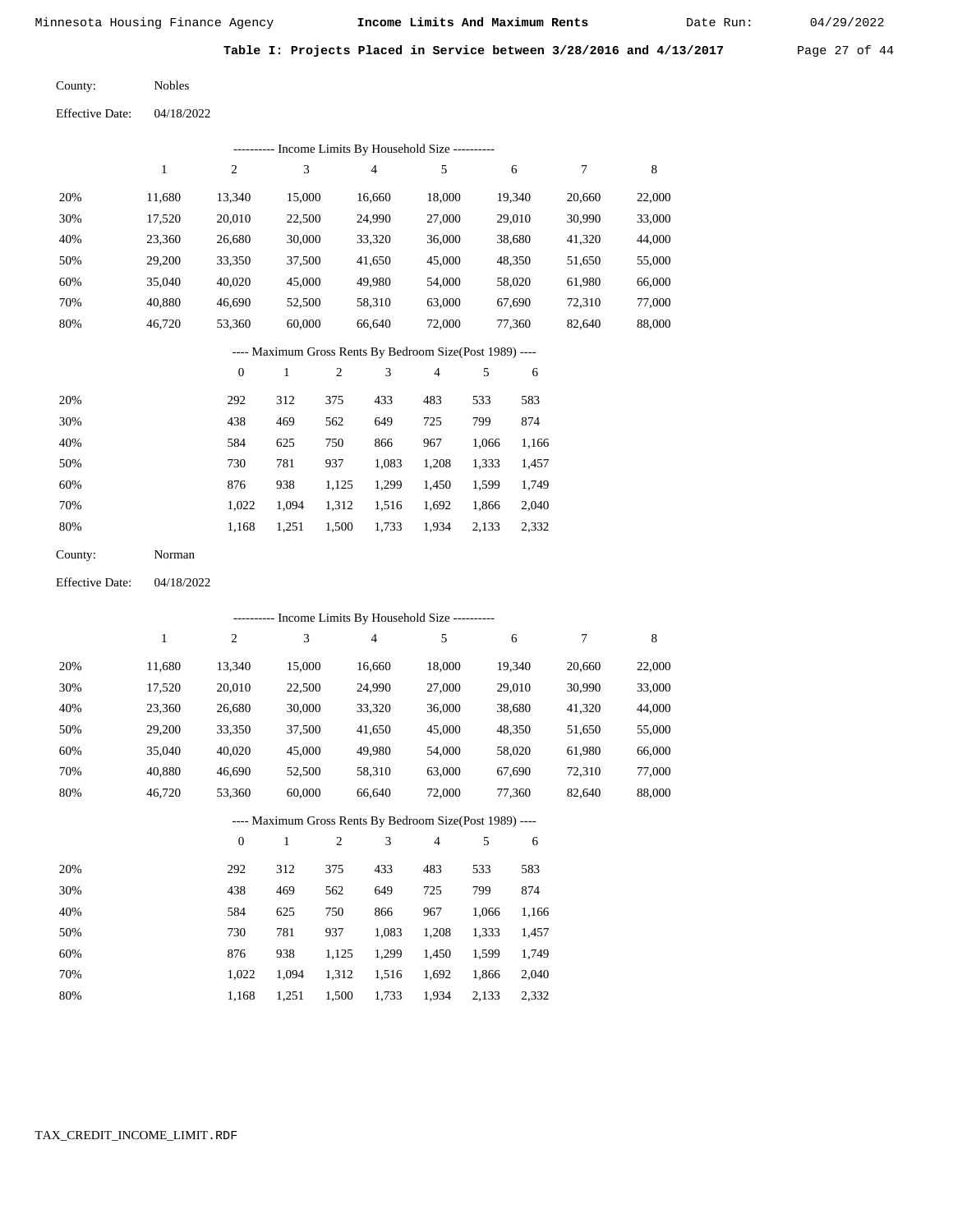Date Run:

**Table I: Projects Placed in Service between 3/28/2016 and 4/13/2017** Page 28 of 44

Olmsted County:

04/18/2022 Effective Date:

| Income Limits By Household Size ---------- |        |                |        |        |        |         |         |         |  |  |  |
|--------------------------------------------|--------|----------------|--------|--------|--------|---------|---------|---------|--|--|--|
|                                            |        | $\overline{c}$ | 3      | 4      | 5      | 6       |         | 8       |  |  |  |
| 20%                                        | 15.620 | 17,840         | 20,080 | 22,300 | 24,100 | 25,880  | 27,660  | 29,440  |  |  |  |
| 30%                                        | 23.430 | 26,760         | 30,120 | 33,450 | 36,150 | 38,820  | 41.490  | 44,160  |  |  |  |
| 40%                                        | 31.240 | 35,680         | 40,160 | 44,600 | 48,200 | 51,760  | 55,320  | 58,880  |  |  |  |
| 50%                                        | 39,050 | 44,600         | 50,200 | 55,750 | 60,250 | 64,700  | 69,150  | 73,600  |  |  |  |
| 60%                                        | 46.860 | 53,520         | 60,240 | 66,900 | 72,300 | 77,640  | 82,980  | 88,320  |  |  |  |
| 70%                                        | 54.670 | 62.440         | 70,280 | 78,050 | 84,350 | 90,580  | 96,810  | 103,040 |  |  |  |
| 80%                                        | 62,480 | 71,360         | 80,320 | 89,200 | 96,400 | 103,520 | 110,640 | 117,760 |  |  |  |
|                                            |        |                |        |        |        |         |         |         |  |  |  |

---- Maximum Gross Rents By Bedroom Size(Post 1989) ----

|     | $\mathbf{0}$ |       | $\overline{c}$ | 3     | 4     | 5     | 6     |
|-----|--------------|-------|----------------|-------|-------|-------|-------|
| 20% | 390          | 418   | 502            | 580   | 647   | 713   | 780   |
| 30% | 585          | 627   | 753            | 870   | 970   | 1,070 | 1,170 |
| 40% | 781          | 836   | 1,004          | 1,160 | 1.294 | 1.427 | 1,561 |
| 50% | 976          | 1,045 | 1,255          | 1,450 | 1,617 | 1,784 | 1,951 |
| 60% | 1,171        | 1.254 | 1,506          | 1,740 | 1,941 | 2,141 | 2,341 |
| 70% | 1.366        | 1,463 | 1,757          | 2,030 | 2,264 | 2,498 | 2,731 |
| 80% | 1,562        | 1,673 | 2,008          | 2,320 | 2,588 | 2,855 | 3,122 |
|     |              |       |                |       |       |       |       |

| County: | Otter Tail |
|---------|------------|
|         |            |

04/18/2022 Effective Date:

|                                                          | ---------- Income Limits By Household Size ---------- |                |              |                |                |                |       |        |        |             |  |
|----------------------------------------------------------|-------------------------------------------------------|----------------|--------------|----------------|----------------|----------------|-------|--------|--------|-------------|--|
|                                                          | 1                                                     | $\overline{c}$ | 3            |                | $\overline{4}$ | 5              |       | 6      | 7      | $\,$ 8 $\,$ |  |
| 20%                                                      | 11,680                                                | 13,340         | 15,000       |                | 16,660         | 18,000         |       | 19,340 | 20,660 | 22,000      |  |
| 30%                                                      | 17,520                                                | 20,010         | 22,500       |                | 24,990         | 27,000         |       | 29,010 | 30,990 | 33,000      |  |
| 40%                                                      | 23,360                                                | 26,680         | 30,000       |                | 33,320         | 36,000         |       | 38,680 | 41,320 | 44,000      |  |
| 50%                                                      | 29,200                                                | 33,350         | 37,500       |                | 41,650         | 45,000         |       | 48,350 | 51,650 | 55,000      |  |
| 60%                                                      | 35,040                                                | 40,020         | 45,000       |                | 49,980         | 54,000         |       | 58,020 | 61,980 | 66,000      |  |
| 70%                                                      | 40,880                                                | 46,690         | 52,500       |                | 58,310         | 63,000         |       | 67,690 | 72,310 | 77,000      |  |
| 80%                                                      | 46,720                                                | 53,360         | 60,000       |                | 66,640         | 72,000         |       | 77,360 | 82,640 | 88,000      |  |
| ---- Maximum Gross Rents By Bedroom Size(Post 1989) ---- |                                                       |                |              |                |                |                |       |        |        |             |  |
|                                                          |                                                       | $\theta$       | $\mathbf{1}$ | $\overline{c}$ | 3              | $\overline{4}$ | 5     | 6      |        |             |  |
| 20%                                                      |                                                       | 292            | 312          | 375            | 433            | 483            | 533   | 583    |        |             |  |
| 30%                                                      |                                                       | 438            | 469          | 562            | 649            | 725            | 799   | 874    |        |             |  |
| 40%                                                      |                                                       | 584            | 625          | 750            | 866            | 967            | 1,066 | 1,166  |        |             |  |
| 50%                                                      |                                                       | 730            | 781          | 937            | 1,083          | 1,208          | 1,333 | 1,457  |        |             |  |
| 60%                                                      |                                                       | 876            | 938          | 1,125          | 1,299          | 1,450          | 1,599 | 1,749  |        |             |  |
| 70%                                                      |                                                       | 1,022          | 1,094        | 1,312          | 1,516          | 1,692          | 1,866 | 2,040  |        |             |  |

1,168 1,251 1,500 1,733 1,934 2,133 2,332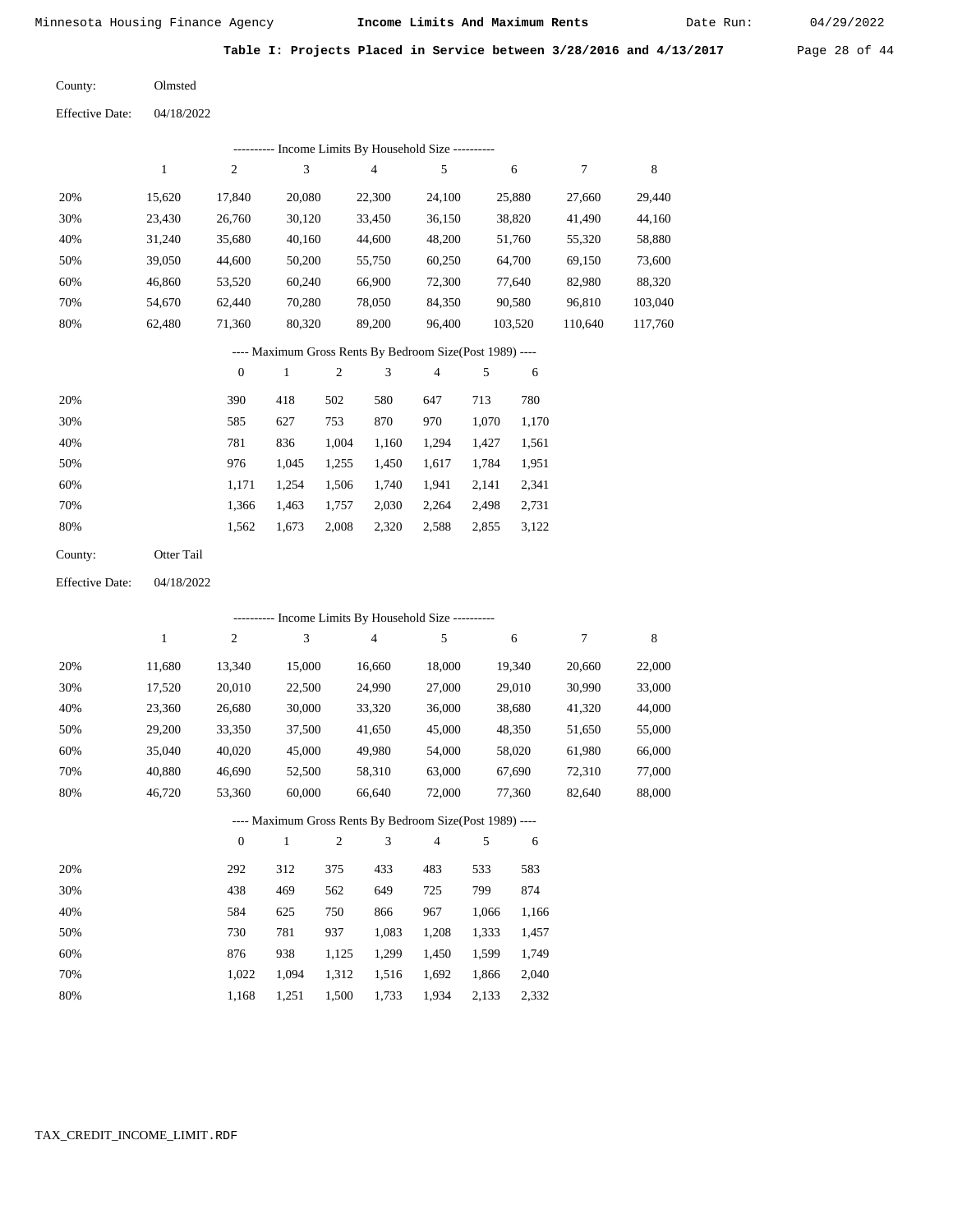Date Run:

**Table I: Projects Placed in Service between 3/28/2016 and 4/13/2017** Page 29 of 44

| County: | Pennington |
|---------|------------|
|         |            |

| <b>Effective Date:</b> | 04/18/2022 |
|------------------------|------------|
|                        |            |

|     | ---------- Income Limits By Household Size ---------- |        |        |        |        |        |        |        |  |  |  |
|-----|-------------------------------------------------------|--------|--------|--------|--------|--------|--------|--------|--|--|--|
|     |                                                       | 2      | 3      | 4      | 5      | 6      |        | 8      |  |  |  |
| 20% | 11.720                                                | 13,380 | 15,060 | 16,720 | 18,060 | 19,400 | 20,740 | 22,080 |  |  |  |
| 30% | 17,580                                                | 20,070 | 22,590 | 25,080 | 27,090 | 29,100 | 31,110 | 33,120 |  |  |  |
| 40% | 23.440                                                | 26,760 | 30,120 | 33,440 | 36,120 | 38,800 | 41,480 | 44,160 |  |  |  |
| 50% | 29,300                                                | 33,450 | 37,650 | 41,800 | 45,150 | 48,500 | 51,850 | 55,200 |  |  |  |
| 60% | 35,160                                                | 40,140 | 45,180 | 50,160 | 54,180 | 58,200 | 62,220 | 66,240 |  |  |  |
| 70% | 41.020                                                | 46,830 | 52,710 | 58,520 | 63,210 | 67,900 | 72,590 | 77,280 |  |  |  |
| 80% | 46,880                                                | 53,520 | 60,240 | 66,880 | 72,240 | 77,600 | 82,960 | 88,320 |  |  |  |
|     |                                                       |        |        |        |        |        |        |        |  |  |  |

## ---- Maximum Gross Rents By Bedroom Size(Post 1989) ----

|     | $\mathbf{0}$ |       | $\overline{2}$ | 3     | 4     | 5     | 6     |
|-----|--------------|-------|----------------|-------|-------|-------|-------|
| 20% | 293          | 313   | 376            | 434   | 485   | 535   | 585   |
| 30% | 439          | 470   | 564            | 652   | 727   | 802   | 877   |
| 40% | 586          | 627   | 753            | 869   | 970   | 1,070 | 1,170 |
| 50% | 732          | 784   | 941            | 1,086 | 1,212 | 1,338 | 1,463 |
| 60% | 879          | 941   | 1,129          | 1,304 | 1,455 | 1,605 | 1,755 |
| 70% | 1,025        | 1,098 | 1,317          | 1,521 | 1,697 | 1,873 | 2,048 |
| 80% | 1,172        | 1,255 | 1,506          | 1,739 | 1,940 | 2,141 | 2,340 |
|     |              |       |                |       |       |       |       |

| County: | Pine |
|---------|------|
|---------|------|

04/18/2022 Effective Date:

|     |              |                  |        |                |                | ---------- Income Limits By Household Size ----------    |       |        |        |        |
|-----|--------------|------------------|--------|----------------|----------------|----------------------------------------------------------|-------|--------|--------|--------|
|     | $\mathbf{1}$ | $\boldsymbol{2}$ | 3      |                | $\overline{4}$ | 5                                                        |       | 6      | 7      | 8      |
| 20% | 11,680       | 13,340           | 15,000 |                | 16,660         | 18,000                                                   |       | 19,340 | 20,660 | 22,000 |
| 30% | 17,520       | 20,010           | 22,500 |                | 24,990         | 27,000                                                   |       | 29,010 | 30,990 | 33,000 |
| 40% | 23,360       | 26,680           | 30,000 |                | 33,320         | 36,000                                                   |       | 38,680 | 41,320 | 44,000 |
| 50% | 29,200       | 33,350           | 37,500 |                | 41,650         | 45,000                                                   |       | 48,350 | 51,650 | 55,000 |
| 60% | 35,040       | 40,020           | 45,000 |                | 49,980         | 54,000                                                   |       | 58,020 | 61,980 | 66,000 |
| 70% | 40,880       | 46,690           | 52,500 |                | 58,310         | 63,000                                                   |       | 67,690 | 72,310 | 77,000 |
| 80% | 46,720       | 53,360           | 60,000 |                | 66,640         | 72,000                                                   |       | 77,360 | 82,640 | 88,000 |
|     |              |                  |        |                |                | ---- Maximum Gross Rents By Bedroom Size(Post 1989) ---- |       |        |        |        |
|     |              | $\overline{0}$   | 1      | $\overline{2}$ | 3              | 4                                                        | 5     | 6      |        |        |
| 20% |              | 292              | 312    | 375            | 433            | 483                                                      | 533   | 583    |        |        |
| 30% |              | 438              | 469    | 562            | 649            | 725                                                      | 799   | 874    |        |        |
| 40% |              | 584              | 625    | 750            | 866            | 967                                                      | 1,066 | 1,166  |        |        |
| 50% |              | 730              | 781    | 937            | 1,083          | 1,208                                                    | 1,333 | 1,457  |        |        |
| 60% |              | 876              | 938    | 1,125          | 1,299          | 1,450                                                    | 1,599 | 1,749  |        |        |
| 70% |              | 1,022            | 1,094  | 1,312          | 1,516          | 1,692                                                    | 1,866 | 2,040  |        |        |

1,934 2,133 2,332

1,168 1,251 1,500 1,733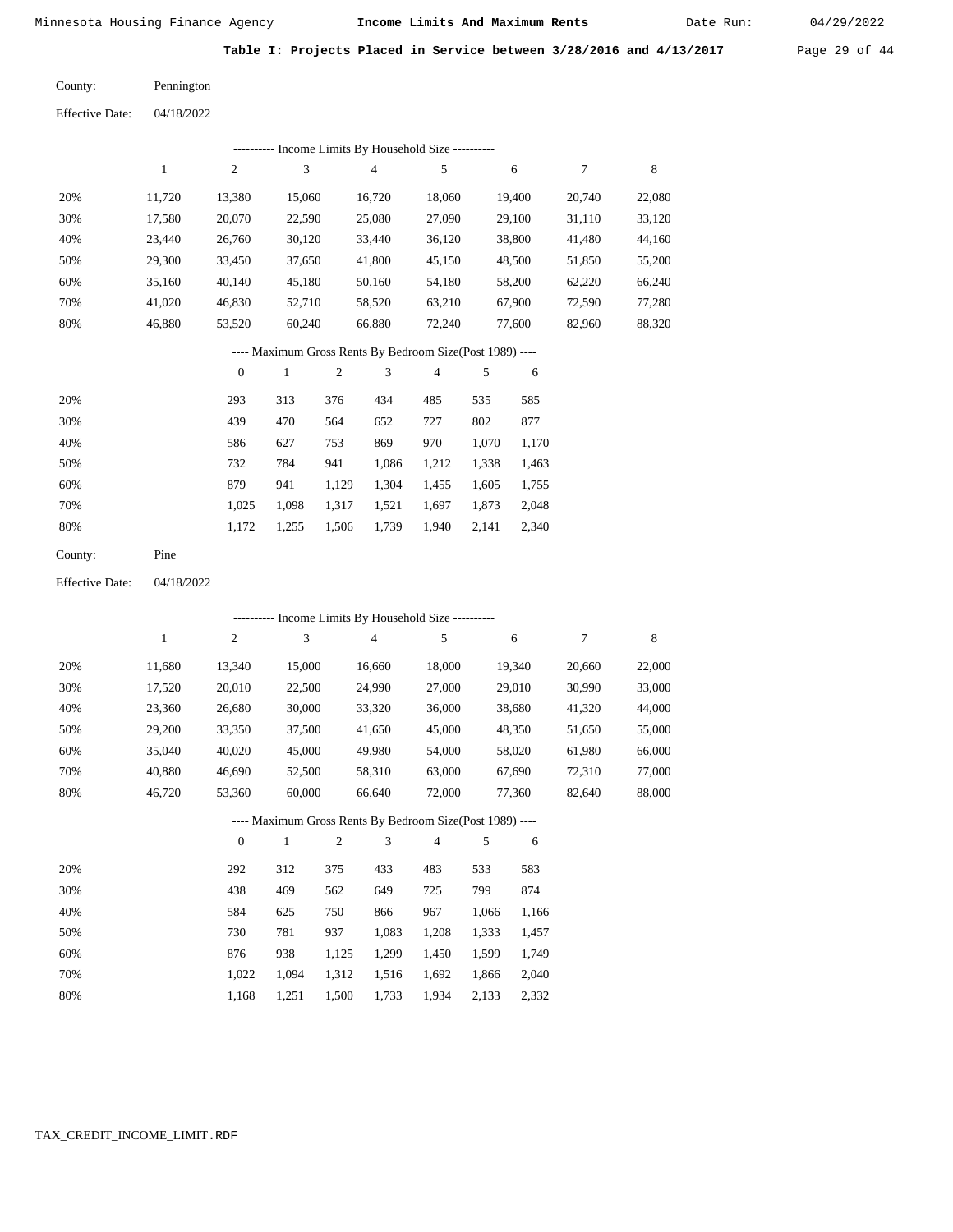Date Run:

**Table I: Projects Placed in Service between 3/28/2016 and 4/13/2017** Page 30 of 44

 $04/18/2022$ Pipestone County:

| <b>Effective Date:</b> | 04/18/2022 |
|------------------------|------------|
|------------------------|------------|

| Income Limits By Household Size ---------- |        |                |        |        |        |        |        |        |  |  |  |
|--------------------------------------------|--------|----------------|--------|--------|--------|--------|--------|--------|--|--|--|
|                                            |        | $\overline{2}$ | 3      | 4      | 5      | 6      | 7      | 8      |  |  |  |
| 20%                                        | 11.680 | 13.340         | 15,000 | 16.660 | 18.000 | 19.340 | 20,660 | 22,000 |  |  |  |
| 30%                                        | 17,520 | 20,010         | 22,500 | 24,990 | 27,000 | 29,010 | 30,990 | 33,000 |  |  |  |
| 40%                                        | 23,360 | 26,680         | 30,000 | 33,320 | 36,000 | 38,680 | 41,320 | 44,000 |  |  |  |
| 50%                                        | 29,200 | 33,350         | 37,500 | 41,650 | 45,000 | 48,350 | 51,650 | 55,000 |  |  |  |
| 60%                                        | 35,040 | 40,020         | 45,000 | 49.980 | 54,000 | 58,020 | 61,980 | 66,000 |  |  |  |
| 70%                                        | 40.880 | 46.690         | 52,500 | 58,310 | 63,000 | 67.690 | 72,310 | 77,000 |  |  |  |
| 80%                                        | 46.720 | 53,360         | 60,000 | 66,640 | 72,000 | 77.360 | 82,640 | 88,000 |  |  |  |

#### ---- Maximum Gross Rents By Bedroom Size(Post 1989) ----

|     | $\mathbf{0}$ |       | 2     | 3     | 4     | 5     | 6     |
|-----|--------------|-------|-------|-------|-------|-------|-------|
| 20% | 292          | 312   | 375   | 433   | 483   | 533   | 583   |
| 30% | 438          | 469   | 562   | 649   | 725   | 799   | 874   |
| 40% | 584          | 625   | 750   | 866   | 967   | 1,066 | 1,166 |
| 50% | 730          | 781   | 937   | 1,083 | 1,208 | 1,333 | 1,457 |
| 60% | 876          | 938   | 1,125 | 1,299 | 1,450 | 1,599 | 1,749 |
| 70% | 1.022        | 1,094 | 1,312 | 1,516 | 1,692 | 1,866 | 2,040 |
| 80% | 1,168        | 1,251 | 1,500 | 1,733 | 1,934 | 2,133 | 2,332 |
|     |              |       |       |       |       |       |       |

| Polk |
|------|
|      |

04/18/2022 Effective Date:

|     |        |                |        |                |                | --------- Income Limits By Household Size ----------     |       |        |        |        |
|-----|--------|----------------|--------|----------------|----------------|----------------------------------------------------------|-------|--------|--------|--------|
|     | 1      | 2              | 3      |                | $\overline{4}$ | 5                                                        |       | 6      | 7      | 8      |
| 20% | 13,040 | 14,900         | 16,760 |                | 18,620         | 20,120                                                   |       | 21,600 | 23,100 | 24,580 |
| 30% | 19,560 | 22,350         | 25,140 |                | 27,930         | 30,180                                                   |       | 32,400 | 34,650 | 36,870 |
| 40% | 26,080 | 29,800         | 33,520 |                | 37,240         | 40,240                                                   |       | 43,200 | 46,200 | 49,160 |
| 50% | 32,600 | 37,250         | 41,900 |                | 46,550         | 50,300                                                   |       | 54,000 | 57,750 | 61,450 |
| 60% | 39,120 | 44,700         | 50,280 |                | 55,860         | 60,360                                                   |       | 64,800 | 69,300 | 73,740 |
| 70% | 45,640 | 52,150         | 58,660 |                | 65,170         | 70,420                                                   |       | 75,600 | 80,850 | 86,030 |
| 80% | 52,160 | 59,600         | 67,040 |                | 74,480         | 80,480                                                   |       | 86,400 | 92,400 | 98,320 |
|     |        |                |        |                |                | ---- Maximum Gross Rents By Bedroom Size(Post 1989) ---- |       |        |        |        |
|     |        | $\overline{0}$ | 1      | $\overline{2}$ | 3              | $\overline{4}$                                           | 5     | 6      |        |        |
| 20% |        | 326            | 349    | 419            | 484            | 540                                                      | 596   | 651    |        |        |
| 30% |        | 489            | 523    | 628            | 726            | 810                                                      | 894   | 977    |        |        |
| 40% |        | 652            | 698    | 838            | 968            | 1,080                                                    | 1,192 | 1,303  |        |        |
| 50% |        | 815            | 873    | 1,047          | 1,210          | 1,350                                                    | 1,490 | 1,629  |        |        |
| 60% |        | 978            | 1,047  | 1,257          | 1,452          | 1,620                                                    | 1,788 | 1,955  |        |        |
| 70% |        | 1,141          | 1,222  | 1,466          | 1,694          | 1,890                                                    | 2,086 | 2,280  |        |        |

1,304

1,397

1,676

1,937

2,160

2,384

2,606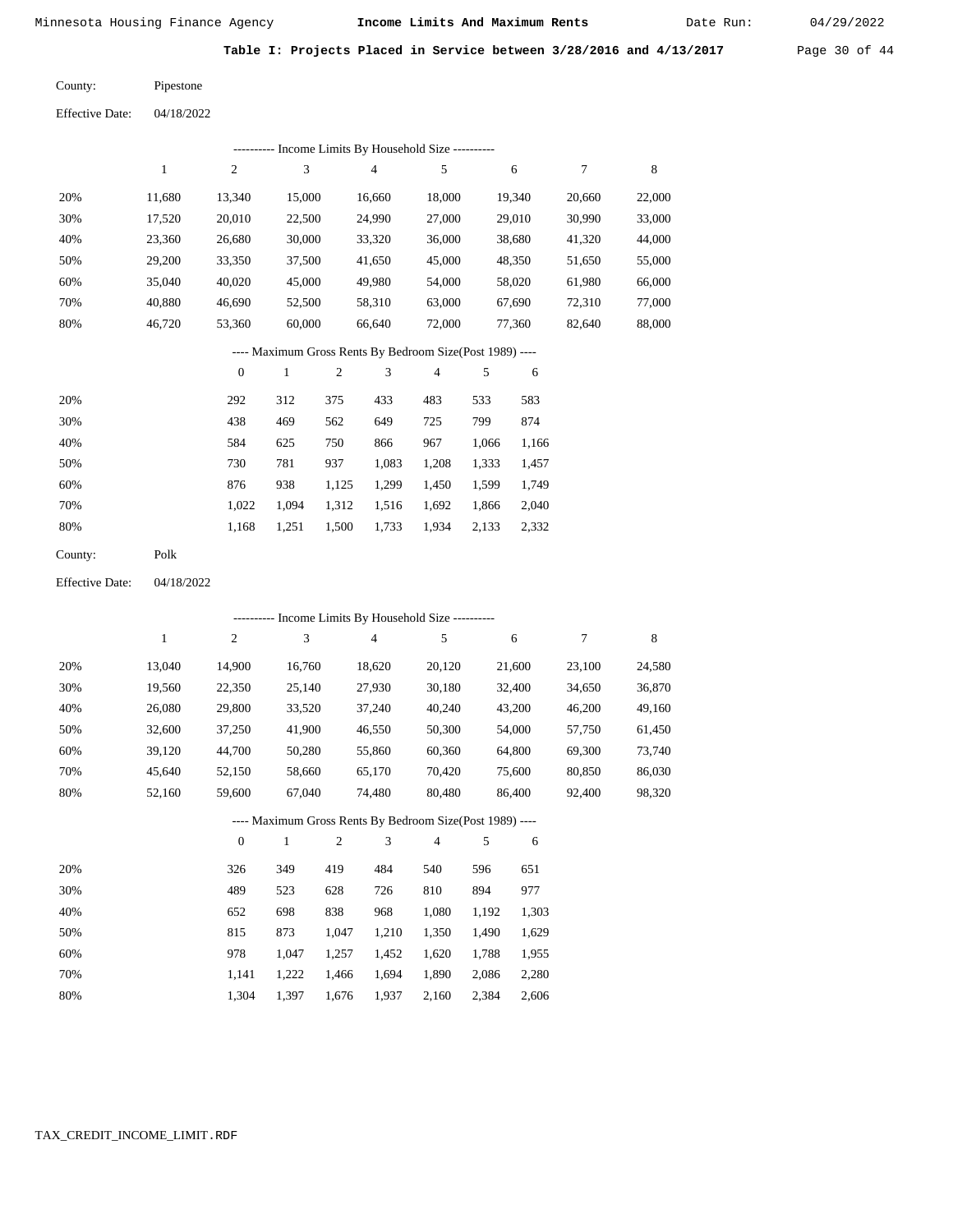Date Run:

**Table I: Projects Placed in Service between 3/28/2016 and 4/13/2017** Page 31 of 44

Pope County:

Effective Date: 04/18/2022

|     | ---------- Income Limits By Household Size ---------- |          |        |                                                          |                |        |        |        |  |  |  |
|-----|-------------------------------------------------------|----------|--------|----------------------------------------------------------|----------------|--------|--------|--------|--|--|--|
|     | 1                                                     | 2        | 3      | 4                                                        | 5              | 6      | 7      | 8      |  |  |  |
| 20% | 12.140                                                | 13,880   | 15,620 | 17,340                                                   | 18,740         | 20,120 | 21,520 | 22,900 |  |  |  |
| 30% | 18,210                                                | 20,820   | 23,430 | 26,010                                                   | 28,110         | 30,180 | 32,280 | 34,350 |  |  |  |
| 40% | 24,280                                                | 27,760   | 31,240 | 34,680                                                   | 37,480         | 40,240 | 43,040 | 45,800 |  |  |  |
| 50% | 30,350                                                | 34,700   | 39,050 | 43,350                                                   | 46,850         | 50,300 | 53,800 | 57,250 |  |  |  |
| 60% | 36,420                                                | 41,640   | 46,860 | 52,020                                                   | 56,220         | 60,360 | 64,560 | 68,700 |  |  |  |
| 70% | 42.490                                                | 48,580   | 54,670 | 60,690                                                   | 65,590         | 70,420 | 75,320 | 80,150 |  |  |  |
| 80% | 48,560                                                | 55,520   | 62,480 | 69,360                                                   | 74,960         | 80,480 | 86,080 | 91,600 |  |  |  |
|     |                                                       |          |        | ---- Maximum Gross Rents By Bedroom Size(Post 1989) ---- |                |        |        |        |  |  |  |
|     |                                                       | $\theta$ |        | 3<br>2                                                   | $\overline{4}$ | 5<br>6 |        |        |  |  |  |

|     | $\mathbf{v}$ | . .   | ∼     | $\cdot$ $\cdot$ |       | $\cdot$ | v     |
|-----|--------------|-------|-------|-----------------|-------|---------|-------|
| 20% | 303          | 325   | 390   | 451             | 503   | 555     | 606   |
| 30% | 455          | 487   | 585   | 676             | 754   | 832     | 910   |
| 40% | 607          | 650   | 781   | 902             | 1,006 | 1,110   | 1,213 |
| 50% | 758          | 813   | 976   | 1,127           | 1,257 | 1,388   | 1,517 |
| 60% | 910          | 975   | 1,171 | 1,353           | 1,509 | 1,665   | 1,820 |
| 70% | 1,062        | 1,138 | 1,366 | 1,578           | 1,760 | 1,943   | 2,124 |
| 80% | 1.214        | 1,301 | 1,562 | 1,804           | 2,012 | 2,221   | 2,427 |

| County: | Ramsey |
|---------|--------|
|---------|--------|

Effective Date: 04/18/2022

|     | ---------- Income Limits By Household Size ---------- |                |              |                |        |                                                          |     |         |         |         |  |  |
|-----|-------------------------------------------------------|----------------|--------------|----------------|--------|----------------------------------------------------------|-----|---------|---------|---------|--|--|
|     | 1                                                     | $\mathfrak{2}$ | 3            |                | 4      | 5                                                        |     | 6       | 7       | 8       |  |  |
| 20% | 16,440                                                | 18,780         | 21,120       |                | 23,460 | 25,340                                                   |     | 27,220  | 29,100  | 30,980  |  |  |
| 30% | 24,660                                                | 28,170         | 31,680       |                | 35,190 | 38,010                                                   |     | 40,830  | 43,650  | 46,470  |  |  |
| 40% | 32,880                                                | 37,560         | 42,240       |                | 46,920 | 50,680                                                   |     | 54,440  | 58,200  | 61,960  |  |  |
| 50% | 41,100                                                | 46,950         | 52,800       |                | 58,650 | 63,350                                                   |     | 68,050  | 72,750  | 77,450  |  |  |
| 60% | 49,320                                                | 56,340         | 63,360       |                | 70,380 | 76,020                                                   |     | 81,660  | 87,300  | 92,940  |  |  |
| 70% | 57,540                                                | 65,730         | 73,920       |                | 82,110 | 88,690                                                   |     | 95,270  | 101,850 | 108,430 |  |  |
| 80% | 65,760                                                | 75,120         | 84,480       |                | 93,840 | 101,360                                                  |     | 108,880 | 116,400 | 123,920 |  |  |
|     |                                                       |                |              |                |        | ---- Maximum Gross Rents By Bedroom Size(Post 1989) ---- |     |         |         |         |  |  |
|     |                                                       | $\mathbf{0}$   | $\mathbf{1}$ | $\overline{c}$ | 3      | $\overline{4}$                                           | 5   | 6       |         |         |  |  |
| 20% |                                                       | 411            | 440          | 528            | 610    | 680                                                      | 751 | 821     |         |         |  |  |

| $\sim$ 0 | — <b>1</b> | $-$   |       | ,,,,, | vov   | .     | $0 - 1$ |
|----------|------------|-------|-------|-------|-------|-------|---------|
| 30%      | 616        | 660   | 792   | 915   | 1.020 | 1.126 | 1,231   |
| 40%      | 822        | 880   | 1.056 | 1.220 | 1,361 | 1.502 | 1,642   |
| 50%      | 1.027      | 1.100 | 1.320 | 1.525 | 1.701 | 1.877 | 2,052   |
| 60%      | 1.233      | 1.320 | 1.584 | 1,830 | 2.041 | 2.253 | 2,463   |
| 70%      | 1.438      | 1.540 | 1.848 | 2.135 | 2,381 | 2.628 | 2,873   |
| 80%      | 1.644      | 1.761 | 2,112 | 2,440 | 2,722 | 3,004 | 3,284   |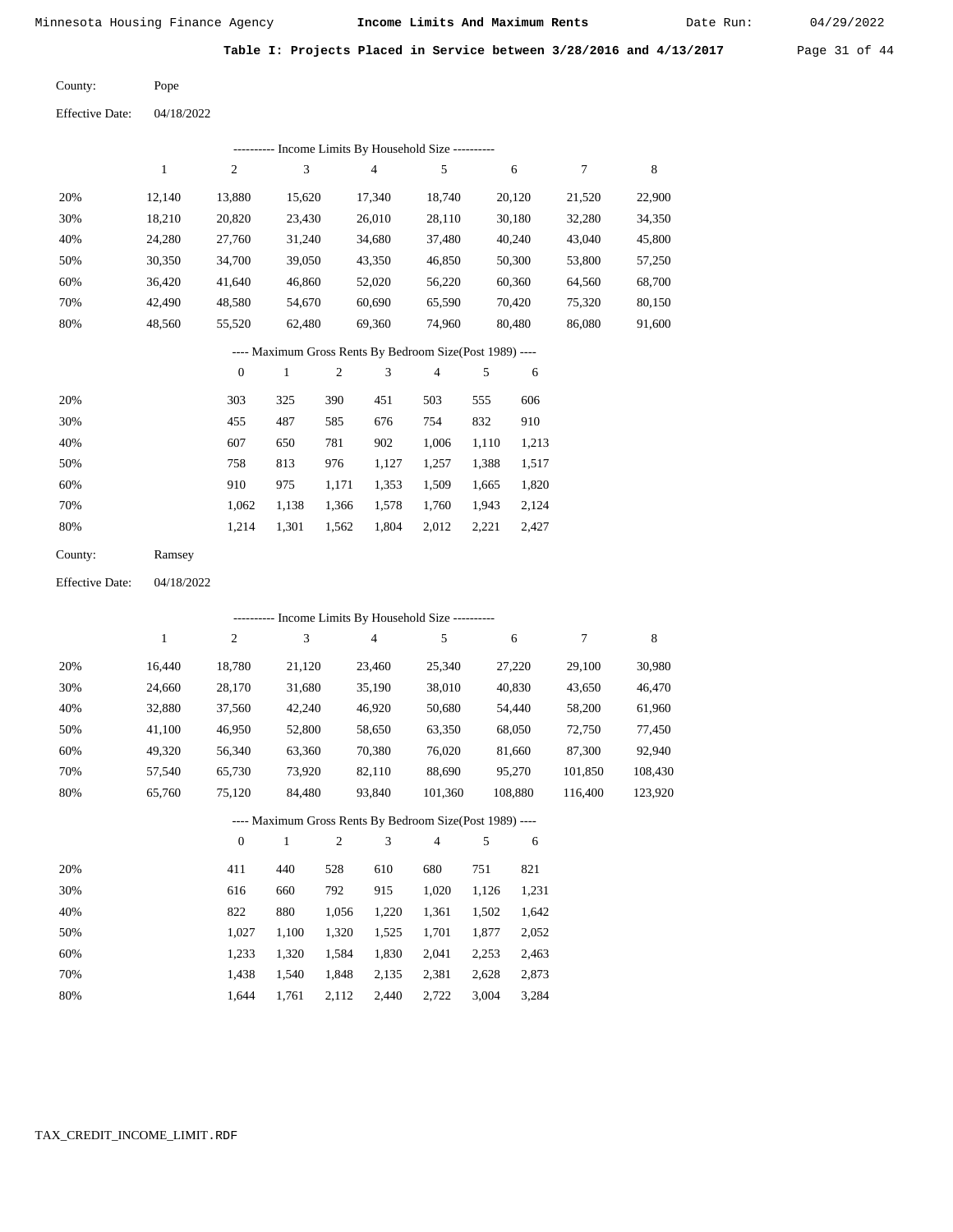Date Run:

**Table I: Projects Placed in Service between 3/28/2016 and 4/13/2017** Page 32 of 44

04/18/2022 Effective Date:

| ---------- Income Limits By Household Size ---------- |        |        |        |        |        |        |        |        |  |  |  |
|-------------------------------------------------------|--------|--------|--------|--------|--------|--------|--------|--------|--|--|--|
|                                                       |        | 2      | 3      | 4      | 5      | 6      | 7      | 8      |  |  |  |
| 20%                                                   | 11.960 | 13,680 | 15,380 | 17.080 | 18.460 | 19,820 | 21,180 | 22,560 |  |  |  |
| 30%                                                   | 17,940 | 20,520 | 23,070 | 25,620 | 27,690 | 29,730 | 31,770 | 33,840 |  |  |  |
| 40%                                                   | 23,920 | 27,360 | 30,760 | 34,160 | 36,920 | 39,640 | 42,360 | 45,120 |  |  |  |
| 50%                                                   | 29,900 | 34,200 | 38,450 | 42,700 | 46,150 | 49,550 | 52,950 | 56,400 |  |  |  |
| 60%                                                   | 35,880 | 41,040 | 46,140 | 51,240 | 55,380 | 59.460 | 63,540 | 67,680 |  |  |  |
| 70%                                                   | 41.860 | 47,880 | 53,830 | 59,780 | 64,610 | 69,370 | 74,130 | 78,960 |  |  |  |
| 80%                                                   | 47,840 | 54,720 | 61,520 | 68,320 | 73,840 | 79,280 | 84,720 | 90,240 |  |  |  |
|                                                       |        |        |        |        |        |        |        |        |  |  |  |

#### ---- Maximum Gross Rents By Bedroom Size(Post 1989) ----

|     | $\mathbf{0}$ |       | $\overline{2}$ | 3     | 4     | 5     | 6     |
|-----|--------------|-------|----------------|-------|-------|-------|-------|
| 20% | 299          | 320   | 384            | 444   | 495   | 546   | 597   |
| 30% | 448          | 480   | 576            | 666   | 743   | 820   | 896   |
| 40% | 598          | 641   | 769            | 888   | 991   | 1,093 | 1,195 |
| 50% | 747          | 801   | 961            | 1,110 | 1,238 | 1,366 | 1,494 |
| 60% | 897          | 961   | 1,153          | 1,332 | 1,486 | 1,640 | 1,793 |
| 70% | 1.046        | 1,121 | 1,345          | 1,554 | 1,734 | 1,913 | 2,092 |
| 80% | 1,196        | 1,282 | 1,538          | 1,777 | 1,982 | 2,187 | 2,391 |
|     |              |       |                |       |       |       |       |

| County: | Redwood |
|---------|---------|
|         |         |

04/18/2022 Effective Date:

|     |        |          | ---------- Income Limits By Household Size ---------- |                |                |                                                          |       |        |        |        |  |  |  |  |
|-----|--------|----------|-------------------------------------------------------|----------------|----------------|----------------------------------------------------------|-------|--------|--------|--------|--|--|--|--|
|     | 1      | 2        | 3                                                     |                | $\overline{4}$ | 5                                                        |       | 6      | 7      | 8      |  |  |  |  |
| 20% | 11,680 | 13,340   | 15,000                                                |                | 16,660         | 18,000                                                   |       | 19,340 | 20,660 | 22,000 |  |  |  |  |
| 30% | 17,520 | 20,010   | 22,500                                                |                | 24,990         | 27,000                                                   |       | 29,010 | 30,990 | 33,000 |  |  |  |  |
| 40% | 23,360 | 26,680   | 30,000                                                |                | 33,320         | 36,000                                                   |       | 38,680 | 41,320 | 44,000 |  |  |  |  |
| 50% | 29,200 | 33,350   | 37,500                                                |                | 41,650         | 45,000                                                   |       | 48,350 | 51,650 | 55,000 |  |  |  |  |
| 60% | 35,040 | 40,020   | 45,000                                                |                | 49,980         | 54,000                                                   |       | 58,020 | 61,980 | 66,000 |  |  |  |  |
| 70% | 40,880 | 46,690   | 52,500                                                |                | 58,310         | 63,000                                                   |       | 67,690 | 72,310 | 77,000 |  |  |  |  |
| 80% | 46,720 | 53,360   | 60,000                                                |                | 66,640         | 72,000                                                   |       | 77,360 | 82,640 | 88,000 |  |  |  |  |
|     |        |          |                                                       |                |                | ---- Maximum Gross Rents By Bedroom Size(Post 1989) ---- |       |        |        |        |  |  |  |  |
|     |        | $\theta$ | 1                                                     | $\overline{2}$ | 3              | $\overline{4}$                                           | 5     | 6      |        |        |  |  |  |  |
| 20% |        | 292      | 312                                                   | 375            | 433            | 483                                                      | 533   | 583    |        |        |  |  |  |  |
| 30% |        | 438      | 469                                                   | 562            | 649            | 725                                                      | 799   | 874    |        |        |  |  |  |  |
| 40% |        | 584      | 625                                                   | 750            | 866            | 967                                                      | 1,066 | 1,166  |        |        |  |  |  |  |
| 50% |        | 730      | 781                                                   | 937            | 1,083          | 1,208                                                    | 1,333 | 1,457  |        |        |  |  |  |  |
| 60% |        | 876      | 938                                                   | 1,125          | 1,299          | 1,450                                                    | 1,599 | 1,749  |        |        |  |  |  |  |
| 70% |        | 1,022    | 1,094                                                 | 1,312          | 1,516          | 1,692                                                    | 1,866 | 2,040  |        |        |  |  |  |  |

1,168

1,251

1,500

1,733

1,934

2,133

2,332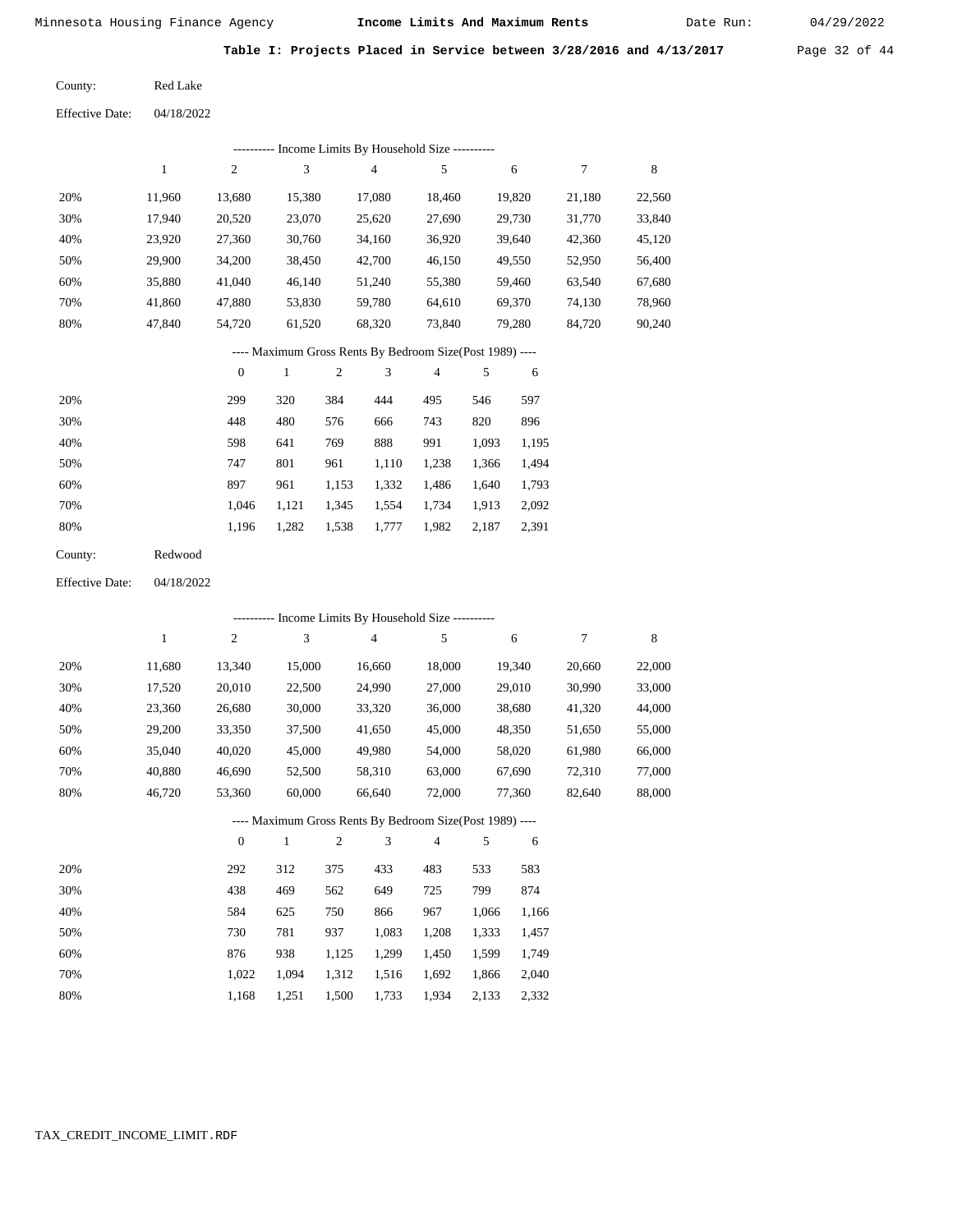Date Run:

**Table I: Projects Placed in Service between 3/28/2016 and 4/13/2017** Page 33 of 44

Renville County:

04/18/2022 Effective Date:

| ---------- Income Limits By Household Size ---------- |        |        |        |  |  |  |  |  |  |  |  |
|-------------------------------------------------------|--------|--------|--------|--|--|--|--|--|--|--|--|
| 5                                                     | 6      | 7      | 8      |  |  |  |  |  |  |  |  |
| 18,060                                                | 19.400 | 20,740 | 22,080 |  |  |  |  |  |  |  |  |
| 27,090                                                | 29,100 | 31,110 | 33,120 |  |  |  |  |  |  |  |  |
| 36,120                                                | 38,800 | 41,480 | 44,160 |  |  |  |  |  |  |  |  |
| 45,150                                                | 48,500 | 51,850 | 55,200 |  |  |  |  |  |  |  |  |
| 54,180                                                | 58,200 | 62,220 | 66,240 |  |  |  |  |  |  |  |  |
| 63,210                                                | 67,900 | 72,590 | 77,280 |  |  |  |  |  |  |  |  |
| 72,240                                                | 77,600 | 82,960 | 88,320 |  |  |  |  |  |  |  |  |
|                                                       |        |        |        |  |  |  |  |  |  |  |  |

---- Maximum Gross Rents By Bedroom Size(Post 1989) ----

|     | $\mathbf{0}$ |       | $\overline{c}$ | 3     | 4     | 5     | 6     |
|-----|--------------|-------|----------------|-------|-------|-------|-------|
| 20% | 293          | 313   | 376            | 434   | 485   | 535   | 585   |
| 30% | 439          | 470   | 564            | 652   | 727   | 802   | 877   |
| 40% | 586          | 627   | 753            | 869   | 970   | 1,070 | 1,170 |
| 50% | 732          | 784   | 941            | 1,086 | 1,212 | 1,338 | 1,463 |
| 60% | 879          | 941   | 1,129          | 1,304 | 1,455 | 1,605 | 1,755 |
| 70% | 1.025        | 1.098 | 1,317          | 1,521 | 1,697 | 1,873 | 2,048 |
| 80% | 1,172        | 1,255 | 1,506          | 1,739 | 1,940 | 2,141 | 2,340 |
|     |              |       |                |       |       |       |       |

Rice County:

04/18/2022 Effective Date:

|     |              |              | ---------- Income Limits By Household Size ----------    |       |                |                |       |        |        |         |
|-----|--------------|--------------|----------------------------------------------------------|-------|----------------|----------------|-------|--------|--------|---------|
|     | $\mathbf{1}$ | 2            | 3                                                        |       | $\overline{4}$ | 5              |       | 6      | 7      | 8       |
| 20% | 13,540       | 15,480       | 17,420                                                   |       | 19,340         | 20,900         |       | 22,440 | 24,000 | 25,540  |
| 30% | 20,310       | 23,220       | 26,130                                                   |       | 29,010         | 31,350         |       | 33,660 | 36,000 | 38,310  |
| 40% | 27,080       | 30,960       | 34,840                                                   |       | 38,680         | 41,800         |       | 44,880 | 48,000 | 51,080  |
| 50% | 33,850       | 38,700       | 43,550                                                   |       | 48,350         | 52,250         |       | 56,100 | 60,000 | 63,850  |
| 60% | 40,620       | 46,440       | 52,260                                                   |       | 58,020         | 62,700         |       | 67,320 | 72,000 | 76,620  |
| 70% | 47,390       | 54,180       | 60,970                                                   |       | 67,690         | 73,150         |       | 78,540 | 84,000 | 89,390  |
| 80% | 54,160       | 61,920       | 69,680                                                   |       | 77,360         | 83,600         |       | 89,760 | 96,000 | 102,160 |
|     |              |              | ---- Maximum Gross Rents By Bedroom Size(Post 1989) ---- |       |                |                |       |        |        |         |
|     |              | $\mathbf{0}$ | 1                                                        | 2     | 3              | $\overline{4}$ | 5     | 6      |        |         |
| 20% |              | 338          | 362                                                      | 435   | 503            | 561            | 619   | 676    |        |         |
| 30% |              | 507          | 544                                                      | 653   | 754            | 841            | 928   | 1,015  |        |         |
| 40% |              | 677          | 725                                                      | 871   | 1,006          | 1,122          | 1,238 | 1,353  |        |         |
| 50% |              | 846          | 906                                                      | 1,088 | 1,257          | 1,402          | 1,548 | 1,692  |        |         |

| 70%  | 1,184 1,269 1,524 1,760 1,963 2,167 2,369 |  |  |  |
|------|-------------------------------------------|--|--|--|
| -80% | 1,354 1,451 1,742 2,012 2,244 2,477 2,707 |  |  |  |

1,306

1,509

1,683

1,857

2,030

1,088

1,015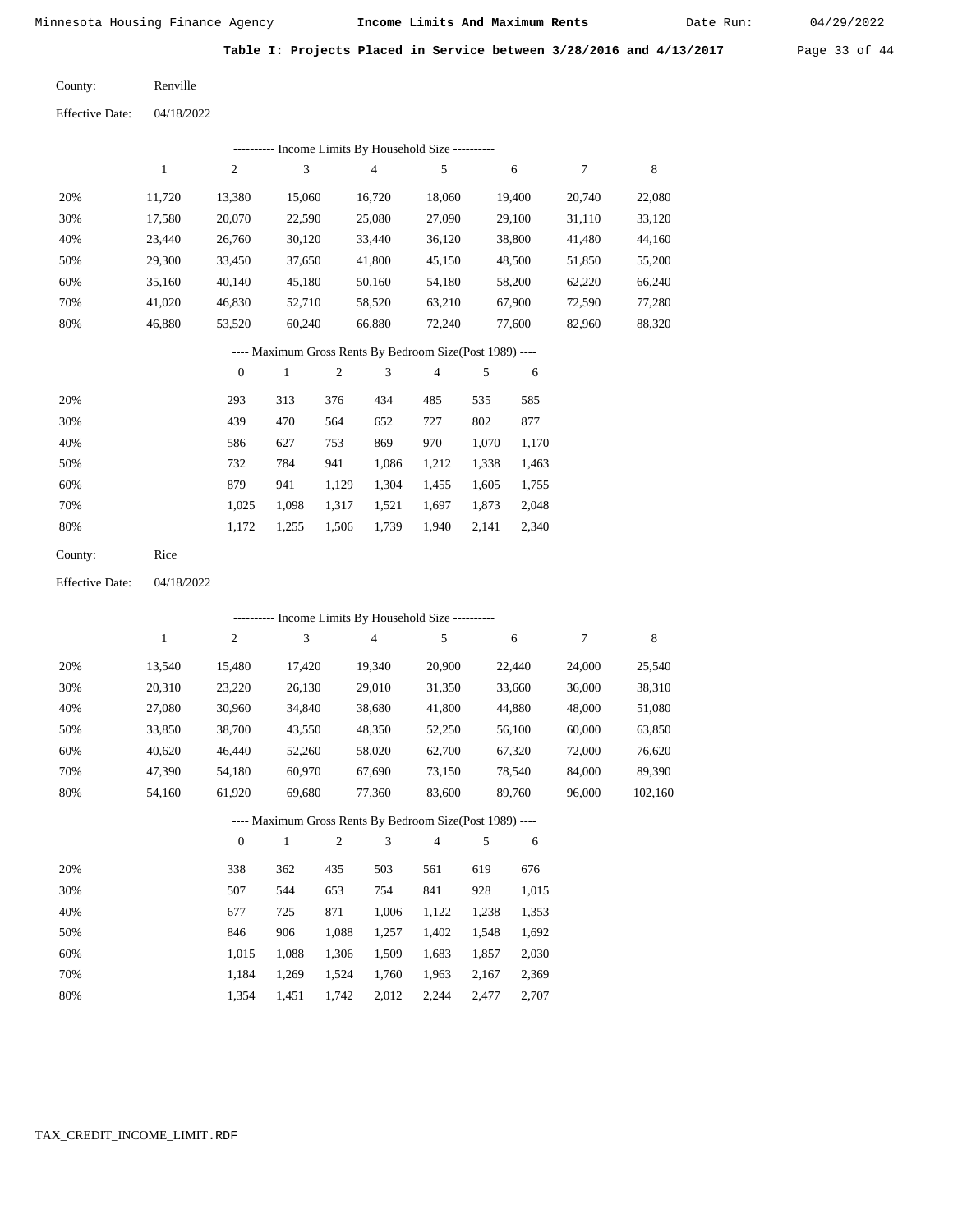Date Run:

**Table I: Projects Placed in Service between 3/28/2016 and 4/13/2017** Page 34 of 44

Rock County:

Effective Date: 04/18/2022

|     |        |                  |        |                | ---------- Income Limits By Household Size ----------    |        |       |        |        |        |
|-----|--------|------------------|--------|----------------|----------------------------------------------------------|--------|-------|--------|--------|--------|
|     | 1      | $\overline{2}$   | 3      |                | 4                                                        | 5      |       | 6      | $\tau$ | 8      |
| 20% | 11,680 | 13,340           | 15,000 |                | 16,660                                                   | 18,000 |       | 19,340 | 20,660 | 22,000 |
| 30% | 17,520 | 20,010           | 22,500 |                | 24,990                                                   | 27,000 |       | 29,010 | 30,990 | 33,000 |
| 40% | 23,360 | 26,680           | 30,000 |                | 33,320                                                   | 36,000 |       | 38,680 | 41,320 | 44,000 |
| 50% | 29,200 | 33,350           | 37,500 |                | 41,650                                                   | 45,000 |       | 48,350 | 51,650 | 55,000 |
| 60% | 35,040 | 40,020           | 45,000 |                | 49,980                                                   | 54,000 |       | 58,020 | 61,980 | 66,000 |
| 70% | 40,880 | 46,690           | 52,500 |                | 58,310                                                   | 63,000 |       | 67,690 | 72,310 | 77,000 |
| 80% | 46,720 | 53,360           | 60,000 |                | 66,640                                                   | 72,000 |       | 77,360 | 82,640 | 88,000 |
|     |        |                  |        |                | ---- Maximum Gross Rents By Bedroom Size(Post 1989) ---- |        |       |        |        |        |
|     |        | $\boldsymbol{0}$ | 1      | $\overline{c}$ | 3                                                        | 4      | 5     | 6      |        |        |
| 20% |        | 292              | 312    | 375            | 433                                                      | 483    | 533   | 583    |        |        |
| 30% |        | 438              | 469    | 562            | 649                                                      | 725    | 799   | 874    |        |        |
| 40% |        | 584              | 625    | 750            | 866                                                      | 967    | 1,066 | 1,166  |        |        |
| 50% |        | 730              | 781    | 937            | 1,083                                                    | 1,208  | 1,333 | 1,457  |        |        |
| 60% |        | 876              | 938    | 1,125          | 1,299                                                    | 1,450  | 1,599 | 1,749  |        |        |

| 60% | 876 |  |  | 938 1.125 1.299 1.450 1.599 1.749         |  |
|-----|-----|--|--|-------------------------------------------|--|
| 70% |     |  |  | 1,022 1,094 1,312 1,516 1,692 1,866 2,040 |  |
| 80% |     |  |  | 1,168 1,251 1,500 1,733 1,934 2,133 2,332 |  |

| County: | Roseau |
|---------|--------|
|---------|--------|

Effective Date: 04/18/2022

|     | ---------- Income Limits By Household Size ---------- |                |              |                |                |                                                          |       |        |        |             |  |  |
|-----|-------------------------------------------------------|----------------|--------------|----------------|----------------|----------------------------------------------------------|-------|--------|--------|-------------|--|--|
|     | 1                                                     | $\overline{c}$ | 3            |                | $\overline{4}$ | 5                                                        |       | 6      | 7      | $\,$ 8 $\,$ |  |  |
| 20% | 11,760                                                | 13,440         | 15,120       |                | 16,800         | 18,160                                                   |       | 19,500 | 20,840 | 22,180      |  |  |
| 30% | 17,640                                                | 20,160         | 22,680       |                | 25,200         | 27,240                                                   |       | 29,250 | 31,260 | 33,270      |  |  |
| 40% | 23,520                                                | 26,880         | 30,240       |                | 33,600         | 36,320                                                   |       | 39,000 | 41,680 | 44,360      |  |  |
| 50% | 29,400                                                | 33,600         | 37,800       |                | 42,000         | 45,400                                                   |       | 48,750 | 52,100 | 55,450      |  |  |
| 60% | 35,280                                                | 40,320         | 45,360       |                | 50,400         | 54,480                                                   |       | 58,500 | 62,520 | 66,540      |  |  |
| 70% | 41,160                                                | 47,040         | 52,920       |                | 58,800         | 63,560                                                   |       | 68,250 | 72,940 | 77,630      |  |  |
| 80% | 47,040                                                | 53,760         | 60,480       |                | 67,200         | 72,640                                                   |       | 78,000 | 83,360 | 88,720      |  |  |
|     |                                                       |                |              |                |                | ---- Maximum Gross Rents By Bedroom Size(Post 1989) ---- |       |        |        |             |  |  |
|     |                                                       | $\overline{0}$ | $\mathbf{1}$ | $\overline{2}$ | 3              | $\overline{4}$                                           | 5     | 6      |        |             |  |  |
| 20% |                                                       | 294            | 315          | 378            | 437            | 487                                                      | 537   | 588    |        |             |  |  |
| 30% |                                                       | 441            | 472          | 567            | 655            | 731                                                      | 806   | 882    |        |             |  |  |
| 40% |                                                       | 588            | 630          | 756            | 874            | 975                                                      | 1,075 | 1,176  |        |             |  |  |
| 50% |                                                       | 735            | 787          | 945            | 1,092          | 1,218                                                    | 1,344 | 1,470  |        |             |  |  |
| 60% |                                                       | 882            | 945          | 1,134          | 1,311          | 1,462                                                    | 1,613 | 1,764  |        |             |  |  |
| 70% |                                                       | 1,029          | 1,102        | 1,323          | 1,529          | 1,706                                                    | 1,882 | 2,058  |        |             |  |  |

1,176 1,260 1,512 1,748 1,950 2,151 2,352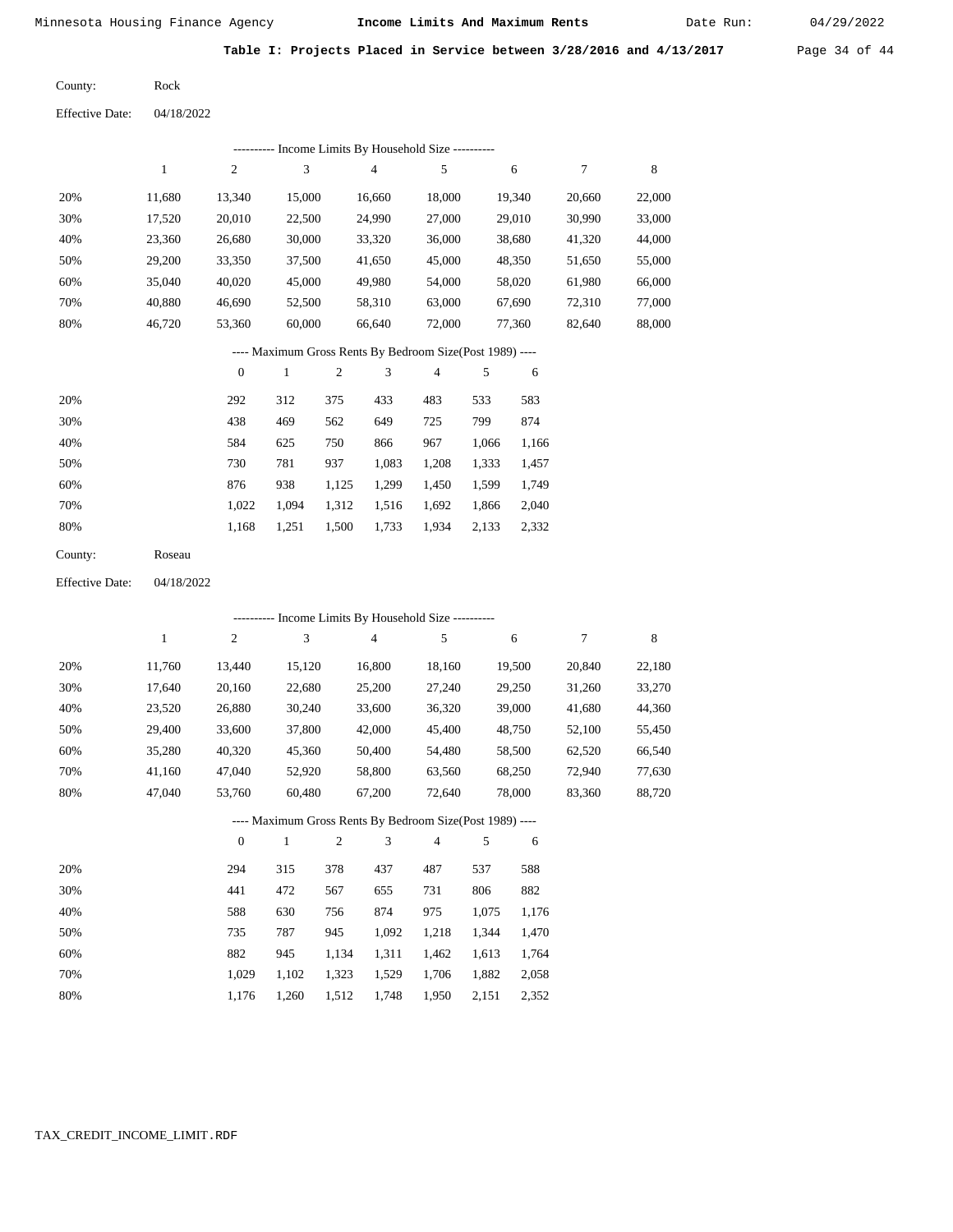Date Run:

**Table I: Projects Placed in Service between 3/28/2016 and 4/13/2017** Page 35 of 44

Saint Louis County:

Effective Date: 04/18/2022

|     | ---------- Income Limits By Household Size ---------- |          |        |                                                          |                |        |        |        |  |  |
|-----|-------------------------------------------------------|----------|--------|----------------------------------------------------------|----------------|--------|--------|--------|--|--|
|     | 1                                                     | 2        | 3      | $\overline{4}$                                           | 5              | 6      | 7      | 8      |  |  |
| 20% | 11,960                                                | 13,660   | 15,360 | 17,060                                                   | 18,440         | 19,800 | 21,160 | 22,520 |  |  |
| 30% | 17,940                                                | 20,490   | 23,040 | 25,590                                                   | 27,660         | 29,700 | 31,740 | 33,780 |  |  |
| 40% | 23,920                                                | 27,320   | 30,720 | 34,120                                                   | 36,880         | 39,600 | 42,320 | 45,040 |  |  |
| 50% | 29,900                                                | 34,150   | 38,400 | 42,650                                                   | 46,100         | 49,500 | 52,900 | 56,300 |  |  |
| 60% | 35,880                                                | 40,980   | 46,080 | 51,180                                                   | 55,320         | 59,400 | 63,480 | 67,560 |  |  |
| 70% | 41,860                                                | 47,810   | 53,760 | 59,710                                                   | 64,540         | 69,300 | 74,060 | 78,820 |  |  |
| 80% | 47,840                                                | 54,640   | 61,440 | 68,240                                                   | 73,760         | 79,200 | 84,640 | 90,080 |  |  |
|     |                                                       |          |        | ---- Maximum Gross Rents By Bedroom Size(Post 1989) ---- |                |        |        |        |  |  |
|     |                                                       | $\theta$ | 1      | 2<br>3                                                   | $\overline{4}$ | 5<br>6 |        |        |  |  |
|     |                                                       |          |        |                                                          |                |        |        |        |  |  |

| 20% | 299   | 320   | 384   | 443   | 495   | 546   | 597   |
|-----|-------|-------|-------|-------|-------|-------|-------|
| 30% | 448   | 480   | 576   | 665   | 742   | 819   | 895   |
| 40% | 598   | 640   | 768   | 887   | 990   | 1,092 | 1,194 |
| 50% | 747   | 800   | 960   | 1.109 | 1,237 | 1.365 | 1,492 |
| 60% | 897   | 960   | 1,152 | 1,331 | 1,485 | 1,638 | 1,791 |
| 70% | 1.046 | 1.120 | 1.344 | 1,553 | 1,732 | 1.911 | 2,089 |
| 80% | 1.196 | 1.281 | 1,536 | 1,775 | 1,980 | 2.184 | 2,388 |
|     |       |       |       |       |       |       |       |

Scott County:

Effective Date: 04/18/2022

|     | --------- Income Limits By Household Size ---------- |                |        |                                                          |                |         |         |         |  |  |
|-----|------------------------------------------------------|----------------|--------|----------------------------------------------------------|----------------|---------|---------|---------|--|--|
|     | 1                                                    | $\overline{c}$ | 3      | 4                                                        | 5              | 6       | 7       | 8       |  |  |
| 20% | 16.440                                               | 18,780         | 21,120 | 23,460                                                   | 25,340         | 27,220  | 29,100  | 30,980  |  |  |
| 30% | 24,660                                               | 28,170         | 31,680 | 35,190                                                   | 38,010         | 40,830  | 43,650  | 46,470  |  |  |
| 40% | 32,880                                               | 37,560         | 42,240 | 46,920                                                   | 50,680         | 54,440  | 58,200  | 61,960  |  |  |
| 50% | 41.100                                               | 46,950         | 52,800 | 58,650                                                   | 63,350         | 68,050  | 72,750  | 77,450  |  |  |
| 60% | 49,320                                               | 56,340         | 63,360 | 70,380                                                   | 76,020         | 81,660  | 87,300  | 92,940  |  |  |
| 70% | 57,540                                               | 65,730         | 73,920 | 82,110                                                   | 88,690         | 95,270  | 101,850 | 108,430 |  |  |
| 80% | 65,760                                               | 75,120         | 84,480 | 93,840                                                   | 101,360        | 108,880 | 116,400 | 123,920 |  |  |
|     |                                                      |                |        | ---- Maximum Gross Rents By Bedroom Size(Post 1989) ---- |                |         |         |         |  |  |
|     |                                                      | $\mathbf{0}$   |        | 3<br>2                                                   | $\overline{4}$ | 5<br>6  |         |         |  |  |

| 20% | 411   | 440   | 528   | 610   | 680   | 751   | 821   |
|-----|-------|-------|-------|-------|-------|-------|-------|
| 30% | 616   | 660   | 792   | 915   | 1.020 | 1.126 | 1,231 |
| 40% | 822   | 880   | 1.056 | 1,220 | 1.361 | 1,502 | 1,642 |
| 50% | 1.027 | 1.100 | 1.320 | 1,525 | 1,701 | 1.877 | 2,052 |
| 60% | 1.233 | 1.320 | 1.584 | 1,830 | 2.041 | 2,253 | 2,463 |
| 70% | 1.438 | 1.540 | 1,848 | 2,135 | 2,381 | 2,628 | 2,873 |
| 80% | 1.644 | 1.761 | 2,112 | 2.440 | 2,722 | 3,004 | 3,284 |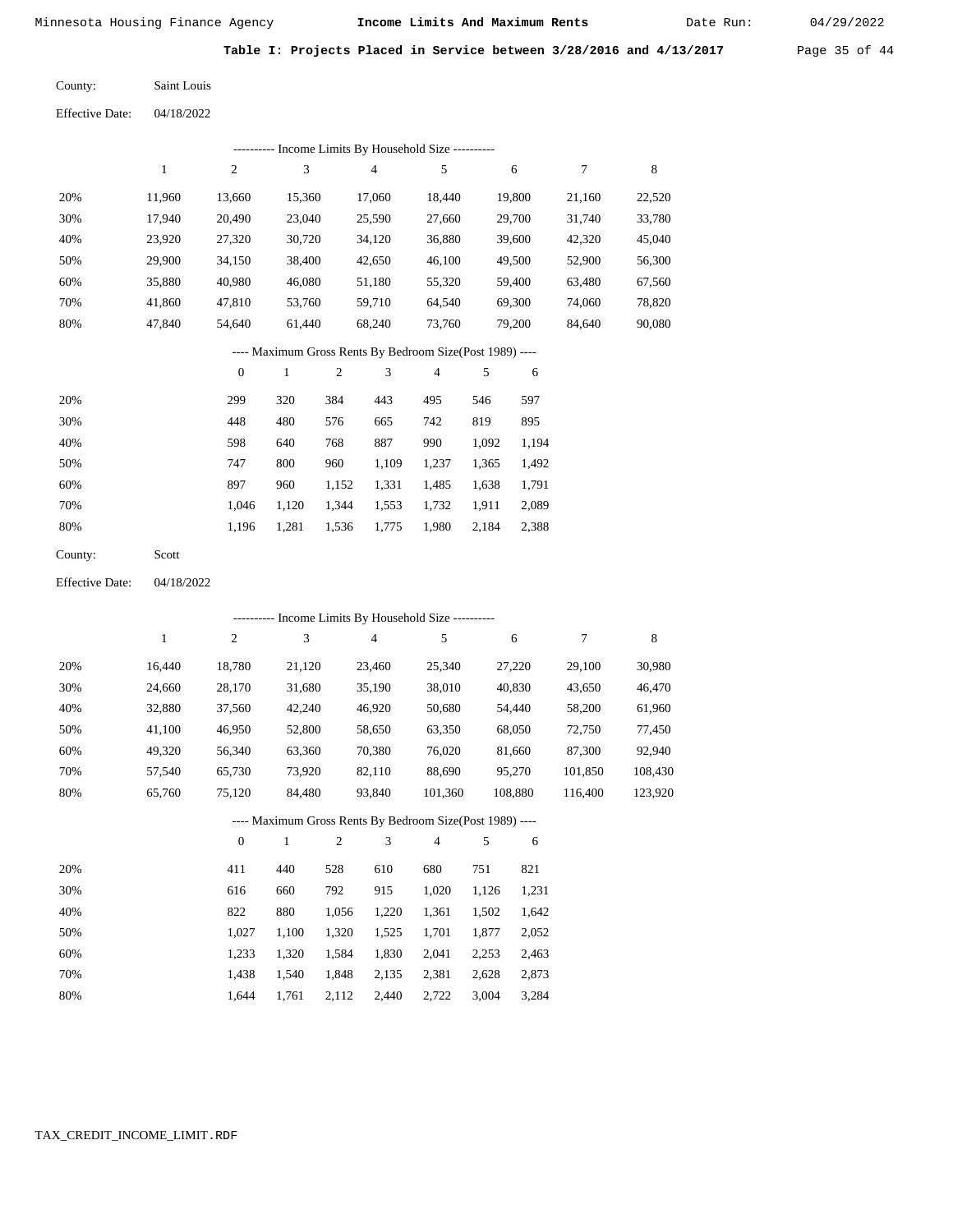Date Run:

**Table I: Projects Placed in Service between 3/28/2016 and 4/13/2017** Page 36 of 44

| County: | Sherburne |
|---------|-----------|
|         |           |

| <b>Effective Date:</b> | 04/18/2022 |
|------------------------|------------|
|                        |            |

|     | Income Limits By Household Size ---------- |        |        |        |         |         |         |         |  |  |  |
|-----|--------------------------------------------|--------|--------|--------|---------|---------|---------|---------|--|--|--|
|     |                                            | 2      | 3      | 4      | 5       | 6       | 7       | 8       |  |  |  |
| 20% | 16.440                                     | 18.780 | 21,120 | 23.460 | 25,340  | 27,220  | 29,100  | 30,980  |  |  |  |
| 30% | 24,660                                     | 28,170 | 31,680 | 35,190 | 38,010  | 40,830  | 43,650  | 46,470  |  |  |  |
| 40% | 32,880                                     | 37,560 | 42,240 | 46,920 | 50,680  | 54,440  | 58,200  | 61,960  |  |  |  |
| 50% | 41,100                                     | 46,950 | 52,800 | 58,650 | 63,350  | 68,050  | 72,750  | 77,450  |  |  |  |
| 60% | 49,320                                     | 56,340 | 63,360 | 70,380 | 76,020  | 81,660  | 87,300  | 92,940  |  |  |  |
| 70% | 57,540                                     | 65,730 | 73,920 | 82,110 | 88,690  | 95,270  | 101,850 | 108,430 |  |  |  |
| 80% | 65,760                                     | 75,120 | 84,480 | 93,840 | 101,360 | 108,880 | 116.400 | 123,920 |  |  |  |

## ---- Maximum Gross Rents By Bedroom Size(Post 1989) ----

|     | $\mathbf{0}$ |       | $\overline{c}$ | 3     | 4     | 5     | 6     |
|-----|--------------|-------|----------------|-------|-------|-------|-------|
| 20% | 411          | 440   | 528            | 610   | 680   | 751   | 821   |
| 30% | 616          | 660   | 792            | 915   | 1,020 | 1,126 | 1,231 |
| 40% | 822          | 880   | 1,056          | 1,220 | 1,361 | 1,502 | 1,642 |
| 50% | 1,027        | 1,100 | 1,320          | 1,525 | 1,701 | 1,877 | 2,052 |
| 60% | 1,233        | 1,320 | 1,584          | 1,830 | 2,041 | 2,253 | 2,463 |
| 70% | 1,438        | 1,540 | 1,848          | 2,135 | 2,381 | 2,628 | 2,873 |
| 80% | 1.644        | 1,761 | 2,112          | 2,440 | 2,722 | 3,004 | 3,284 |
|     |              |       |                |       |       |       |       |

| County: | Sibley |
|---------|--------|
|---------|--------|

04/18/2022 Effective Date:

|     |              |                |              |       |                | ---------- Income Limits By Household Size ----------    |       |        |        |             |
|-----|--------------|----------------|--------------|-------|----------------|----------------------------------------------------------|-------|--------|--------|-------------|
|     | $\mathbf{1}$ | 2              | 3            |       | $\overline{4}$ | 5                                                        |       | 6      | $\tau$ | $\,$ 8 $\,$ |
| 20% | 11,900       | 13,600         | 15,300       |       | 17,000         | 18,360                                                   |       | 19,720 | 21,080 | 22,440      |
| 30% | 17,850       | 20,400         | 22,950       |       | 25,500         | 27,540                                                   |       | 29,580 | 31,620 | 33,660      |
| 40% | 23,800       | 27,200         | 30,600       |       | 34,000         | 36,720                                                   |       | 39,440 | 42,160 | 44,880      |
| 50% | 29,750       | 34,000         | 38,250       |       | 42,500         | 45,900                                                   |       | 49,300 | 52,700 | 56,100      |
| 60% | 35,700       | 40,800         | 45,900       |       | 51,000         | 55,080                                                   |       | 59,160 | 63,240 | 67,320      |
| 70% | 41,650       | 47,600         | 53,550       |       | 59,500         | 64,260                                                   |       | 69,020 | 73,780 | 78,540      |
| 80% | 47,600       | 54,400         | 61,200       |       | 68,000         | 73,440                                                   |       | 78,880 | 84,320 | 89,760      |
|     |              |                |              |       |                | ---- Maximum Gross Rents By Bedroom Size(Post 1989) ---- |       |        |        |             |
|     |              | $\overline{0}$ | $\mathbf{1}$ | 2     | 3              | 4                                                        | 5     | 6      |        |             |
| 20% |              | 297            | 318          | 382   | 442            | 493                                                      | 544   | 595    |        |             |
| 30% |              | 446            | 478          | 573   | 663            | 739                                                      | 816   | 892    |        |             |
| 40% |              | 595            | 637          | 765   | 884            | 986                                                      | 1,088 | 1,190  |        |             |
| 50% |              | 743            | 796          | 956   | 1,105          | 1,232                                                    | 1,360 | 1,487  |        |             |
| 60% |              | 892            | 956          | 1,147 | 1,326          | 1,479                                                    | 1,632 | 1,785  |        |             |
| 70% |              | 1,041          | 1,115        | 1,338 | 1,547          | 1,725                                                    | 1,904 | 2,082  |        |             |

1,190 1,275 1,530 1,768 1,972 2,176 2,380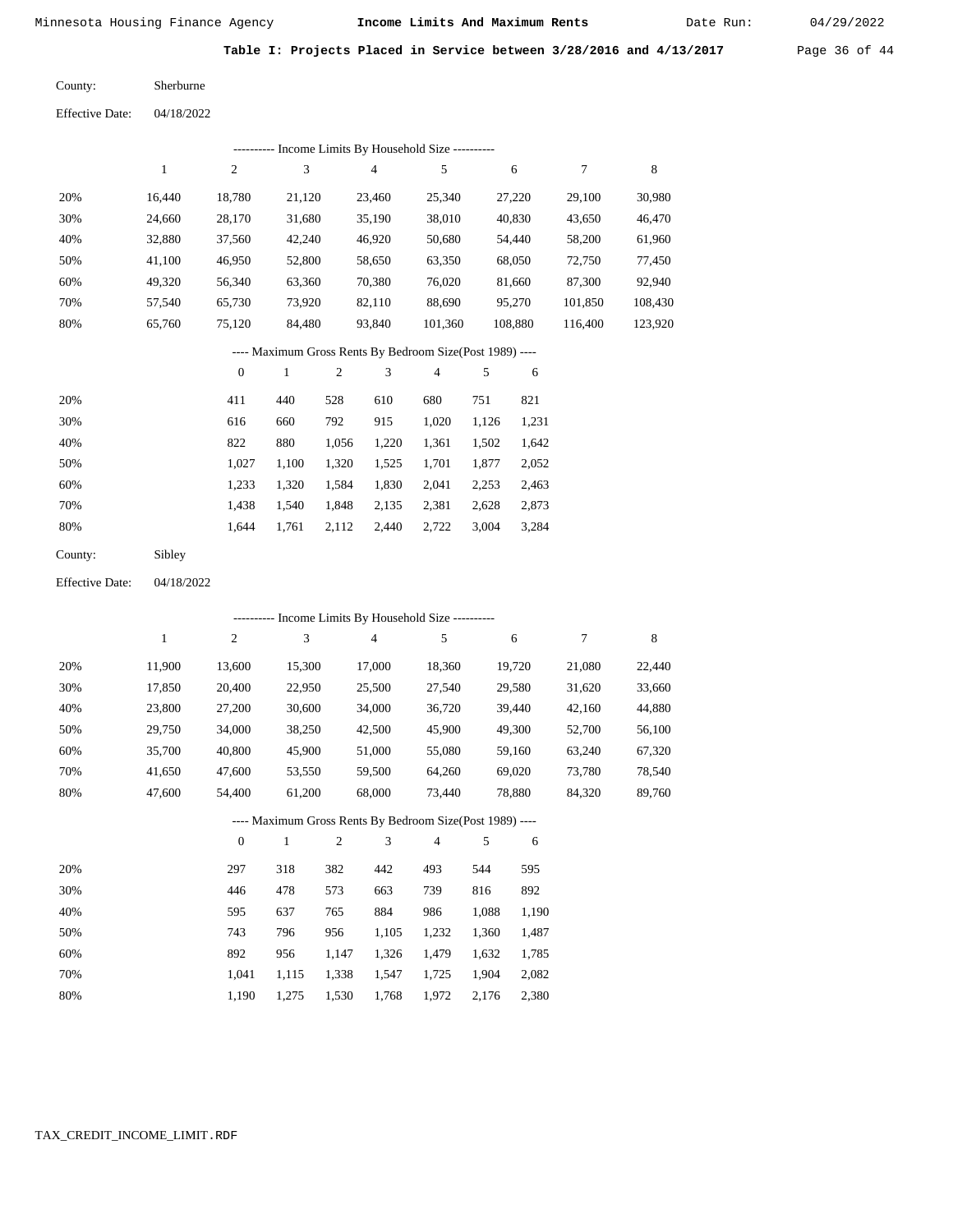Date Run:

**Table I: Projects Placed in Service between 3/28/2016 and 4/13/2017** Page 37 of 44

Stearns County:

04/18/2022 Effective Date:

|     |        |                  | ---------- Income Limits By Household Size ----------    |     |        |                |       |        |        |        |
|-----|--------|------------------|----------------------------------------------------------|-----|--------|----------------|-------|--------|--------|--------|
|     | 1      | 2                | 3                                                        |     | 4      | 5              |       | 6      | 7      | 8      |
| 20% | 12,380 | 14,140           | 15,900                                                   |     | 17,660 | 19,080         |       | 20,500 | 21,900 | 23,320 |
| 30% | 18,570 | 21,210           | 23,850                                                   |     | 26,490 | 28,620         |       | 30,750 | 32,850 | 34,980 |
| 40% | 24,760 | 28,280           | 31,800                                                   |     | 35,320 | 38,160         |       | 41,000 | 43,800 | 46,640 |
| 50% | 30,950 | 35,350           | 39,750                                                   |     | 44,150 | 47,700         |       | 51,250 | 54,750 | 58,300 |
| 60% | 37,140 | 42,420           | 47,700                                                   |     | 52,980 | 57,240         |       | 61,500 | 65,700 | 69,960 |
| 70% | 43,330 | 49,490           | 55,650                                                   |     | 61,810 | 66,780         |       | 71,750 | 76,650 | 81,620 |
| 80% | 49,520 | 56,560           | 63,600                                                   |     | 70,640 | 76,320         |       | 82,000 | 87,600 | 93,280 |
|     |        |                  | ---- Maximum Gross Rents By Bedroom Size(Post 1989) ---- |     |        |                |       |        |        |        |
|     |        | $\boldsymbol{0}$ | 1                                                        | 2   | 3      | $\overline{4}$ | 5     | 6      |        |        |
| 20% |        | 309              | 331                                                      | 397 | 459    | 512            | 565   | 618    |        |        |
| 30% |        | 464              | 497                                                      | 596 | 688    | 768            | 847   | 927    |        |        |
| 40% |        | 619              | 663                                                      | 795 | 918    | 1,025          | 1,130 | 1,236  |        |        |
| 50% |        | 773              | 828                                                      | 993 | 1,148  | 1,281          | 1,413 | 1,545  |        |        |

| $SU\%$ |     | $1/3$ $8/8$ $993$ $1,148$ $1,281$ $1,413$ $1,343$ |  |  |  |
|--------|-----|---------------------------------------------------|--|--|--|
| 60%    | 928 | 994 1,192 1,377 1,537 1,695 1,854                 |  |  |  |
| 70%    |     | 1,083 1,160 1,391 1,607 1,793 1,978 2,163         |  |  |  |
| 80%    |     | 1,238 1,326 1,590 1,837 2,050 2,261 2,472         |  |  |  |
|        |     |                                                   |  |  |  |

Steele County:

04/18/2022 Effective Date:

|     |        |                |              |                |                | --------- Income Limits By Household Size ----------     |       |        |        |        |
|-----|--------|----------------|--------------|----------------|----------------|----------------------------------------------------------|-------|--------|--------|--------|
|     | 1      | $\overline{c}$ | 3            |                | $\overline{4}$ | 5                                                        |       | 6      | 7      | 8      |
| 20% | 12,700 | 14,520         | 16,340       |                | 18,140         | 19,600                                                   |       | 21,060 | 22,500 | 23,960 |
| 30% | 19,050 | 21,780         | 24,510       |                | 27,210         | 29,400                                                   |       | 31,590 | 33,750 | 35,940 |
| 40% | 25,400 | 29,040         | 32,680       |                | 36,280         | 39,200                                                   |       | 42,120 | 45,000 | 47,920 |
| 50% | 31,750 | 36,300         | 40,850       |                | 45,350         | 49,000                                                   |       | 52,650 | 56,250 | 59,900 |
| 60% | 38,100 | 43,560         | 49,020       |                | 54,420         | 58,800                                                   |       | 63,180 | 67,500 | 71,880 |
| 70% | 44,450 | 50,820         | 57,190       |                | 63,490         | 68,600                                                   |       | 73,710 | 78,750 | 83,860 |
| 80% | 50,800 | 58,080         | 65,360       |                | 72,560         | 78,400                                                   |       | 84,240 | 90,000 | 95,840 |
|     |        |                |              |                |                | ---- Maximum Gross Rents By Bedroom Size(Post 1989) ---- |       |        |        |        |
|     |        | $\mathbf{0}$   | $\mathbf{1}$ | $\mathfrak{2}$ | 3              | $\overline{4}$                                           | 5     | 6      |        |        |
| 20% |        | 317            | 340          | 408            | 471            | 526                                                      | 580   | 634    |        |        |
| 30% |        | 476            | 510          | 612            | 707            | 789                                                      | 871   | 952    |        |        |
| 40% |        | 635            | 680          | 817            | 943            | 1,053                                                    | 1,161 | 1,269  |        |        |
| 50% |        | 793            | 850          | 1,021          | 1,179          | 1,316                                                    | 1,451 | 1,587  |        |        |
| 60% |        | 952            | 1,020        | 1,225          | 1,415          | 1,579                                                    | 1,742 | 1,904  |        |        |

 1,111 1,270

 1,190 1,361

 1,429 1,634

 1,651 1,887 2,222

2,106 2,323 2,539

1,842 2,032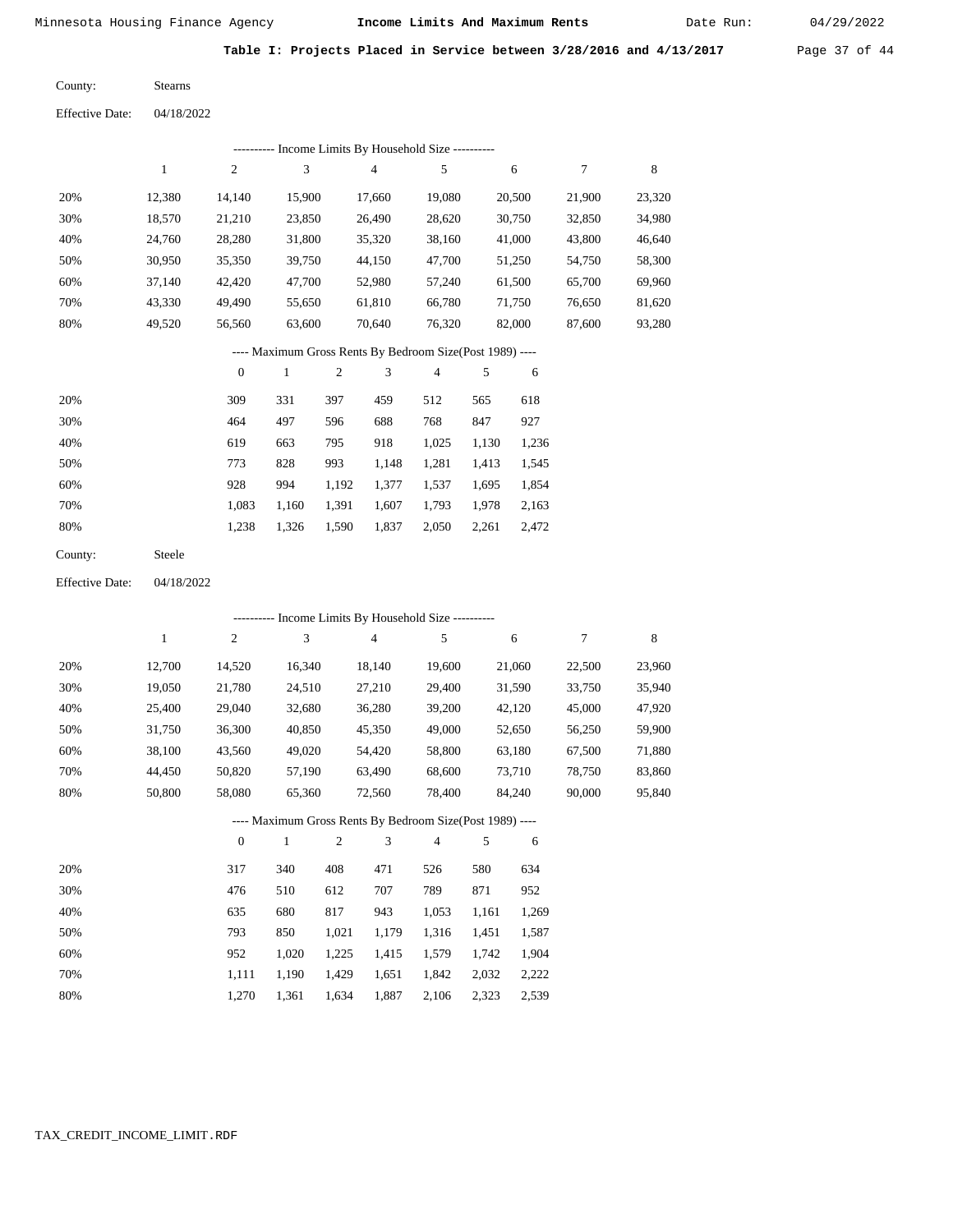Date Run:

**Table I: Projects Placed in Service between 3/28/2016 and 4/13/2017** Page 38 of 44

| County: | <b>Stevens</b> |
|---------|----------------|
|         |                |

| <b>Effective Date:</b> | 04/18/2022 |
|------------------------|------------|
|                        |            |

|     | Income Limits By Household Size ---------- |                |        |        |        |        |        |        |  |  |  |  |  |
|-----|--------------------------------------------|----------------|--------|--------|--------|--------|--------|--------|--|--|--|--|--|
|     |                                            | $\overline{c}$ | 3      | 4      | 5      | 6      |        | 8      |  |  |  |  |  |
| 20% | 13.080                                     | 14.940         | 16.800 | 18.660 | 20.160 | 21,660 | 23.140 | 24,640 |  |  |  |  |  |
| 30% | 19,620                                     | 22,410         | 25,200 | 27,990 | 30,240 | 32,490 | 34,710 | 36,960 |  |  |  |  |  |
| 40% | 26,160                                     | 29,880         | 33,600 | 37,320 | 40,320 | 43,320 | 46,280 | 49,280 |  |  |  |  |  |
| 50% | 32,700                                     | 37,350         | 42,000 | 46,650 | 50,400 | 54,150 | 57,850 | 61,600 |  |  |  |  |  |
| 60% | 39.240                                     | 44,820         | 50,400 | 55,980 | 60,480 | 64,980 | 69,420 | 73,920 |  |  |  |  |  |
| 70% | 45,780                                     | 52,290         | 58,800 | 65,310 | 70,560 | 75,810 | 80,990 | 86,240 |  |  |  |  |  |
| 80% | 52,320                                     | 59,760         | 67,200 | 74,640 | 80,640 | 86,640 | 92,560 | 98,560 |  |  |  |  |  |

## ---- Maximum Gross Rents By Bedroom Size(Post 1989) ----

|     | 0     |       | 2     | 3     | 4     | 5     | 6     |
|-----|-------|-------|-------|-------|-------|-------|-------|
| 20% | 327   | 350   | 420   | 485   | 541   | 597   | 653   |
| 30% | 490   | 525   | 630   | 727   | 812   | 895   | 979   |
| 40% | 654   | 700   | 840   | 970   | 1,083 | 1,194 | 1,306 |
| 50% | 817   | 875   | 1,050 | 1,213 | 1,353 | 1,493 | 1,632 |
| 60% | 981   | 1,050 | 1,260 | 1,455 | 1,624 | 1.791 | 1,959 |
| 70% | 1.144 | 1,225 | 1,470 | 1,698 | 1,895 | 2,090 | 2,285 |
| 80% | 1,308 | 1,401 | 1,680 | 1,941 | 2,166 | 2,389 | 2,612 |
|     |       |       |       |       |       |       |       |

Swift County:

04/18/2022 Effective Date:

|     |              |                  |              |                |                | ---------- Income Limits By Household Size ----------    |       |        |        |        |
|-----|--------------|------------------|--------------|----------------|----------------|----------------------------------------------------------|-------|--------|--------|--------|
|     | $\mathbf{1}$ | $\boldsymbol{2}$ | 3            |                | $\overline{4}$ | 5                                                        |       | 6      | 7      | 8      |
| 20% | 11,680       | 13,340           | 15,000       |                | 16,660         | 18,000                                                   |       | 19,340 | 20,660 | 22,000 |
| 30% | 17,520       | 20,010           | 22,500       |                | 24,990         | 27,000                                                   |       | 29,010 | 30,990 | 33,000 |
| 40% | 23,360       | 26,680           | 30,000       |                | 33,320         | 36,000                                                   |       | 38,680 | 41,320 | 44,000 |
| 50% | 29,200       | 33,350           | 37,500       |                | 41,650         | 45,000                                                   |       | 48,350 | 51,650 | 55,000 |
| 60% | 35,040       | 40,020           | 45,000       |                | 49,980         | 54,000                                                   |       | 58,020 | 61,980 | 66,000 |
| 70% | 40,880       | 46,690           | 52,500       |                | 58,310         | 63,000                                                   |       | 67,690 | 72,310 | 77,000 |
| 80% | 46,720       | 53,360           | 60,000       |                | 66,640         | 72,000                                                   |       | 77,360 | 82,640 | 88,000 |
|     |              |                  |              |                |                | ---- Maximum Gross Rents By Bedroom Size(Post 1989) ---- |       |        |        |        |
|     |              | $\theta$         | $\mathbf{1}$ | $\overline{2}$ | 3              | 4                                                        | 5     | 6      |        |        |
| 20% |              | 292              | 312          | 375            | 433            | 483                                                      | 533   | 583    |        |        |
| 30% |              | 438              | 469          | 562            | 649            | 725                                                      | 799   | 874    |        |        |
| 40% |              | 584              | 625          | 750            | 866            | 967                                                      | 1,066 | 1,166  |        |        |
| 50% |              | 730              | 781          | 937            | 1,083          | 1,208                                                    | 1,333 | 1,457  |        |        |
| 60% |              | 876              | 938          | 1,125          | 1,299          | 1,450                                                    | 1,599 | 1,749  |        |        |
| 70% |              | 1,022            | 1,094        | 1,312          | 1,516          | 1,692                                                    | 1,866 | 2,040  |        |        |

1,168 1,251 1,500 1,733 1,934 2,133 2,332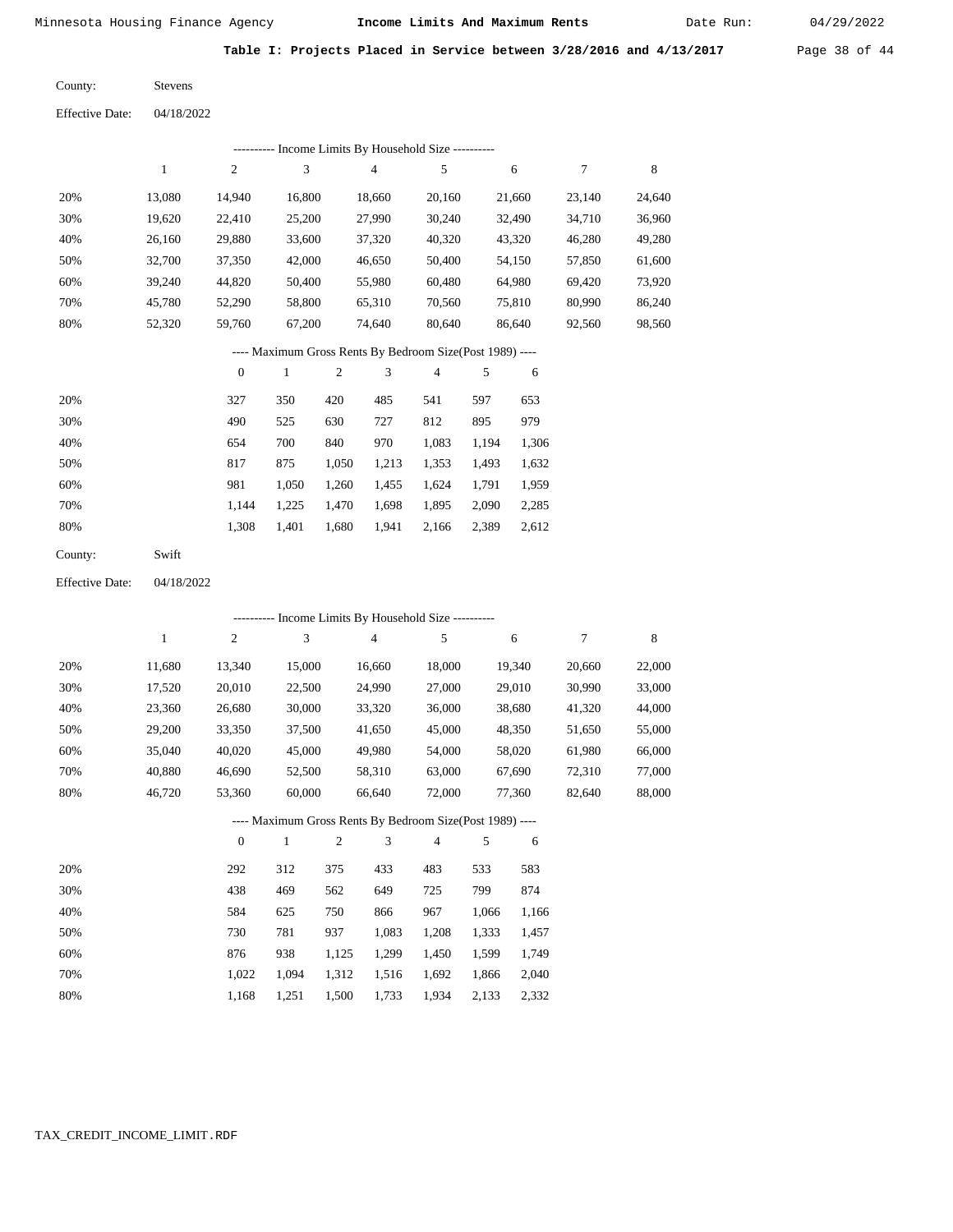Date Run:

**Table I: Projects Placed in Service between 3/28/2016 and 4/13/2017** Page 39 of 44

Todd

Effective Date: 04/18/2022

County:

|     | ---------- Income Limits By Household Size ---------- |              |                                                          |     |        |        |       |        |        |        |  |  |  |
|-----|-------------------------------------------------------|--------------|----------------------------------------------------------|-----|--------|--------|-------|--------|--------|--------|--|--|--|
|     | 1                                                     | 2            | 3                                                        |     | 4      | 5      |       | 6      | 7      | 8      |  |  |  |
| 20% | 11,680                                                | 13,340       | 15,000                                                   |     | 16,660 | 18,000 |       | 19,340 | 20,660 | 22,000 |  |  |  |
| 30% | 17,520                                                | 20,010       | 22,500                                                   |     | 24,990 | 27,000 |       | 29,010 | 30,990 | 33,000 |  |  |  |
| 40% | 23,360                                                | 26,680       | 30,000                                                   |     | 33,320 | 36,000 |       | 38,680 | 41,320 | 44,000 |  |  |  |
| 50% | 29,200                                                | 33,350       | 37,500                                                   |     | 41,650 | 45,000 |       | 48,350 | 51,650 | 55,000 |  |  |  |
| 60% | 35,040                                                | 40,020       | 45,000                                                   |     | 49,980 | 54,000 |       | 58,020 | 61,980 | 66,000 |  |  |  |
| 70% | 40,880                                                | 46,690       | 52,500                                                   |     | 58,310 | 63,000 |       | 67,690 | 72,310 | 77,000 |  |  |  |
| 80% | 46,720                                                | 53,360       | 60,000                                                   |     | 66,640 | 72,000 |       | 77,360 | 82,640 | 88,000 |  |  |  |
|     |                                                       |              | ---- Maximum Gross Rents By Bedroom Size(Post 1989) ---- |     |        |        |       |        |        |        |  |  |  |
|     |                                                       | $\mathbf{0}$ | 1                                                        | 2   | 3      | 4      | 5     | 6      |        |        |  |  |  |
| 20% |                                                       | 292          | 312                                                      | 375 | 433    | 483    | 533   | 583    |        |        |  |  |  |
| 30% |                                                       | 438          | 469                                                      | 562 | 649    | 725    | 799   | 874    |        |        |  |  |  |
| 40% |                                                       | 584          | 625                                                      | 750 | 866    | 967    | 1,066 | 1,166  |        |        |  |  |  |
| 50% |                                                       | 730          | 781                                                      | 937 | 1,083  | 1,208  | 1,333 | 1,457  |        |        |  |  |  |

| 60% | 876 | 938 1,125 1,299 1,450 1,599 1,749         |  |  |  |
|-----|-----|-------------------------------------------|--|--|--|
| 70% |     | 1,022 1,094 1,312 1,516 1,692 1,866 2,040 |  |  |  |
| 80% |     | 1,168 1,251 1,500 1,733 1,934 2,133 2,332 |  |  |  |

| County: | Traverse |
|---------|----------|
|---------|----------|

Effective Date: 04/18/2022

|                                                          | ---------- Income Limits By Household Size ---------- |                |              |                |                |                |       |        |        |        |  |
|----------------------------------------------------------|-------------------------------------------------------|----------------|--------------|----------------|----------------|----------------|-------|--------|--------|--------|--|
|                                                          | $\mathbf{1}$                                          | $\overline{c}$ | 3            |                | $\overline{4}$ | 5              |       | 6      | 7      | 8      |  |
| 20%                                                      | 11,680                                                | 13,340         | 15,000       |                | 16,660         | 18,000         |       | 19,340 | 20,660 | 22,000 |  |
| 30%                                                      | 17,520                                                | 20,010         | 22,500       |                | 24,990         | 27,000         |       | 29,010 | 30,990 | 33,000 |  |
| 40%                                                      | 23,360                                                | 26,680         | 30,000       |                | 33,320         | 36,000         |       | 38,680 | 41,320 | 44,000 |  |
| 50%                                                      | 29,200                                                | 33,350         | 37,500       |                | 41,650         | 45,000         |       | 48,350 | 51,650 | 55,000 |  |
| 60%                                                      | 35,040                                                | 40,020         | 45,000       |                | 49,980         | 54,000         |       | 58,020 | 61,980 | 66,000 |  |
| 70%                                                      | 40,880                                                | 46,690         | 52,500       |                | 58,310         | 63,000         |       | 67,690 | 72,310 | 77,000 |  |
| 80%                                                      | 46,720                                                | 53,360         | 60,000       |                | 66,640         | 72,000         |       | 77,360 | 82,640 | 88,000 |  |
| ---- Maximum Gross Rents By Bedroom Size(Post 1989) ---- |                                                       |                |              |                |                |                |       |        |        |        |  |
|                                                          |                                                       | $\theta$       | $\mathbf{1}$ | $\mathfrak{2}$ | 3              | $\overline{4}$ | 5     | 6      |        |        |  |
| 20%                                                      |                                                       | 292            | 312          | 375            | 433            | 483            | 533   | 583    |        |        |  |
| 30%                                                      |                                                       | 438            | 469          | 562            | 649            | 725            | 799   | 874    |        |        |  |
| 40%                                                      |                                                       | 584            | 625          | 750            | 866            | 967            | 1,066 | 1,166  |        |        |  |
| 50%                                                      |                                                       | 730            | 781          | 937            | 1,083          | 1,208          | 1,333 | 1,457  |        |        |  |
| 60%                                                      |                                                       | 876            | 938          | 1,125          | 1,299          | 1,450          | 1,599 | 1,749  |        |        |  |
| 70%                                                      |                                                       | 1,022          | 1,094        | 1,312          | 1,516          | 1,692          | 1,866 | 2,040  |        |        |  |

1,934 2,133 2,332

1,168 1,251 1,500 1,733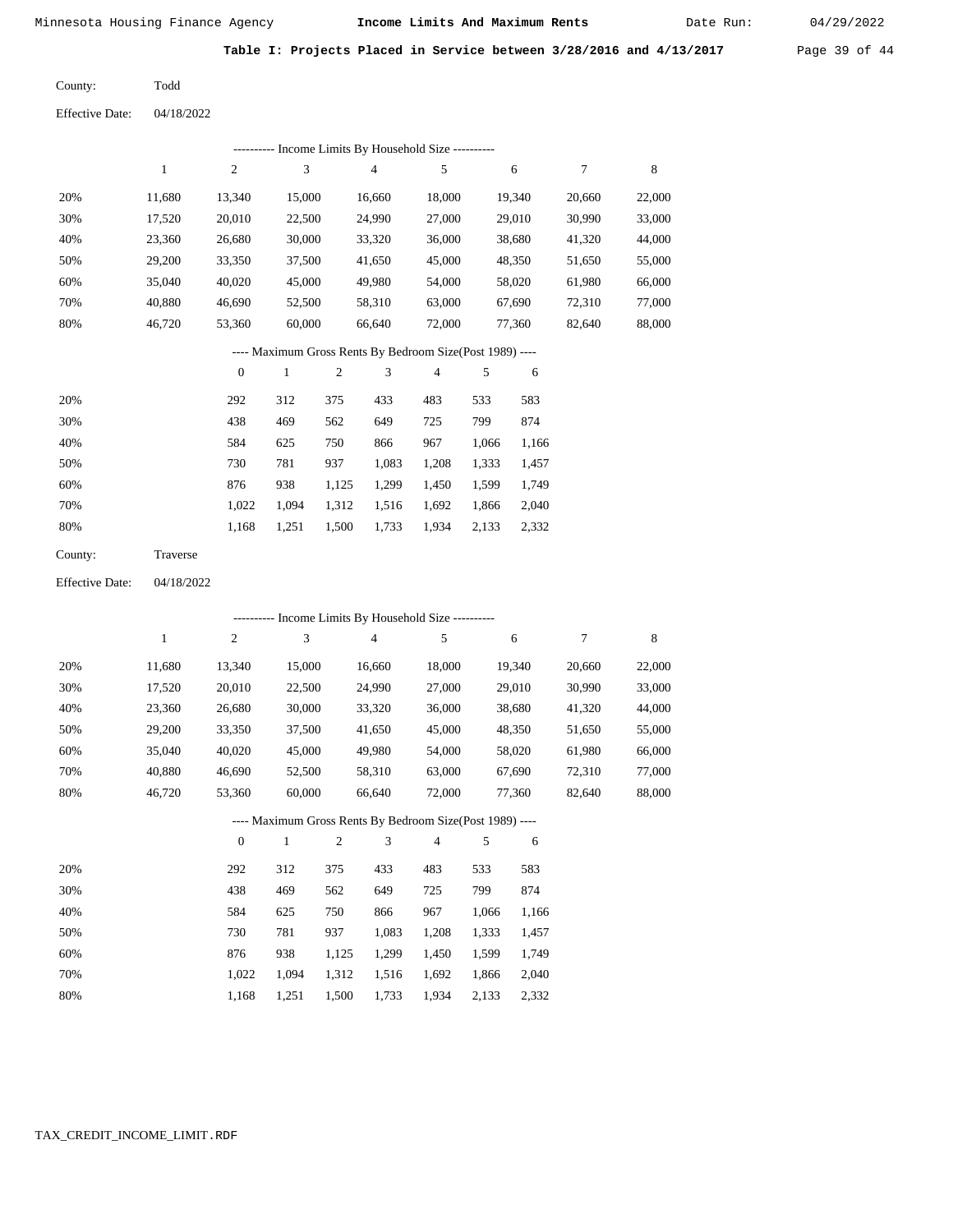Date Run:

**Table I: Projects Placed in Service between 3/28/2016 and 4/13/2017** Page 40 of 44

Wabasha County:

04/18/2022 Effective Date:

| ---------- Income Limits By Household Size ----------    |        |                |        |                |        |        |        |        |  |  |
|----------------------------------------------------------|--------|----------------|--------|----------------|--------|--------|--------|--------|--|--|
|                                                          | 1      | $\overline{2}$ | 3      | $\overline{4}$ | 5      | 6      | 7      | 8      |  |  |
| 20%                                                      | 12,520 | 14.320         | 16.100 | 17.880         | 19.320 | 20,760 | 22.180 | 23,620 |  |  |
| 30%                                                      | 18.780 | 21.480         | 24.150 | 26,820         | 28.980 | 31,140 | 33,270 | 35,430 |  |  |
| 40%                                                      | 25,040 | 28,640         | 32,200 | 35,760         | 38,640 | 41,520 | 44,360 | 47,240 |  |  |
| 50%                                                      | 31.300 | 35,800         | 40.250 | 44,700         | 48.300 | 51.900 | 55,450 | 59,050 |  |  |
| 60%                                                      | 37.560 | 42,960         | 48,300 | 53.640         | 57,960 | 62,280 | 66.540 | 70,860 |  |  |
| 70%                                                      | 43.820 | 50,120         | 56,350 | 62,580         | 67,620 | 72,660 | 77,630 | 82,670 |  |  |
| 80%                                                      | 50,080 | 57,280         | 64.400 | 71,520         | 77,280 | 83,040 | 88,720 | 94,480 |  |  |
| ---- Maximum Gross Rents By Bedroom Size(Post 1989) ---- |        |                |        |                |        |        |        |        |  |  |

|     | $\mathbf{0}$ |       | $\overline{c}$ | 3     | 4     | 5     | 6     |
|-----|--------------|-------|----------------|-------|-------|-------|-------|
| 20% | 313          | 335   | 402            | 465   | 519   | 572   | 625   |
| 30% | 469          | 503   | 603            | 697   | 778   | 858   | 938   |
| 40% | 626          | 671   | 805            | 930   | 1,038 | 1,145 | 1,251 |
| 50% | 782          | 838   | 1,006          | 1,162 | 1,297 | 1,431 | 1,564 |
| 60% | 939          | 1.006 | 1,207          | 1,395 | 1,557 | 1,717 | 1,877 |
| 70% | 1.095        | 1.174 | 1,408          | 1,627 | 1,816 | 2,003 | 2,190 |
| 80% | 1,252        | 1,342 | 1,610          | 1,860 | 2,076 | 2,290 | 2,503 |
|     |              |       |                |       |       |       |       |

| County: | Wadena |
|---------|--------|
|---------|--------|

04/18/2022 Effective Date:

|     |              |                  |        |                |                | ---------- Income Limits By Household Size ----------    |       |        |        |        |
|-----|--------------|------------------|--------|----------------|----------------|----------------------------------------------------------|-------|--------|--------|--------|
|     | $\mathbf{1}$ | $\overline{c}$   | 3      |                | $\overline{4}$ | 5                                                        |       | 6      | 7      | 8      |
| 20% | 11,680       | 13,340           | 15,000 |                | 16,660         | 18,000                                                   |       | 19,340 | 20,660 | 22,000 |
| 30% | 17,520       | 20,010           | 22,500 |                | 24,990         | 27,000                                                   |       | 29,010 | 30,990 | 33,000 |
| 40% | 23,360       | 26,680           | 30,000 |                | 33,320         | 36,000                                                   |       | 38,680 | 41,320 | 44,000 |
| 50% | 29,200       | 33,350           | 37,500 |                | 41,650         | 45,000                                                   |       | 48,350 | 51,650 | 55,000 |
| 60% | 35,040       | 40,020           | 45,000 |                | 49,980         | 54,000                                                   |       | 58,020 | 61,980 | 66,000 |
| 70% | 40,880       | 46,690           | 52,500 |                | 58,310         | 63,000                                                   |       | 67,690 | 72,310 | 77,000 |
| 80% | 46,720       | 53,360           | 60,000 |                | 66,640         | 72,000                                                   |       | 77,360 | 82,640 | 88,000 |
|     |              |                  |        |                |                | ---- Maximum Gross Rents By Bedroom Size(Post 1989) ---- |       |        |        |        |
|     |              | $\boldsymbol{0}$ | 1      | $\mathfrak{2}$ | 3              | $\overline{4}$                                           | 5     | 6      |        |        |
| 20% |              | 292              | 312    | 375            | 433            | 483                                                      | 533   | 583    |        |        |
| 30% |              | 438              | 469    | 562            | 649            | 725                                                      | 799   | 874    |        |        |
| 40% |              | 584              | 625    | 750            | 866            | 967                                                      | 1,066 | 1,166  |        |        |
| 50% |              | 730              | 781    | 937            | 1,083          | 1,208                                                    | 1,333 | 1,457  |        |        |
| 60% |              | 876              | 938    | 1,125          | 1,299          | 1,450                                                    | 1,599 | 1,749  |        |        |

1,500 1,733

1,312 1,516 1,692 1,866 2,040

1,934 2,133 2,332

 1,022 1,094 1,168 1,251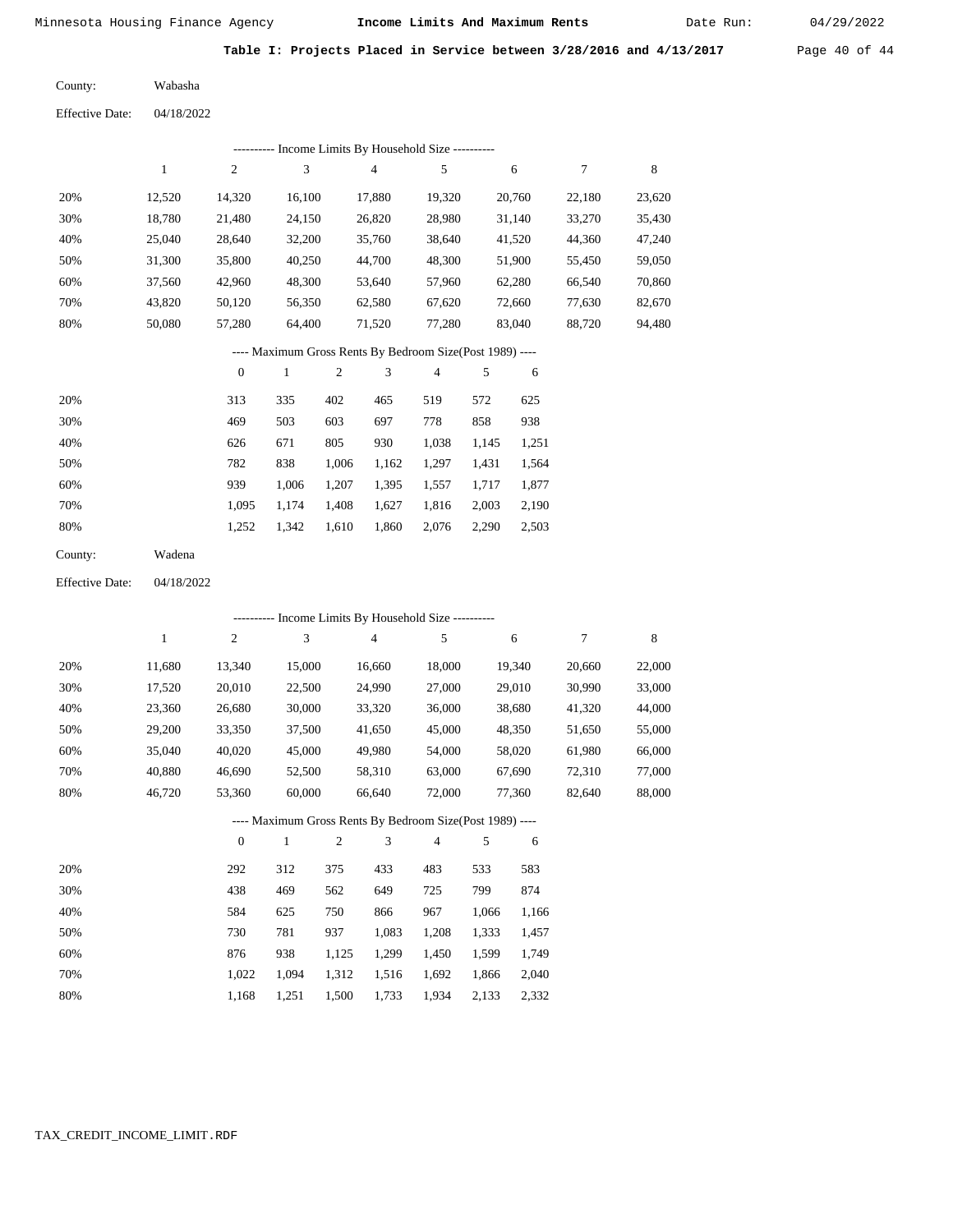Date Run:

**Table I: Projects Placed in Service between 3/28/2016 and 4/13/2017** Page 41 of 44

| County: | Waseca |
|---------|--------|
|---------|--------|

Effective Date: 04/18/2022

|     | ---------- Income Limits By Household Size ---------- |        |        |        |        |        |        |        |  |  |  |
|-----|-------------------------------------------------------|--------|--------|--------|--------|--------|--------|--------|--|--|--|
|     |                                                       | 2      | 3      | 4      | 5      | 6      | 7      | 8      |  |  |  |
| 20% | 11.720                                                | 13,380 | 15,060 | 16,720 | 18,060 | 19,400 | 20,740 | 22,080 |  |  |  |
| 30% | 17,580                                                | 20,070 | 22,590 | 25,080 | 27,090 | 29,100 | 31,110 | 33,120 |  |  |  |
| 40% | 23.440                                                | 26,760 | 30,120 | 33,440 | 36,120 | 38,800 | 41,480 | 44,160 |  |  |  |
| 50% | 29,300                                                | 33,450 | 37,650 | 41,800 | 45,150 | 48,500 | 51,850 | 55,200 |  |  |  |
| 60% | 35.160                                                | 40,140 | 45,180 | 50,160 | 54,180 | 58,200 | 62,220 | 66.240 |  |  |  |
| 70% | 41.020                                                | 46,830 | 52,710 | 58,520 | 63,210 | 67,900 | 72,590 | 77,280 |  |  |  |
| 80% | 46.880                                                | 53,520 | 60.240 | 66,880 | 72,240 | 77.600 | 82,960 | 88,320 |  |  |  |

## ---- Maximum Gross Rents By Bedroom Size(Post 1989) ----

|     | $\mathbf{0}$ |       | $\overline{2}$ | 3     | 4     | 5     | 6     |
|-----|--------------|-------|----------------|-------|-------|-------|-------|
| 20% | 293          | 313   | 376            | 434   | 485   | 535   | 585   |
| 30% | 439          | 470   | 564            | 652   | 727   | 802   | 877   |
| 40% | 586          | 627   | 753            | 869   | 970   | 1.070 | 1,170 |
| 50% | 732          | 784   | 941            | 1,086 | 1,212 | 1,338 | 1,463 |
| 60% | 879          | 941   | 1,129          | 1,304 | 1,455 | 1,605 | 1,755 |
| 70% | 1,025        | 1,098 | 1,317          | 1,521 | 1,697 | 1,873 | 2,048 |
| 80% | 1,172        | 1,255 | 1,506          | 1,739 | 1,940 | 2,141 | 2,340 |

| County: | Washington |
|---------|------------|
|         |            |

Effective Date: 04/18/2022

| ---------- Income Limits By Household Size ---------- |        |              |        |     |                |                                                          |     |         |         |         |
|-------------------------------------------------------|--------|--------------|--------|-----|----------------|----------------------------------------------------------|-----|---------|---------|---------|
|                                                       | 1      | 2            | 3      |     | $\overline{4}$ | 5                                                        |     | 6       | 7       | 8       |
| 20%                                                   | 16,440 | 18,780       | 21,120 |     | 23,460         | 25,340                                                   |     | 27,220  | 29,100  | 30,980  |
| 30%                                                   | 24,660 | 28,170       | 31,680 |     | 35,190         | 38,010                                                   |     | 40,830  | 43,650  | 46,470  |
| 40%                                                   | 32,880 | 37,560       | 42,240 |     | 46,920         | 50,680                                                   |     | 54,440  | 58,200  | 61,960  |
| 50%                                                   | 41,100 | 46,950       | 52,800 |     | 58,650         | 63,350                                                   |     | 68,050  | 72,750  | 77,450  |
| 60%                                                   | 49,320 | 56,340       | 63,360 |     | 70,380         | 76,020                                                   |     | 81,660  | 87,300  | 92,940  |
| 70%                                                   | 57,540 | 65,730       | 73,920 |     | 82,110         | 88,690                                                   |     | 95,270  | 101,850 | 108,430 |
| 80%                                                   | 65,760 | 75,120       | 84,480 |     | 93,840         | 101,360                                                  |     | 108,880 | 116,400 | 123,920 |
|                                                       |        |              |        |     |                | ---- Maximum Gross Rents By Bedroom Size(Post 1989) ---- |     |         |         |         |
|                                                       |        | $\mathbf{0}$ | 1      | 2   | 3              | $\overline{4}$                                           | 5   | 6       |         |         |
| 20%                                                   |        | 411          | 440    | 528 | 610            | 680                                                      | 751 | 821     |         |         |

| ZU 70 | 411   | 44V   | ە∠د   | <u>viv</u> | vov   | 721   | 0/1   |
|-------|-------|-------|-------|------------|-------|-------|-------|
| 30%   | 616   | 660   | 792   | 915        | 1.020 | 1.126 | 1,231 |
| 40%   | 822   | 880   | 1.056 | 1.220      | 1.361 | 1.502 | 1,642 |
| 50%   | 1.027 | 1.100 | 1.320 | 1,525      | 1,701 | 1.877 | 2,052 |
| 60%   | 1.233 | 1.320 | 1.584 | 1,830      | 2.041 | 2.253 | 2,463 |
| 70%   | 1.438 | 1.540 | 1.848 | 2.135      | 2,381 | 2.628 | 2,873 |
| 80%   | 1.644 | 1.761 | 2,112 | 2,440      | 2,722 | 3,004 | 3,284 |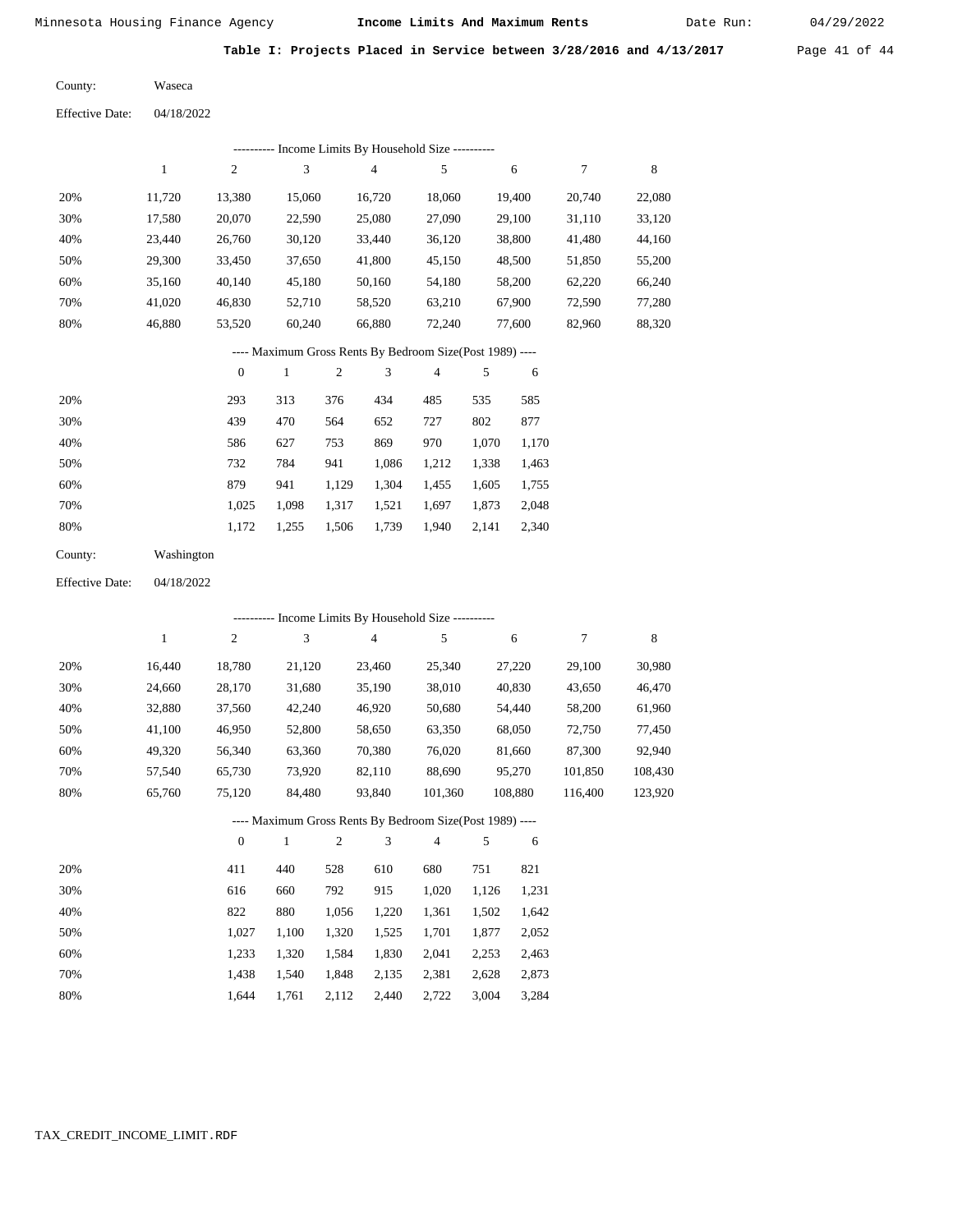Date Run:

**Table I: Projects Placed in Service between 3/28/2016 and 4/13/2017** Page 42 of 44

Watonwan County:

04/18/2022 Effective Date:

|                        |              |                  |              |              | ------- Income Limits By Household Size ----------       |                |       |        |                  |        |
|------------------------|--------------|------------------|--------------|--------------|----------------------------------------------------------|----------------|-------|--------|------------------|--------|
|                        | $\mathbf{1}$ | $\sqrt{2}$       | 3            |              | $\overline{\mathbf{4}}$                                  | 5              |       | 6      | $\boldsymbol{7}$ | 8      |
| 20%                    | 11,680       | 13,340           | 15,000       |              | 16,660                                                   | 18,000         |       | 19,340 | 20,660           | 22,000 |
| 30%                    | 17,520       | 20,010           | 22,500       |              | 24,990                                                   | 27,000         |       | 29,010 | 30,990           | 33,000 |
| 40%                    | 23,360       | 26,680           | 30,000       |              | 33,320                                                   | 36,000         |       | 38,680 | 41,320           | 44,000 |
| 50%                    | 29,200       | 33,350           | 37,500       |              | 41,650                                                   | 45,000         |       | 48,350 | 51,650           | 55,000 |
| 60%                    | 35,040       | 40,020           | 45,000       |              | 49,980                                                   | 54,000         |       | 58,020 | 61,980           | 66,000 |
| 70%                    | 40,880       | 46,690           | 52,500       |              | 58,310                                                   | 63,000         |       | 67,690 | 72,310           | 77,000 |
| 80%                    | 46,720       | 53,360           | 60,000       |              | 66,640                                                   | 72,000         |       | 77,360 | 82,640           | 88,000 |
|                        |              |                  |              |              | ---- Maximum Gross Rents By Bedroom Size(Post 1989) ---- |                |       |        |                  |        |
|                        |              | $\boldsymbol{0}$ | $\mathbf{1}$ | 2            | 3                                                        | $\overline{4}$ | 5     | 6      |                  |        |
| 20%                    |              | 292              | 312          | 375          | 433                                                      | 483            | 533   | 583    |                  |        |
| 30%                    |              | 438              | 469          | 562          | 649                                                      | 725            | 799   | 874    |                  |        |
| 40%                    |              | 584              | 625          | 750          | 866                                                      | 967            | 1,066 | 1,166  |                  |        |
| 50%                    |              | 730              | 781          | 937          | 1,083                                                    | 1,208          | 1,333 | 1,457  |                  |        |
| 60%                    |              | 876              | 938          | 1,125        | 1,299                                                    | 1,450          | 1,599 | 1,749  |                  |        |
| 70%                    |              | 1,022            | 1,094        | 1,312        | 1,516                                                    | 1,692          | 1,866 | 2,040  |                  |        |
| 80%                    |              | 1,168            | 1,251        | 1,500        | 1,733                                                    | 1,934          | 2,133 | 2,332  |                  |        |
| County:                | Wilkin       |                  |              |              |                                                          |                |       |        |                  |        |
| <b>Effective Date:</b> | 04/18/2022   |                  |              |              |                                                          |                |       |        |                  |        |
|                        |              |                  |              |              | --------- Income Limits By Household Size ----------     |                |       |        |                  |        |
|                        | $\,1$        | $\overline{c}$   | 3            |              | $\overline{4}$                                           | 5              |       | 6      | 7                | 8      |
| 20%                    | 11,680       | 13,340           | 15,000       |              | 16,660                                                   | 18,000         |       | 19,340 | 20,660           | 22,000 |
| 30%                    | 17,520       | 20,010           | 22,500       |              | 24,990                                                   | 27,000         |       | 29,010 | 30,990           | 33,000 |
| 40%                    | 23,360       | 26,680           | 30,000       |              | 33,320                                                   | 36,000         |       | 38,680 | 41,320           | 44,000 |
| 50%                    | 29,200       | 33,350           | 37,500       |              | 41,650                                                   | 45,000         |       | 48,350 | 51,650           | 55,000 |
| 60%                    | 35,040       | 40,020           | 45,000       |              | 49,980                                                   | 54,000         |       | 58,020 | 61,980           | 66,000 |
| 70%                    | 40,880       | 46,690           | 52,500       |              | 58,310                                                   | 63,000         |       | 67,690 | 72,310           | 77,000 |
| 80%                    | 46,720       | 53,360           | 60,000       |              | 66,640                                                   | 72,000         |       | 77,360 | 82,640           | 88,000 |
|                        |              |                  |              |              | ---- Maximum Gross Rents By Bedroom Size(Post 1989) ---- |                |       |        |                  |        |
|                        |              | $\boldsymbol{0}$ | $\mathbf{1}$ | $\mathbf{2}$ | 3                                                        | 4              | 5     | 6      |                  |        |
| 20%                    |              | 292              | 312          | 375          | 433                                                      | 483            | 533   | 583    |                  |        |
| 30%                    |              | 438              | 469          | 562          | 649                                                      | 725            | 799   | 874    |                  |        |
| 40%                    |              | 584              | 625          | 750          | 866                                                      | 967            | 1,066 | 1,166  |                  |        |

TAX\_CREDIT\_INCOME\_LIMIT.RDF

 730 876 1,022 1,168  781 938 1,094 1,251

 937 1,125 1,312 1,500

 1,299 1,516 1,733

1,083 1,208 1,333 1,457

 1,599 1,866 2,133

 1,749 2,040 2,332

 1,450 1,692 1,934

 50% 60% 70% 80%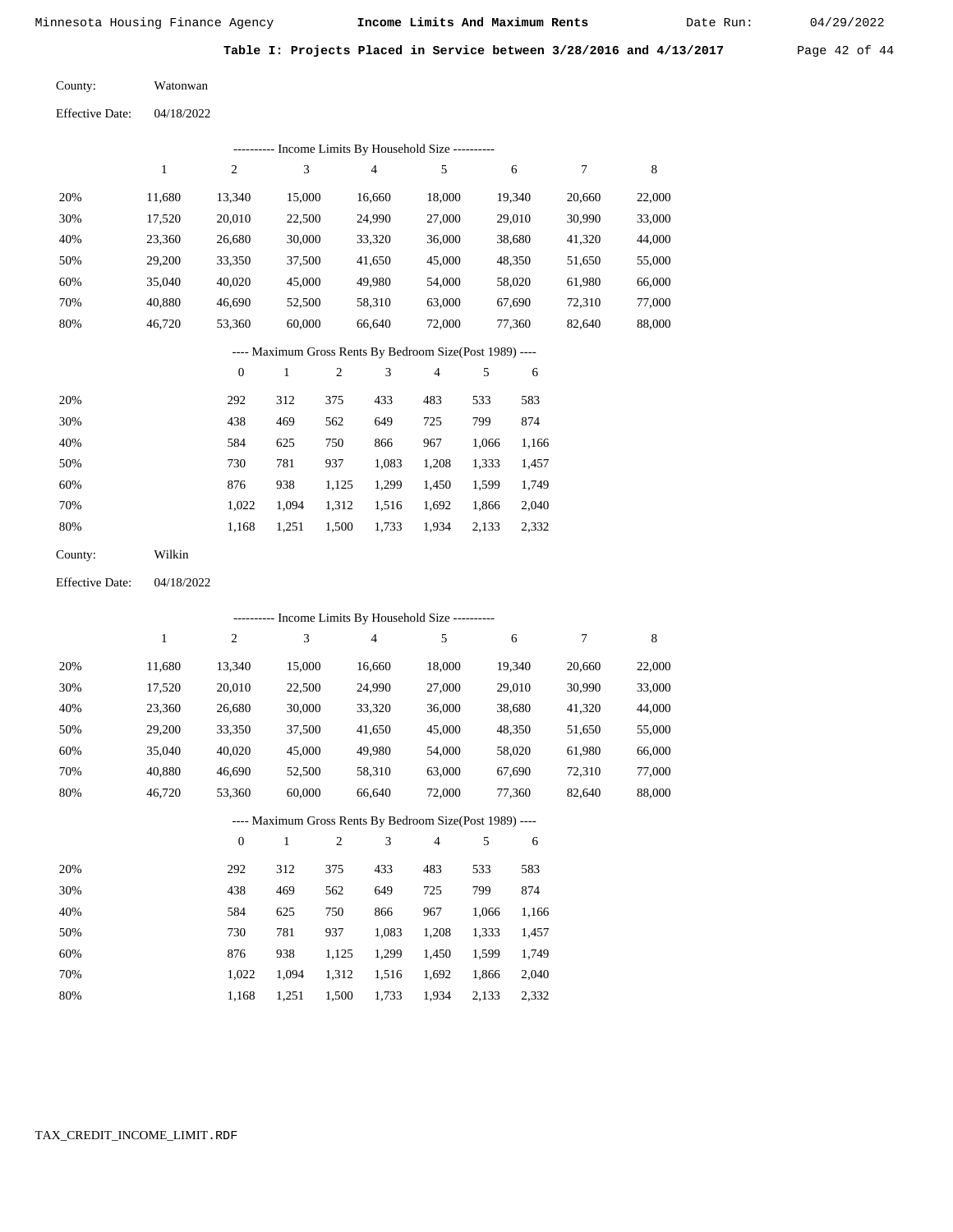Date Run:

**Table I: Projects Placed in Service between 3/28/2016 and 4/13/2017** Page 43 of 44

Winona County:

Effective Date: 04/18/2022

|                                                          |              |                  |                             |            | --------- Income Limits By Household Size ----------     |                |       |         |         |             |  |
|----------------------------------------------------------|--------------|------------------|-----------------------------|------------|----------------------------------------------------------|----------------|-------|---------|---------|-------------|--|
|                                                          | $\mathbf{1}$ | $\overline{c}$   | $\mathfrak{Z}$              |            | $\overline{\mathcal{A}}$                                 | 5              |       | 6       | 7       | $\,$ 8 $\,$ |  |
| 20%                                                      | 12,240       | 14,000           | 15,740                      |            | 17,480                                                   | 18,880         |       | 20,280  | 21,680  | 23,080      |  |
| 30%                                                      | 18,360       | 21,000           | 23,610                      |            | 26,220                                                   | 28,320         |       | 30,420  | 32,520  | 34,620      |  |
| 40%                                                      | 24,480       | 28,000           | 31,480                      |            | 34,960                                                   | 37,760         |       | 40,560  | 43,360  | 46,160      |  |
| 50%                                                      | 30,600       | 35,000           | 39,350                      |            | 43,700                                                   | 47,200         |       | 50,700  | 54,200  | 57,700      |  |
| 60%                                                      | 36,720       | 42,000           | 47,220                      |            | 52,440                                                   | 56,640         |       | 60,840  | 65,040  | 69,240      |  |
| 70%                                                      | 42,840       | 49,000           | 55,090                      |            | 61,180                                                   | 66,080         |       | 70,980  | 75,880  | 80,780      |  |
| 80%                                                      | 48,960       | 56,000           | 62,960                      |            | 69,920                                                   | 75,520         |       | 81,120  | 86,720  | 92,320      |  |
| ---- Maximum Gross Rents By Bedroom Size(Post 1989) ---- |              |                  |                             |            |                                                          |                |       |         |         |             |  |
|                                                          |              | $\boldsymbol{0}$ | $\mathbf{1}$                | $\sqrt{2}$ | 3                                                        | $\overline{4}$ | 5     | 6       |         |             |  |
| 20%                                                      |              | 306              | 328                         | 393        | 454                                                      | 507            | 559   | 611     |         |             |  |
| 30%                                                      |              | 459              | 492                         | 590        | 681                                                      | 760            | 839   | 917     |         |             |  |
| 40%                                                      |              | 612              | 656                         | 787        | 909                                                      | 1,014          | 1,119 | 1,223   |         |             |  |
| 50%                                                      |              | 765              | 820                         | 983        | 1,136                                                    | 1,267          | 1,398 | 1,529   |         |             |  |
| 60%                                                      |              | 918              | 984                         | 1,180      | 1,363                                                    | 1,521          | 1,678 | 1,835   |         |             |  |
| 70%                                                      |              | 1,071            | 1,148                       | 1,377      | 1,590                                                    | 1,774          | 1,958 | 2,141   |         |             |  |
| 80%                                                      |              | 1,224            | 1,312                       | 1,574      | 1,818                                                    | 2,028          | 2,238 | 2,447   |         |             |  |
| County:                                                  | Wright       |                  |                             |            |                                                          |                |       |         |         |             |  |
| <b>Effective Date:</b>                                   | 04/18/2022   |                  |                             |            |                                                          |                |       |         |         |             |  |
|                                                          |              |                  |                             |            | ---------- Income Limits By Household Size ----------    |                |       |         |         |             |  |
|                                                          | $\mathbf{1}$ | $\sqrt{2}$       | $\ensuremath{\mathfrak{Z}}$ |            | 4                                                        | 5              |       | 6       | 7       | $\,$ 8 $\,$ |  |
| 20%                                                      | 16,440       | 18,780           | 21,120                      |            | 23,460                                                   | 25,340         |       | 27,220  | 29,100  | 30,980      |  |
| 30%                                                      | 24,660       | 28,170           | 31,680                      |            | 35,190                                                   | 38,010         |       | 40,830  | 43,650  | 46,470      |  |
| 40%                                                      | 32,880       | 37,560           | 42,240                      |            | 46,920                                                   | 50,680         |       | 54,440  | 58,200  | 61,960      |  |
| 50%                                                      | 41,100       | 46,950           | 52,800                      |            | 58,650                                                   | 63,350         |       | 68,050  | 72,750  | 77,450      |  |
| 60%                                                      | 49,320       | 56,340           | 63,360                      |            | 70,380                                                   | 76,020         |       | 81,660  | 87,300  | 92,940      |  |
| 70%                                                      | 57,540       | 65,730           | 73,920                      |            | 82,110                                                   | 88,690         |       | 95,270  | 101,850 | 108,430     |  |
| 80%                                                      | 65,760       | 75,120           | 84,480                      |            | 93,840                                                   | 101,360        |       | 108,880 | 116,400 | 123,920     |  |
|                                                          |              |                  |                             |            | ---- Maximum Gross Rents By Bedroom Size(Post 1989) ---- |                |       |         |         |             |  |
|                                                          |              | $\boldsymbol{0}$ | $\mathbf{1}$                | $\sqrt{2}$ | 3                                                        | 4              | 5     | 6       |         |             |  |
| 20%                                                      |              | 411              | 440                         | 528        | 610                                                      | 680            | 751   | 821     |         |             |  |
| 30%                                                      |              | 616              | 660                         | 792        | 915                                                      | 1,020          | 1,126 | 1,231   |         |             |  |
| 40%                                                      |              | 822              | 880                         | 1,056      | 1,220                                                    | 1,361          | 1,502 | 1,642   |         |             |  |
| 50%                                                      |              | 1,027            | 1,100                       | 1,320      | 1,525                                                    | 1,701          | 1,877 | 2,052   |         |             |  |
| 60%                                                      |              | 1,233            | 1,320                       | 1,584      | 1,830                                                    | 2,041          | 2,253 | 2,463   |         |             |  |
| 70%                                                      |              | 1,438            | 1,540                       | 1,848      | 2,135                                                    | 2,381          | 2,628 | 2,873   |         |             |  |

1,644 1,761 2,112 2,440 2,722 3,004 3,284